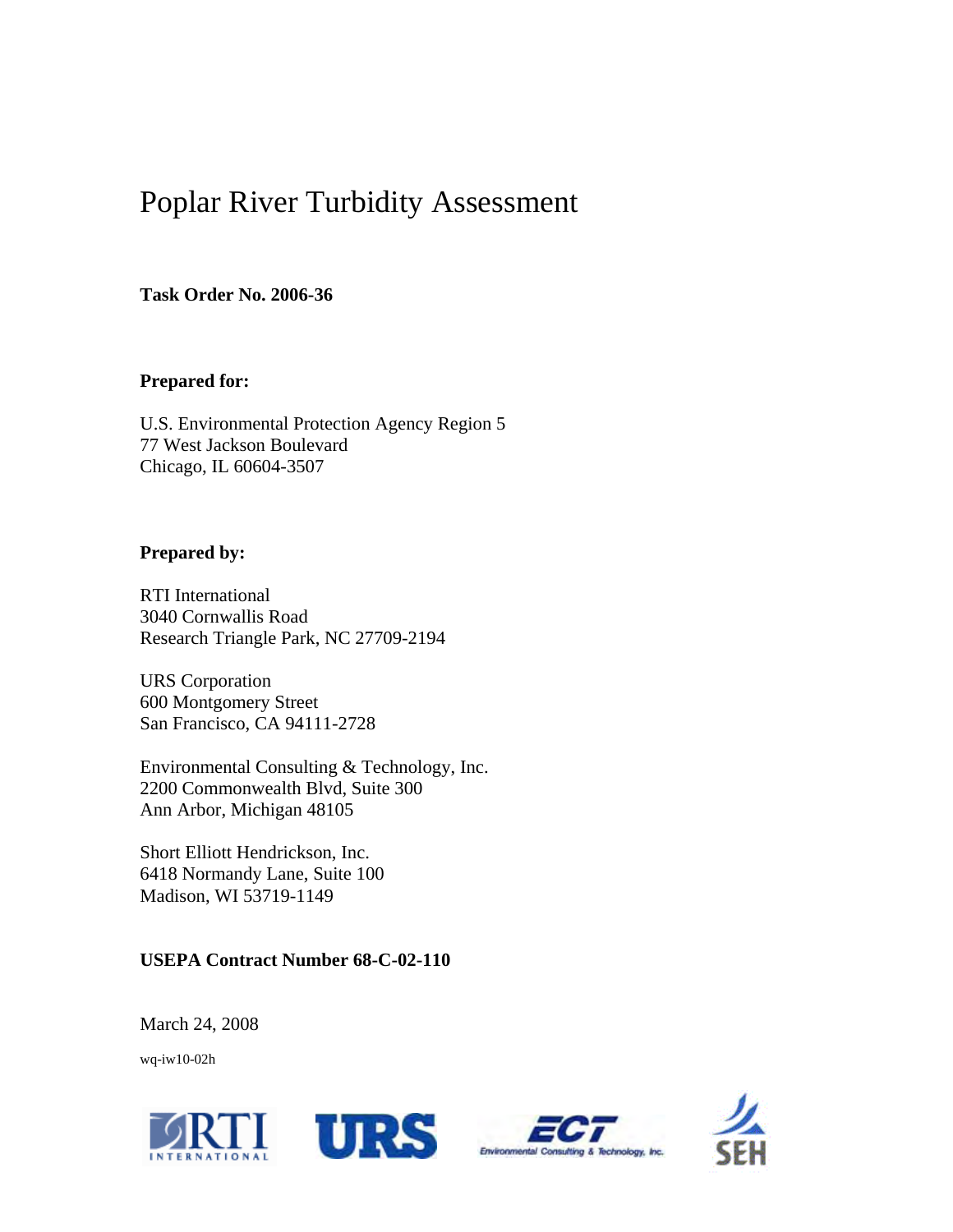# **Table of Contents**

| $\mathbf{1}$                                         |                                                                                                                                                                                             |  |
|------------------------------------------------------|---------------------------------------------------------------------------------------------------------------------------------------------------------------------------------------------|--|
| 1.1                                                  |                                                                                                                                                                                             |  |
| $\overline{2}$                                       | WATERSHED ASSESSMENT AND POLLUTANT OF CONCERN  9                                                                                                                                            |  |
| 2.1<br>2.2<br>2.3                                    |                                                                                                                                                                                             |  |
| 3                                                    | BACKGROUND INFORMATION AND EXISTING STUDIES 13                                                                                                                                              |  |
| $\overline{4}$                                       |                                                                                                                                                                                             |  |
| 5                                                    |                                                                                                                                                                                             |  |
| 5.1<br>5.2<br>5.3<br>5.4<br>5.5<br>5.6<br>5.7<br>5.8 | Information used to Complete the Source Assessment 16<br>Upland Sources of Sediment (WEPP Erosion Computer Modeling)  27<br>Near Channel Sediment Sources (Physical Channel Assessment)  30 |  |
| 6                                                    |                                                                                                                                                                                             |  |
| 6.1<br>6.2<br>6.3<br>6.4<br>6.5<br>6.6<br>6.7        |                                                                                                                                                                                             |  |
| $\overline{7}$                                       |                                                                                                                                                                                             |  |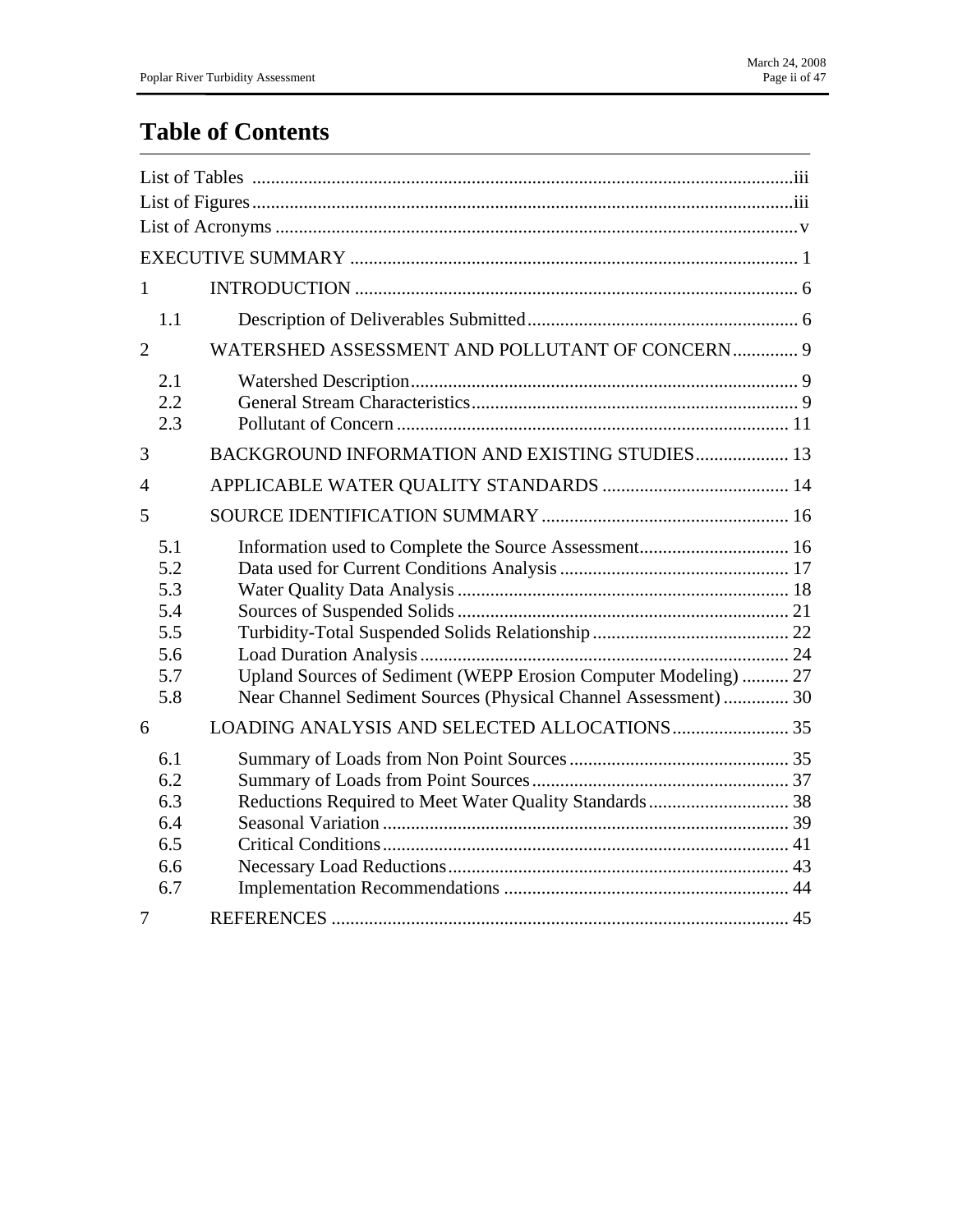# **List of Tables**

| Table E1 |                                                                                                                                        |
|----------|----------------------------------------------------------------------------------------------------------------------------------------|
| Table E2 | Estimated Sediment Sources Contributing to Turbidity in the Lower Poplar                                                               |
| Table E3 | Loading Capacity and Required Reductions for Each Flow Zone Based on the                                                               |
| Table 1  | Partial List of Completed and Ongoing Reports and Studies in the Poplar                                                                |
| Table 2  | Turbidity Standards Associated with Water Classifications 1B, 2A, and 3B 14                                                            |
| Table 3  | Poplar River Impaired Segment in Minnesota's Draft 2008 303(d) List 14                                                                 |
| Table 4  | Existing Data Used to Support the Assessment of Turbidity and TSS Sources                                                              |
| Table 5  | Technical Approach or Analysis Used for Source Assessment 16                                                                           |
| Table 6  | Summary of Turbidity Samples and the Number of Samples Above 10 NTU<br>Within Each Flow Range of the LDC. This Table Includes Measured |
| Table 7  | Annual Average Sediment Delivery for Major Land uses Within Lower                                                                      |
| Table 8  | Estimates of Annual Average Suspended Sediment From Near Channel                                                                       |
| Table 9  | Five Year Modeled Sediment Sources Contributing to Turbidity in the Lower                                                              |
| Table 10 | Loading Capacity for Each Flow Zone Based on the Load Duration Curve                                                                   |
| Table 11 | Monthly Summary Statistics for Turbidity at Downstream Sampling Location                                                               |
| Table 12 | Required Reductions for Each Flow Zone Based on the Load Duration Curve                                                                |

# **List of Figures**

| Figure 2 | Lower Poplar River Watershed Showing 2.73-Mile Impaired Stream Length.<br>GIS Information Obtained from the DNR Data Deli Online at                                                                                                    |
|----------|----------------------------------------------------------------------------------------------------------------------------------------------------------------------------------------------------------------------------------------|
|          |                                                                                                                                                                                                                                        |
| Figure 3 | Turbidity Standard Exceedances as a Function of Flow Exceedance. The TSS<br>Target Concentration (mg/L) is based on the Equivalent TSS Concentration<br>for 10 NTU using a Linear Regression on 2002-2006 TSS and Turbidity Data<br>19 |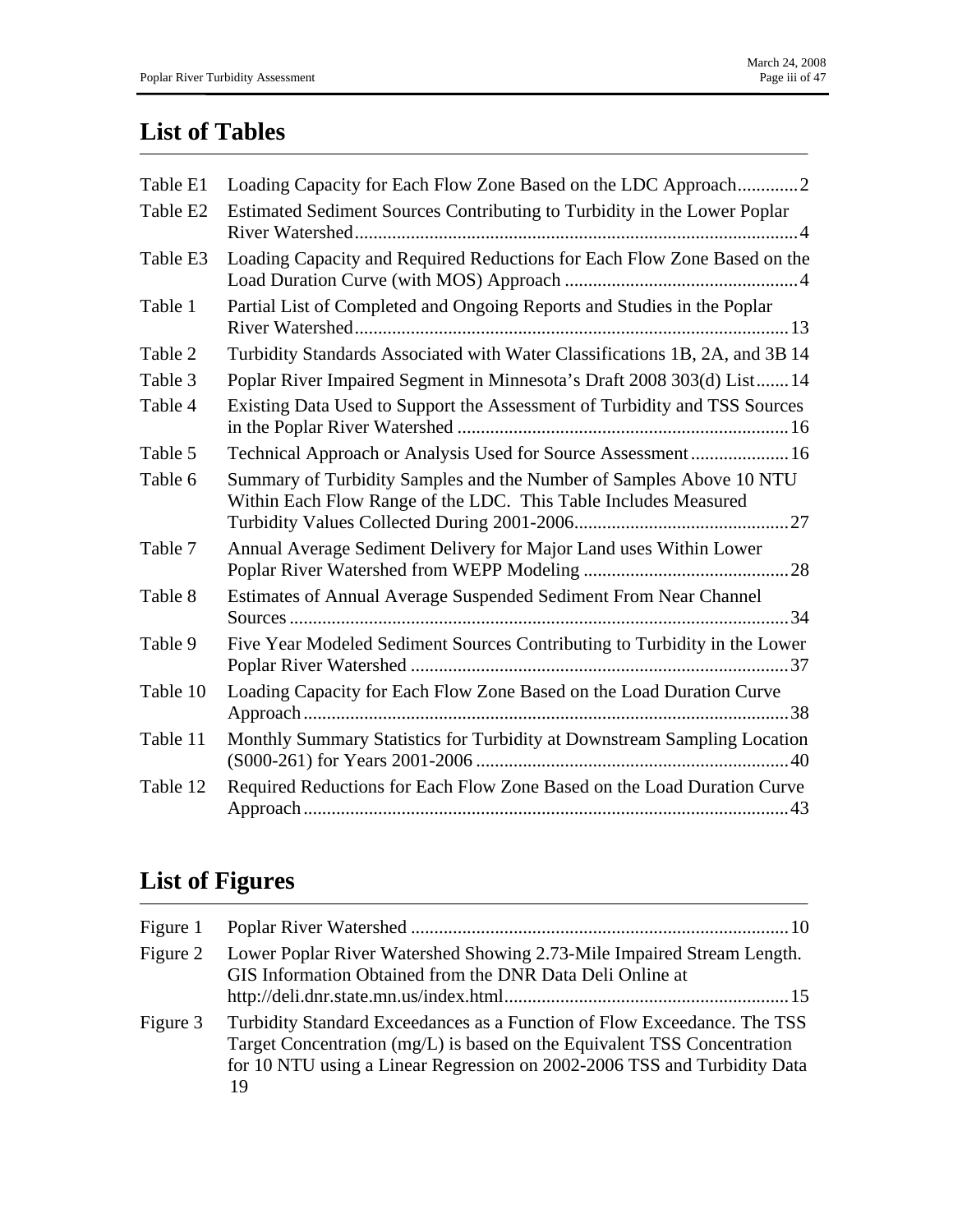| Figure 4  | Turbidity collected at station S000-261 using ambient monitoring program                                                                                                                                                         |
|-----------|----------------------------------------------------------------------------------------------------------------------------------------------------------------------------------------------------------------------------------|
| Figure 5  | Turbidity-TSS Correlation Using All Available Data at the Downstream Site<br>(S000-261) Using Log-Transformed Data Collected During 2001–2006  23                                                                                |
| Figure 6  | Turbidity-TSS Correlation Using only Values Less Than or Equal to 40 NTU<br>at the Downstream Site (S000-261) Using Log-Transformed Data Collected<br>. 24                                                                       |
| Figure 7  | Flow Duration Curve for the Poplar River at Lutsen, MN. A Thirty-Year<br>Flow Period (1976-2006) in the Poplar River was used to generate the Flow                                                                               |
| Figure 8  | Flow Duration Curve for the Poplar River at Lutsen, MN and TSS Data<br>Collected at the Lower Poplar MPCA Station (S000-261) During 2001-2006.                                                                                   |
| Figure 9  | Load Capacity Curve for the Poplar River at Lutsen, MN using TSS as a<br>Surrogate for Turbidity in the Poplar River. Load values shown at the arrows                                                                            |
| Figure 10 | Land Use Contributions of Sediment to the Lower Poplar River for 2001<br>Through 2005 by Upland Erosion Processes. Note: Developed and Golf Land<br>Uses are Included but their Contribution is Small Compared to Forest and Ski |
| Figure 11 | Land Use Contributions of Average Sediment Delivery to the Lower Poplar                                                                                                                                                          |
| Figure 12 | Comparison of Average Sediment Delivery (Tons/Year) Predicted by WEPP                                                                                                                                                            |
| Figure 13 | Percentage of Each Source (Upland and Near-Channel Source) Contributes to<br>Sediment Load in Lower Poplar River. Percentage Calculated using Median                                                                             |
| Figure 14 | Summary of Median Annual Sediment Load (Tons/Year), by Land Use,<br>Estimated using WEPP 2005.6 and the Physical Channel Assessment Field<br>Investigation. Bars Represent Estimated Maximum and Minimum Annual                  |
| Figure 15 | Load Duration Curve for Measured TSS at the Downstream Location. The<br>TSS Target and TSS Values were Based on the Linear Regression with                                                                                       |
| Figure 16 | Percentage of TSS Load from Upland Sources During a Spring and Fall Wet<br>Weather Event. Spring "High Flow Event" had a Total Load of 230 Tons and                                                                              |
| Figure 17 | Load Duration Curve for the Poplar River at Lutsen, MN Identifying Flow                                                                                                                                                          |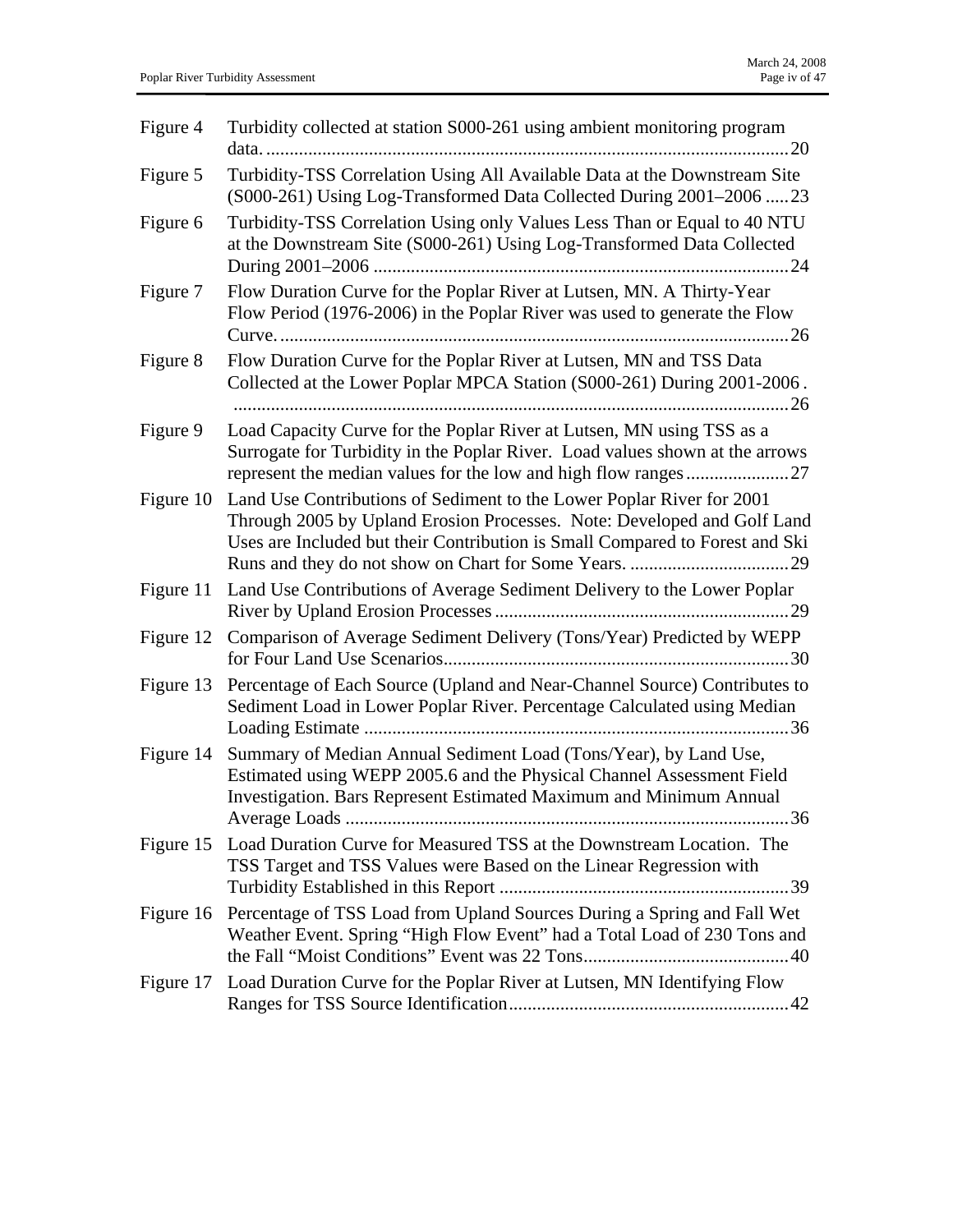# **List of Acronyms**

| <b>AUAR</b>  | <b>Alternative Urban Areawide Review</b>      |
|--------------|-----------------------------------------------|
| <b>CFS</b>   | Cubic Feet per Second                         |
| <b>DNR</b>   | Minnesota Department of Natural Resources     |
| <b>FNU</b>   | Formazin Nephelometric Units                  |
| <b>GIS</b>   | Geographic Information Systems                |
| LA           | <b>Load Allocation</b>                        |
| <b>LDC</b>   | <b>Load Duration Curve</b>                    |
| <b>MOS</b>   | Margin of Safety                              |
| <b>MPCA</b>  | Minnesota Pollution Control Agency            |
| <b>NRRI</b>  | Natural Resources Research Institute          |
| <b>NTRU</b>  | Nephelometric Turbidity Ratio Unit            |
| <b>NTU</b>   | Nephelometric Turbidity Unit                  |
| <b>NWIS</b>  | National Water Information System             |
| QAPP         | <b>Quality Assurance Project Plan</b>         |
| <b>RTI</b>   | <b>Research Triangle Institute</b>            |
| <b>TMDL</b>  | <b>Total Maximum Daily Load</b>               |
| <b>TSS</b>   | <b>Total Suspended Solids</b>                 |
| <b>USEPA</b> | United States Environmental Protection Agency |
| <b>USFS</b>  | <b>United States Forest Service</b>           |
| <b>USGS</b>  | <b>United States Geologic Survey</b>          |
| <b>WEPP</b>  | <b>Water Erosion Prediction Project</b>       |
| <b>WLA</b>   | <b>Waste Load Allocation</b>                  |
|              |                                               |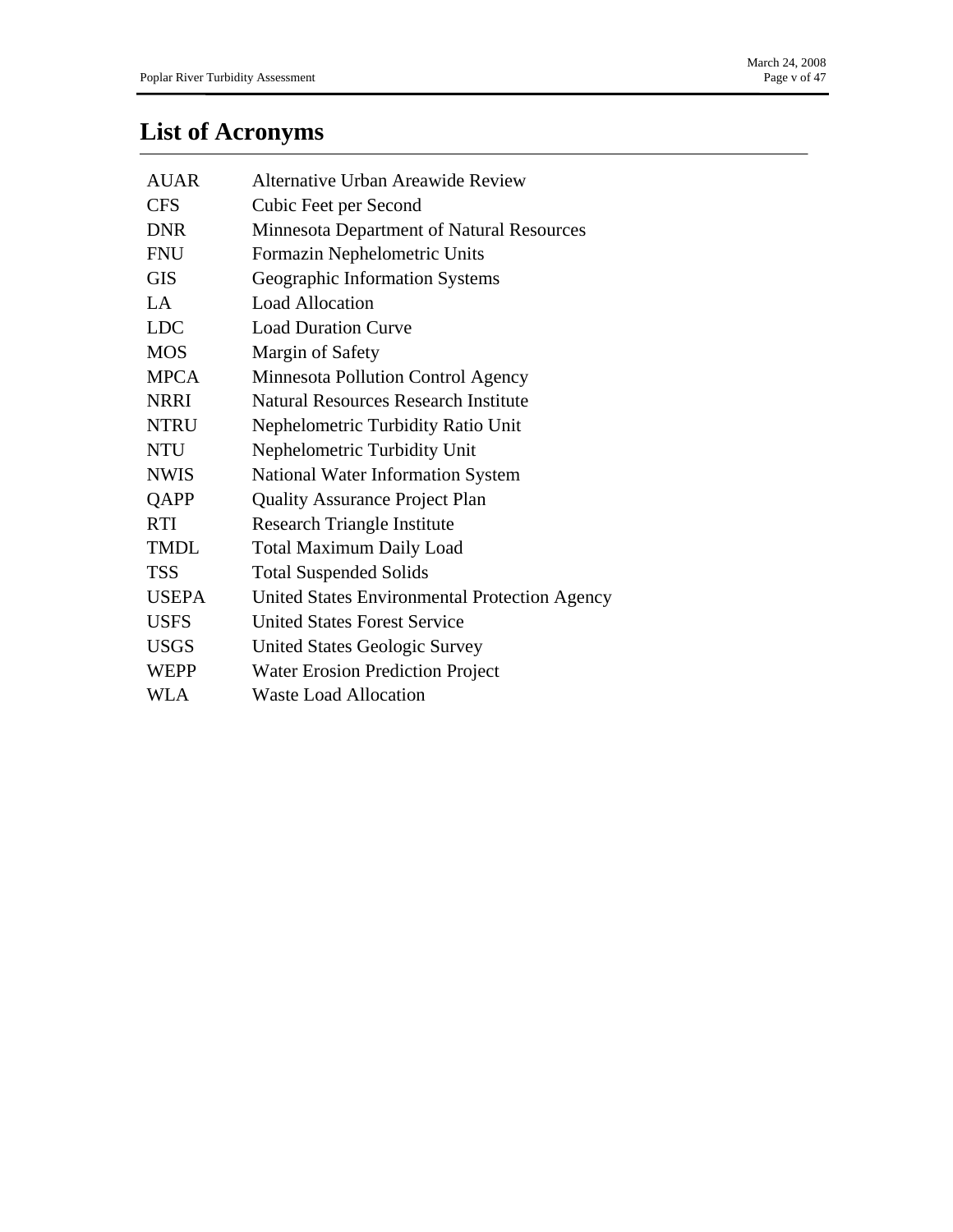# <span id="page-5-0"></span>**Executive Summary**

The lower Poplar River is listed as impaired due to exceedances of its 10 NTU turbidity standard. Sampling data demonstrate that exceedances occur frequently at flows greater than 68 Cubic Feet per Second (CFS); the 40% highest flow. Turbidity measurements are highly correlated to sediment measurements, indicating that fine sediment fractions are likely the primary cause of turbidity within the lower Poplar River.

Section 303(d) of the Clean Water Act and Chapter 40 of the Code of Federal Regulations Part 130 require states to develop Total Maximum Daily Loads (TMDLs) for waters not meeting designated uses under technology-based controls for pollution. The TMDL process quantitatively assesses the impairment factors so that states can establish water-quality based controls to reduce pollution and restore and protect the quality of their water resources. A TMDL quantifies the amount of a pollutant a water body can assimilate without violating a state's water quality standards and allocates that load capacity to known point and nonpoint sources in the form of wasteload allocations, load allocations, a margin of safety, and natural background conditions. The margin of safety accounts for uncertainty in the relationship between pollutant loads and the quality of the receiving waterbody. Conceptually, this definition is represented by the equation:

$$
TMDL = \Sigma WLAs + \Sigma LAs + MOS
$$

#### Equation E1

Where:

| $TMDL =$ | Total Maximum Daily Load (may be seasonal, for critical conditions,                           |
|----------|-----------------------------------------------------------------------------------------------|
|          | or have other constraints)                                                                    |
| $WLA =$  | Waste Load Allocations (point source)                                                         |
| $LA =$   | Load Allocations (non-point source)                                                           |
| $MOS =$  | Margin of Safety (may be implicit and factored into a conservative<br>WLA or LA, or explicit) |

This report provides a summary of information, results, and recommendations related to the turbidity impairment based on an analysis of water quality data, watershed modeling, and a physical stream assessment. This report presents and explains: 1) The current status of the turbidity problem in the Poplar River, 2) Historical and current sources of turbidity, including natural sources, and 3) Recommendations concerning appropriate loading of turbidity into the Poplar River to achieve water quality standards, including a loading capacity and allocations for point and nonpoint sources.

A variety of technical approaches and analyses were used to evaluate turbidity and Total Suspended Solids (TSS) sources in the Poplar River watershed. Water quality modeling, a physical channel assessment, and various statistical techniques were used to cover a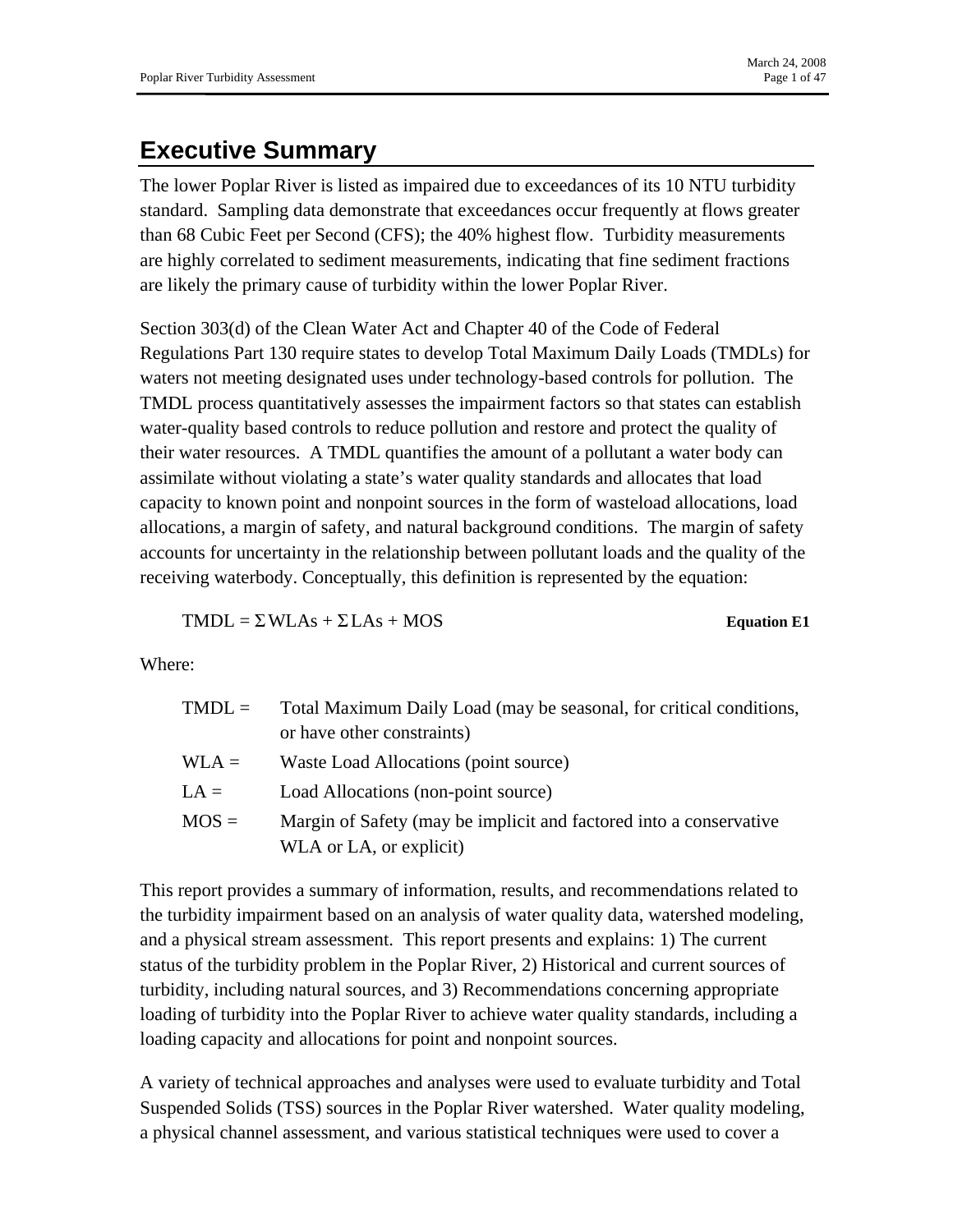<span id="page-6-0"></span>range of project needs related to defining the source, nature, frequency, and magnitude of sediment loading in the river. The Load Duration Curve (LDC) approach plots flow and observed data to analyze the flow conditions under which excursions to the water quality standard occur and, for this project, was used to: 1) Provide a visual representation of streamflow conditions under which turbidity exceedances have occurred, 2) Assess critical conditions, 3) Identify potential sources of turbidity, and 4) Quantify the level of TSS reduction necessary to meet the surface water quality criteria for turbidity in the river. Table E1 provides the loading capacity for each flow zone as defined by the LDC approach. Given the nature of the LDC approach and that annual loading can vary significantly from year to year, the daily loading estimates provided in Table E1 should be considered gross estimates.

|                               | <b>Flow Zone</b>  |                   |                  |                   |                  |
|-------------------------------|-------------------|-------------------|------------------|-------------------|------------------|
|                               |                   | <b>Moist</b>      | <b>Mid-Range</b> | Dry               |                  |
|                               | <b>High Flows</b> | <b>Conditions</b> | <b>Flows</b>     | <b>Conditions</b> | <b>Low Flows</b> |
| Flow Interval (CFS)           | > 260             | $260 - 68$        | $68 - 41$        | $41 - 18$         | < 18             |
| Flow Interval $(\%)$          | $0 - 10%$         | $10 - 40%$        | $40 - 60\%$      | $60 - 90\%$       | $90 - 100\%$     |
| TMDL Capacity (lbs/day)       | 25,297            | 7,532             | 3,281            | 1,904             | 736              |
| $MOS$ (lbs/day)               | 8,408             | 3,135             | 609              | 712               | 722              |
| <b>Waste Load Allocation</b>  | 106               | 106               | 106              | 106               | $NA^2$           |
| Load Allocation $(lbs/day)^T$ | 16,783            | 4,291             | 2,566            | 1,086             | 14               |

**Table E1 Loading Capacity for Each Flow Zone Based on the LDC Approach** 

 $\mu$ <sup>1</sup> Allocation is equal to the capacity less MOS.

 $2^2$  The permit for Caribou Highland's wastewater discharge does not specify discharge based on flow; however, it does specify that discharge may only occur during months when flow in the river provides sufficient dilution.

Analysis of the TSS data collected at the two stations on the lower Poplar River indicates that:

- 68% to 85% of the TSS load measured near highway 61 (station number S000-261) is originating from the lower Poplar River watershed.
- 51% of the turbidity exceedances (observed turbidity  $> 10$  NTU) occur during the highest 10% of flows (i.e. flows greater than 260 CFS).
- 73% of turbidity exceedances occur during the 40% highest flows (i.e. flows greater than 68 CFS).
- 55% of the total sediment load reaches the stream during April and May of each year, indicating that a distinct seasonal trend is present.

The results of the data analyses, described above, suggest that the primary sources contributing to elevated levels of turbidity in the lower Poplar River originate from the lower watershed, are associated with high flow events, and are most prevalent during the spring.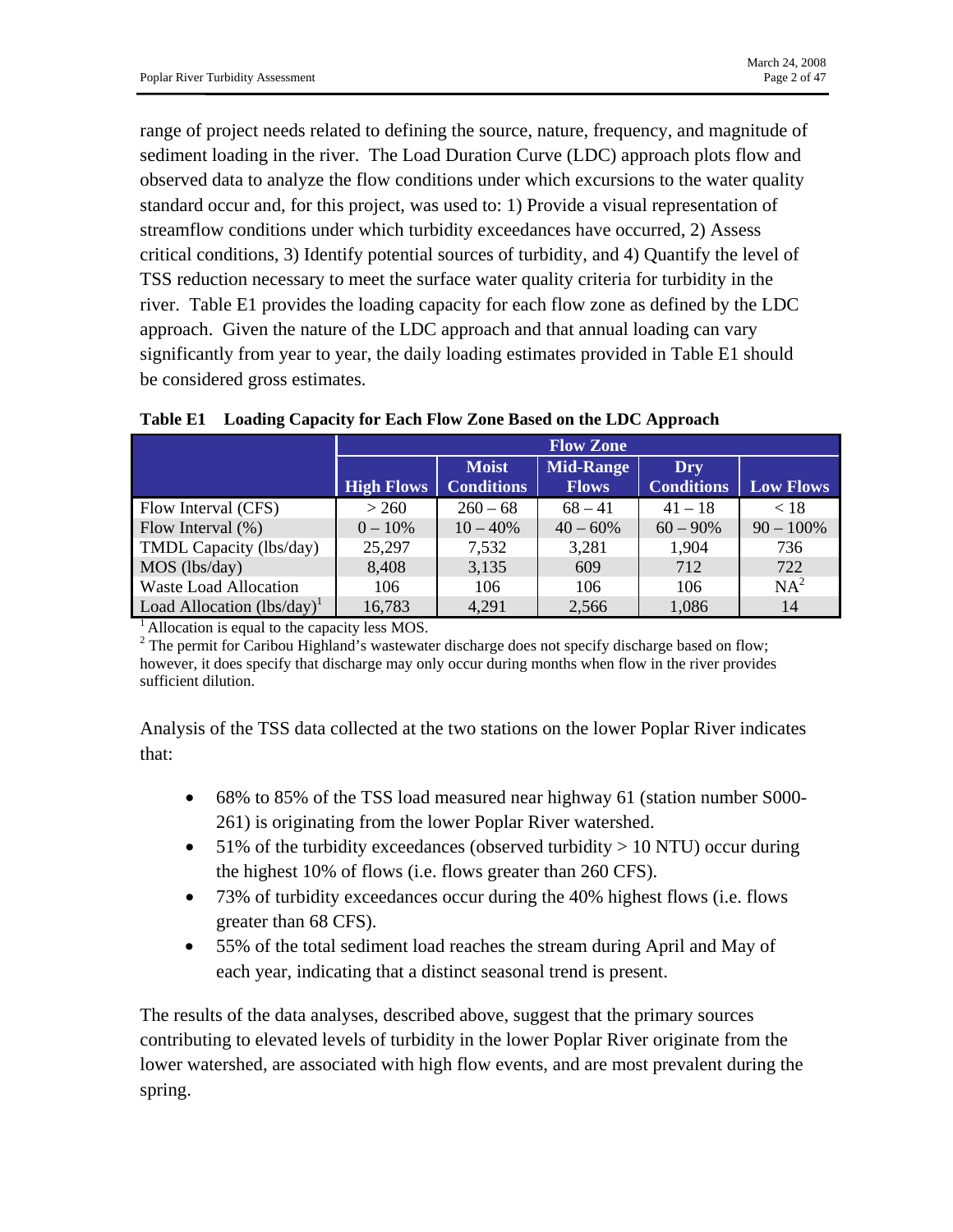In an effort to better understand and quantify sources of sediment in the lower Poplar River that likely contribute to elevated turbidity measurements, computer modeling and a geomorphological assessment were conducted to complement the data analyses conducted. The computer modeling was used to predict sediment loading from upland erosion and the geomorphological assessment looked at "near channel" sources. Nine distinct sources of sediment were identified during the physical channel assessment and computer modeling and quantified. These sources include:

#### Upland Sediment Sources

- Surface erosion from slumps
- Incision along valley slopes (erosion gullies and ravines)
- Localized erosion within the river valley related to land-use alteration, such as,
	- o Ski Runs (including bare trails and roads)
	- o Golf Course areas
	- o Developed area
- Natural forested area

#### Near Channel Sediment Sources

- Channel bed incision
- Sudden channel migration (e.g., meander cut-off, channel avulsion, etc)
- Streambank erosion, such as the river impinging on a slump

Analysis of these sources indicated that the upland sources are most likely to occur during precipitation events when there is little vegetative cover and/ or when the ground is saturated. Soil particles are detached from the soil matrix and transported to the river via overland flow. Near stream sources likely occur when flow and stage are high and the stream impinges on the barren valley walls aggravating slumping and/ or mass wasting of existing slumps. Table E2 reports the estimated average, minimum, and maximum loads from each source and its percent contribution to the total load. While combining the upland and near channel sediment estimates may be somewhat of an "apples" to "oranges" comparison based on the different time periods they were derived from (e.g. the modeling averages loading estimates predicted from a 5 year long simulation and the near channel assessment was based on observations and photographs spanning decades) it is the best estimate available, and provides a quantitative comparison of all identified sources.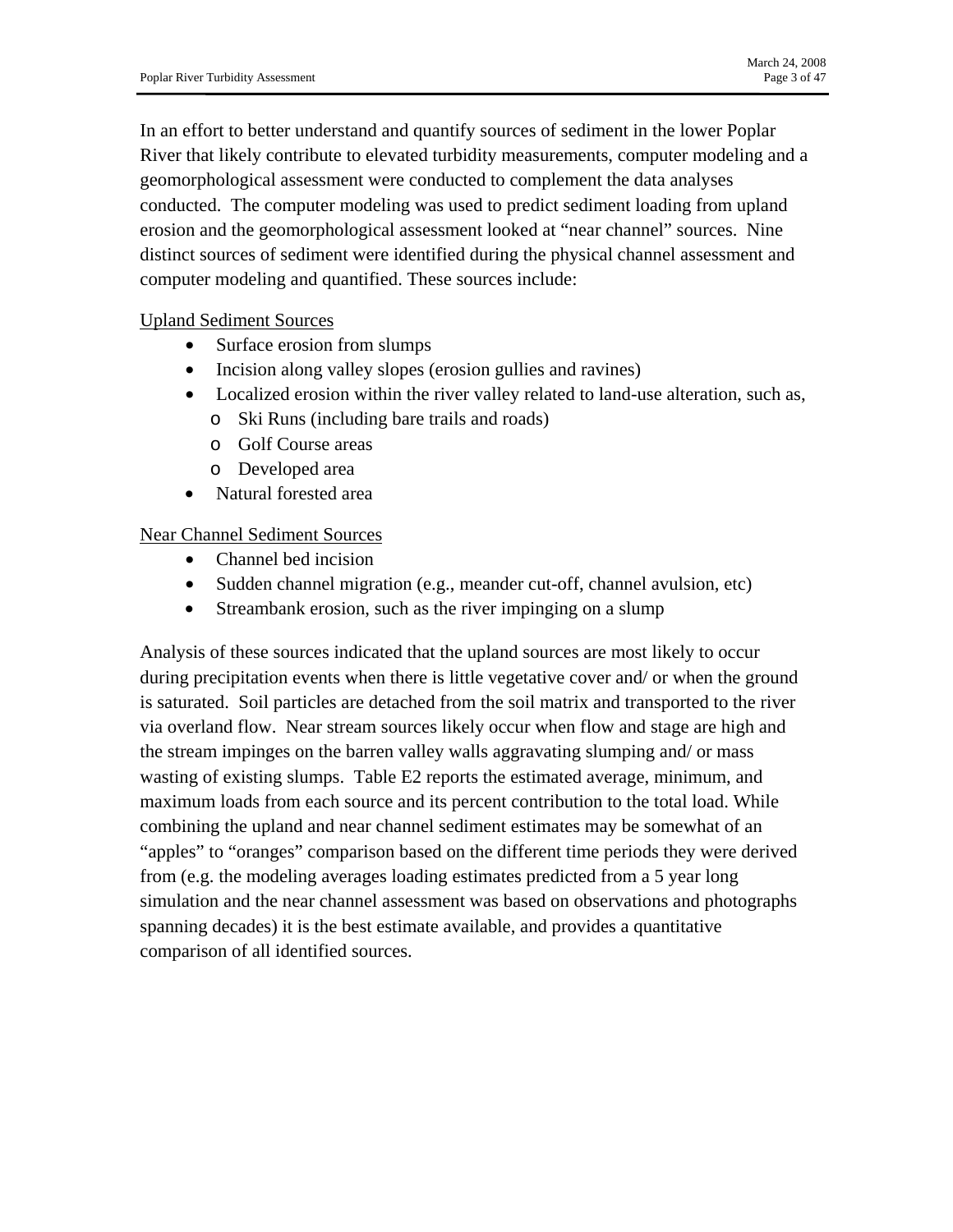|                             | <b>Median</b><br><b>Sediment Load</b> |               | <b>Minimum</b><br><b>Sediment Load</b> |               | <b>Maximum</b><br><b>Sediment Load</b> |               |
|-----------------------------|---------------------------------------|---------------|----------------------------------------|---------------|----------------------------------------|---------------|
| <b>Source</b>               | <b>Ton/year</b>                       | $\frac{0}{0}$ | <b>Ton/year</b>                        | $\frac{0}{0}$ | <b>Ton/year</b>                        | $\frac{0}{0}$ |
| Channel Incision            | 53                                    | 3%            | 18                                     | 2%            | 88                                     | 3%            |
| Megaslump                   | 522                                   | 26%           | 307                                    | 31%           | 737                                    | 25%           |
| <b>Other Landslides</b>     | 204                                   | 10%           | 121                                    | 12%           | 287                                    | 10%           |
| Golf                        | 15.2                                  | 1%            | 7.6                                    | $1\%$         | 22.8                                   | 1%            |
| Developed                   | 25.2                                  | $1\%$         | 12.6                                   | 1%            | 37.8                                   | $1\%$         |
| Ski Runs, Trails, and Roads | 661                                   | 33%           | 330                                    | 33%           | 991                                    | 33%           |
| Forest                      | 280                                   | 14%           | 140                                    | 14%           | 421                                    | 14%           |
| Gullies/Ravines             | 225                                   | 11%           | 50                                     | 5%            | 400                                    | 13%           |
| Total                       | 1985                                  |               | 986                                    |               | 2983                                   |               |

#### <span id="page-8-0"></span>**Table E2 Estimated Sediment Sources Contributing to Turbidity in the Lower Poplar River Watershed**

As previously discussed, one method of estimating the load reductions required to meet the water quality criteria utilizes the LDC. This approach is described in more detail in Section 6 and has been used previously by the Minnesota Pollution Control Agency (MPCA) to establish load targets (TMDLs) (MPCA, 2007a). The LDC approach applied to the Poplar River data set results in large percent reductions to the existing loads under high and mid-range flow conditions. Table E3 reports the percent reduction required for the flow ranges associated with the watersheds "critical conditions" flow zones are 89% (High Flows), 68% (Moist-Conditions) and 89% (Mid Range Flows).

**Table E3 Loading Capacity and Required Reductions for Each Flow Zone Based on the Load Duration Curve (with MOS) Approach** 

|                      |                   | <b>Moist</b>      | <b>Mid-Range</b> | Drv               |              |
|----------------------|-------------------|-------------------|------------------|-------------------|--------------|
|                      | <b>High Flows</b> | <b>Conditions</b> | <b>Flows</b>     | <b>Conditions</b> | Low Flows    |
| Flow Interval (CFS)  | > 260             | $260 - 68$        | $68 - 41$        | $41 - 18$         | < 18         |
| Flow Interval $(\%)$ | $0 - 10\%$        | $10 - 40\%$       | $40 - 60\%$      | $60 - 90\%$       | $90 - 100\%$ |
| % Reduction Needed   | 89%               | 68%               | 89%              | 3%                | None         |

The estimated reductions required to meet the 10 NTU water quality criteria are fairly large; however, they are consistent with TMDLs conducted for other Minnesota Rivers (MPCA, 2007a). When compared to the estimated loads (Table E2) they indicate the possibility that the standard may not be met during some loading events; however, the uncertainties in the load estimates are large enough that we can not conclude that the standard is not achievable.

The estimated loads reported in Table E2 were developed via field investigations and computer modeling. Thus, there are limits to their accuracy and uncertainty related to the magnitude and frequency of sediment load from these sources. For example:

• An annual average load is reported for each source; however, the load from these sources likely varies significantly from year to year.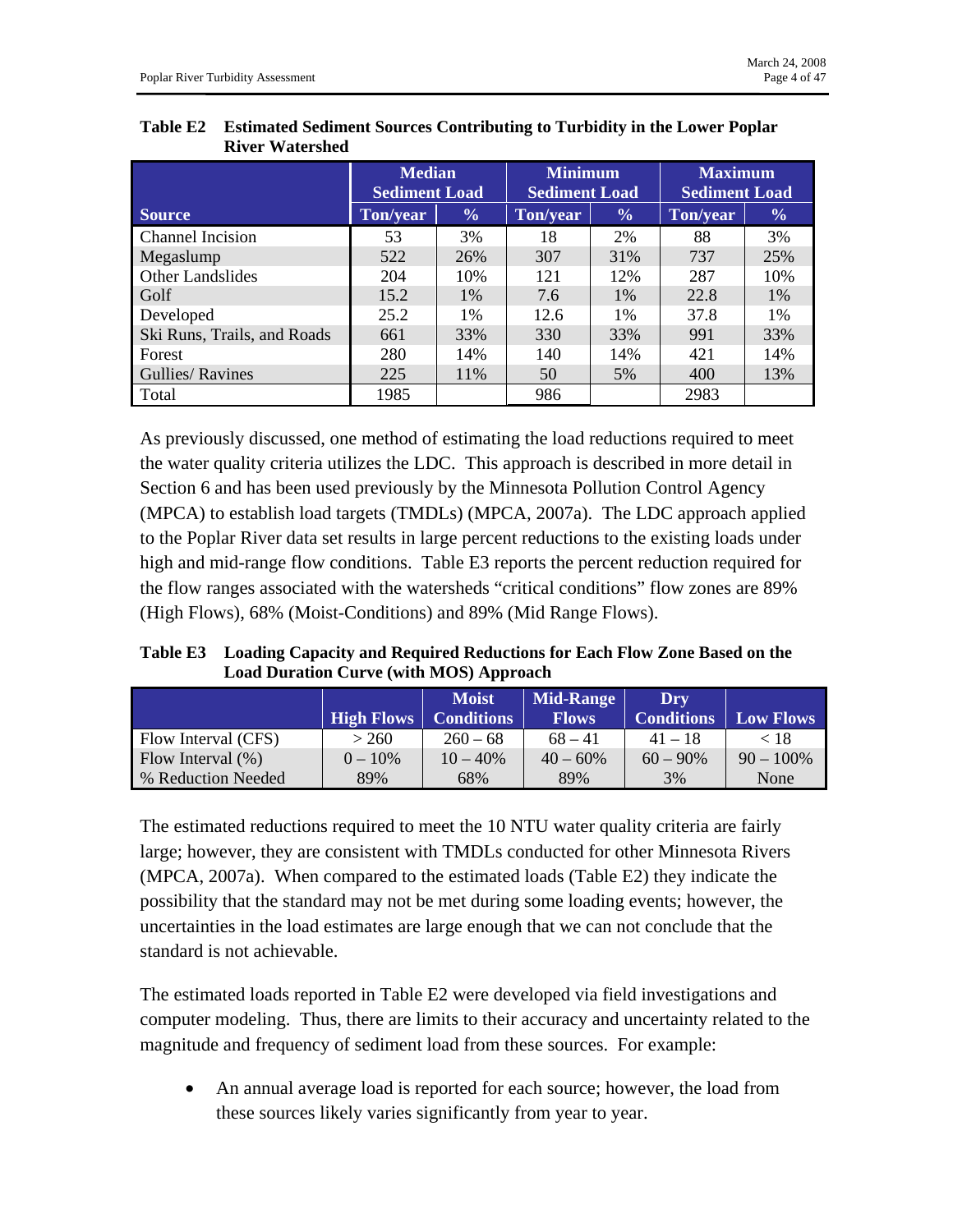- A known weakness of the Water Erosion Prediction Project (WEPP) computer model is that it may over predict loads at the watershed scale.
- Reported accuracy of the WEPP computer model is 50%

The water quality criteria of 10 NTU is linked to the designated life use for the river. While often conceptualized as a numeric criteria that must be met under all conditions, it is feasible that the aquatic life present in the river can thrive with limited excursions (short durations and limited magnitudes) above the criteria. However, if a site specific standard is eventually considered it would at most be set at the "natural" level. Hence, control of anthropogenic sources would still be required.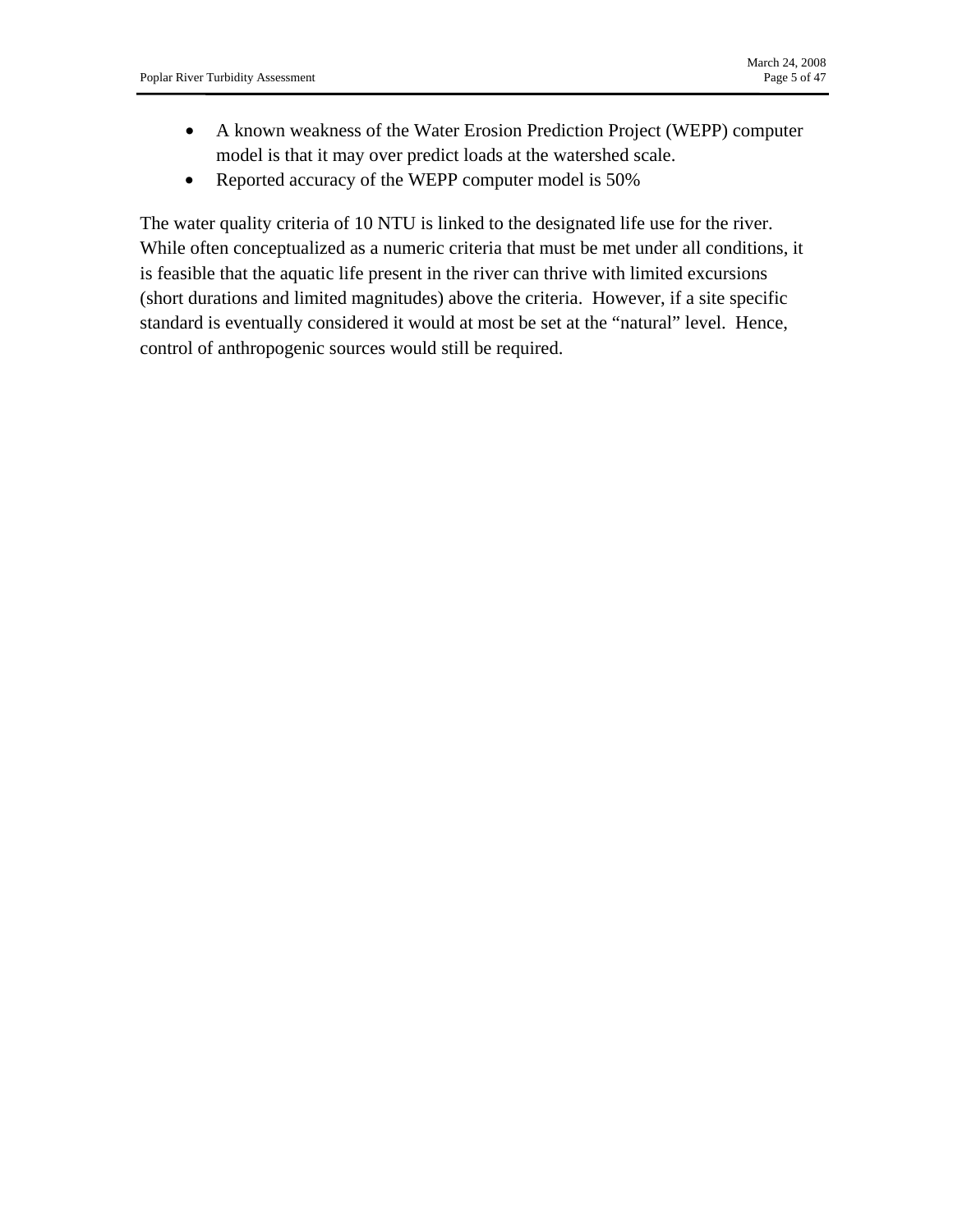# <span id="page-10-0"></span>**1 Introduction**

The primary purpose of this report is to integrate results of the data analysis, watershed modeling and physical stream assessment components of this project into a single concise summary document. This report consolidates information, results, and recommendations from deliverables completed under this project to present and explain: 1) the current status of the turbidity problem in the Poplar River; 2) historical and current sources of turbidity, including natural sources; and 3) recommendations concerning appropriate loading of turbidity into the Poplar River to achieve water quality standards, including a loading capacity and allocations for point and nonpoint sources. Deliverables completed under this project are appended and are summarized in the following section.

# *1.1 Description of Deliverables Submitted*

The Poplar River Turbidity Assessment project was initiated in October 2006 and included eight tasks:

- Quality Assurance Project Plan (QAPP)
- Summary of existing water quality data and information
- Evaluation of existing Water Erosion Prediction Project (WEPP) computer model
- Data assessment summary
- Additional characterization and estimation of turbidity impairment (WEPP computer modeling)
- Physical channel assessment
- Source identification summary (provided in this document)
- Poplar River Turbidity Assessment Report (this document)

A brief description of task objectives and significant conclusions follows.

## **Quality Assurance Project Plan**

The QAPP (attached report titled "Quality Assurance Project Plan") provides a description of the work and outlines procedures for assessing existing water quality data, evaluating model results, and conducting the physical channel assessment. The purpose of the QAPP is to ensure that data collected, steps taken to collect and assess data, and reports developed as part of this project are scientifically valid and defensible. In addition, the QAPP addresses the use of secondary and third-party data collected by the United States Environmental Protection Agency (USEPA) for other purposes or collected by organizations not under the direction of USEPA to support the development of this Report. An extensive amount of data and information was gathered to diagnose causes of turbidity, quantify the level of existing impairment, and provide a foundation on which restoration activities may be identified and implemented. The QAPP sets forth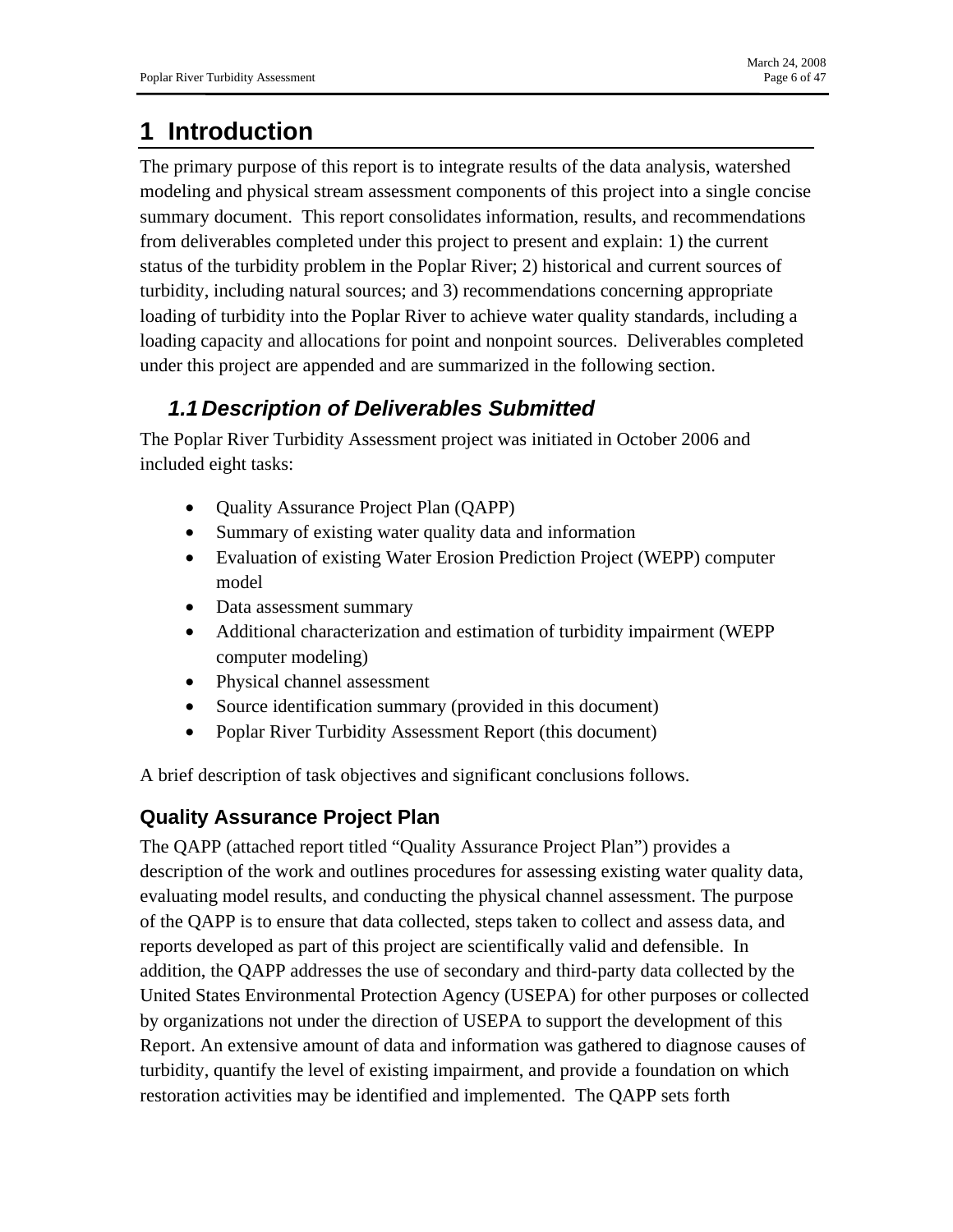objectives, responsibilities, protocols, procedures, and methods for obtaining and assessing data through a variety of methods.

### **Summary of Existing Water Quality Data and Information**

The purpose of this task is to identify and describe existing water quality data and information available in the Poplar River watershed (attached report titled "Summary of Existing Water Quality Data and Information"). Specifically, data and information related to impairment of the river's designated uses, and water quality criteria that may be valuable during development of the turbidity source and loading analyses are summarized. Included in the summary are data sources, period of record, and existing data and information such as parameters analyzed, and the availability of results. Data sources considered for this task included: MPCA, Cook County Planning and Zoning Department, United States Geologic Survey (USGS), Lakesuperiorstreams.org, the University of Minnesota Library, and Soil and Water Conservation District of Cook County. This task is one of two tasks aimed at summarizing existing water quality data and information in the Poplar River watershed and was a preliminary step to the second data summary task, the Data Assessment Summary.

### **Evaluation of Existing WEPP Computer Model**

In 2005, the Forest Service's simplified, on-line WEPP model was used to estimate sediment loads to the river (SE Group, 2005). The 2005 modeling was conducted for the portion of the lower Poplar River watershed known as the gorge to establish a link between potential sources of sediment in the gorge and instream turbidity measurements. The Poplar River Gorge is the area of steep relief adjacent to the river and covers approximately 274.9 acres. The computer modeling conducted by the Research Triangle Institute (RTI) Team included the entire lower Poplar River watershed which includes approximately 1,200 acres. Erosion modeling of the gorge area resulted in an average annual estimate of soil detachment; a rough estimate of sediment delivered to the Poplar River.

The RTI Team reviewed the existing WEPP model to assess inputs, results, and conclusions reported by Lutsen Mountain Resorts and their consultants (attached report titled "Evaluation of Existing WEPP Computer Model"). The review indicated that the WEPP model provides useful information about relative soil erosion and detachment within the Poplar River gorge area. The review also identified several concerns related to the use of the WEPP model for development of a Poplar River Total Maximum Daily Load (TMDL). Based on these concerns additional WEPP modeling was recommended.

### **Data Assessment Summary**

This report provides an analysis of data within the entire Poplar River watershed with specific focus on the lower, impaired 2.73-mile portion of the river located between the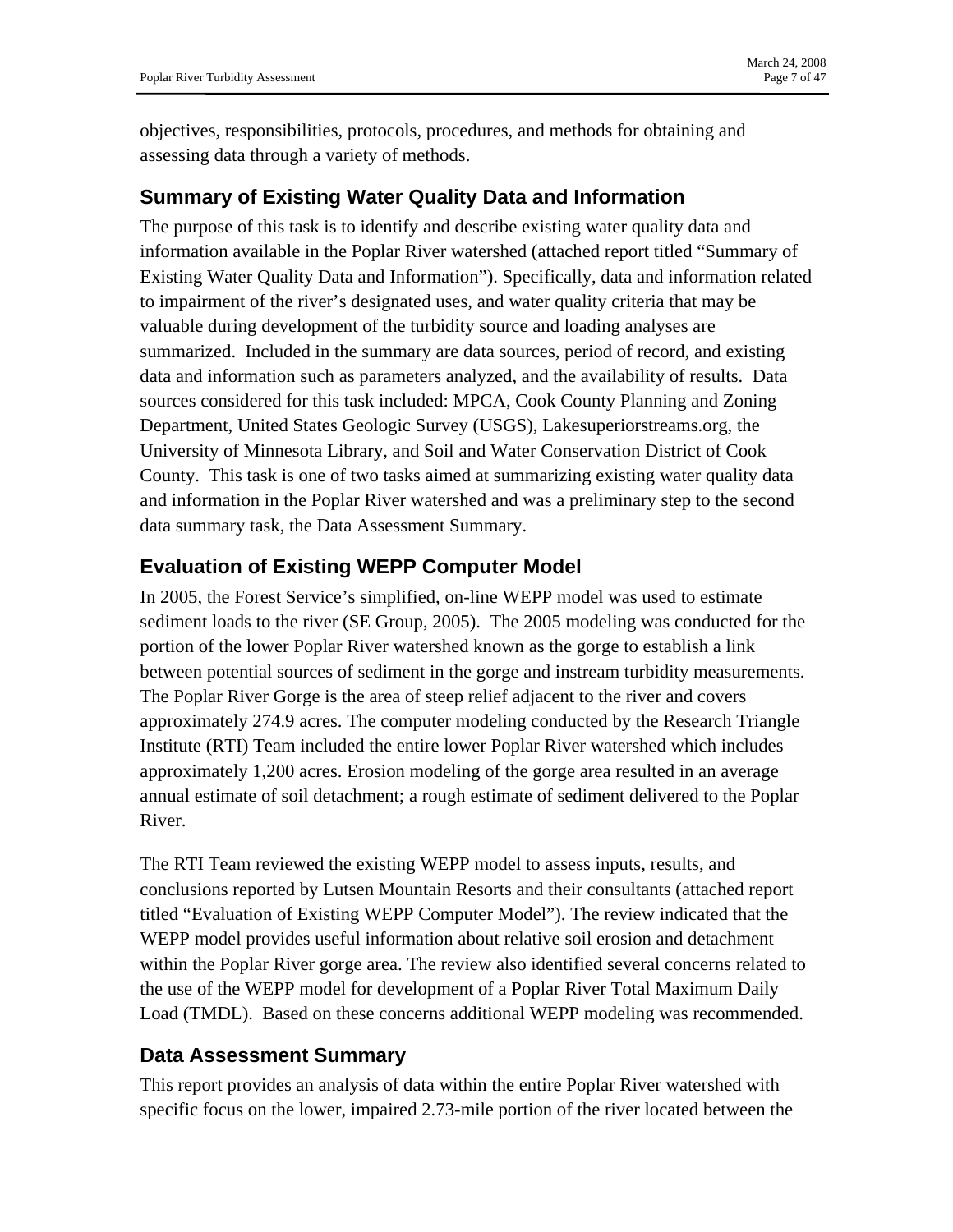Superior Hiking Trail bridge (upstream station) and the confluence of the river with Lake Superior (attached report titled "Data Assessment Summary"). Data identified in the "Summary of Existing Water Quality Data and Information" report were analyzed to assess potential sources and key stressors of turbidity, temporal and spatial trends, the magnitude and frequency of turbidity criteria exceedances, the magnitude and frequency of discharges from sources, critical conditions, the geographic extent of water quality issues, and significant data gaps.

### **Additional Characterization and Estimation of Turbidity Impairment: WEPP Computer Modeling**

To develop a more comprehensive understanding of the sediment detachment and transport mechanisms in the entire lower watershed at a finer spatial and temporal scale, additional complex computer modeling was conducted using a more detailed version of WEPP (Attached report titled "Additional Characterization and Estimation of Turbidity Impairment"). The modeling performed under this task utilized the WEPP model updated in 2006 (version 2006.5). WEPP was selected because of its ability to simulate sediment erosion and transport in a steep sloping, predominantly vegetated watershed. To assess how well the model represented conditions in the lower Poplar River watershed, model results were compared to observed loads and sensitivity analyses were conducted. The model was then used to compare sediment loading under four scenarios (pre-development, existing conditions, full build-out, and existing conditions with nonpoint source runoff controls), and develop distributions of annual sediment loading by land use type.

### **Physical Channel Assessment**

The goal of the physical channel assessment study was to better understand the evolution and present condition of the overall stream system, identify the causes of turbidity, and estimate the stream related erosion areas and the relative contribution of suspended sediment from each major source. Field observations and measurements were focused on the stream itself, defined as the area of active flow area, and the stream valley, a much larger (i.e., wider and deeper) feature that evolved over geological time as a result of streambed incision.

The Physical Channel Assessment identified six potential localized sources of suspended sediment in the Lower Poplar River watershed to be channel bed incision, sudden channel migration (e.g., meander cut-off, channel avulsion, etc), streambank erosion, landslides (slumps) near active channel, incision along valley slopes (erosion gullies and ravines), and localized erosion within the river valley related to land-use alteration. Of these, landsides, incisions along valley slopes, and localized erosion were highlighted in the report as sources of greater concern in the Poplar River. Estimated annual average suspended sediment contributions from these three sources are provided in the report.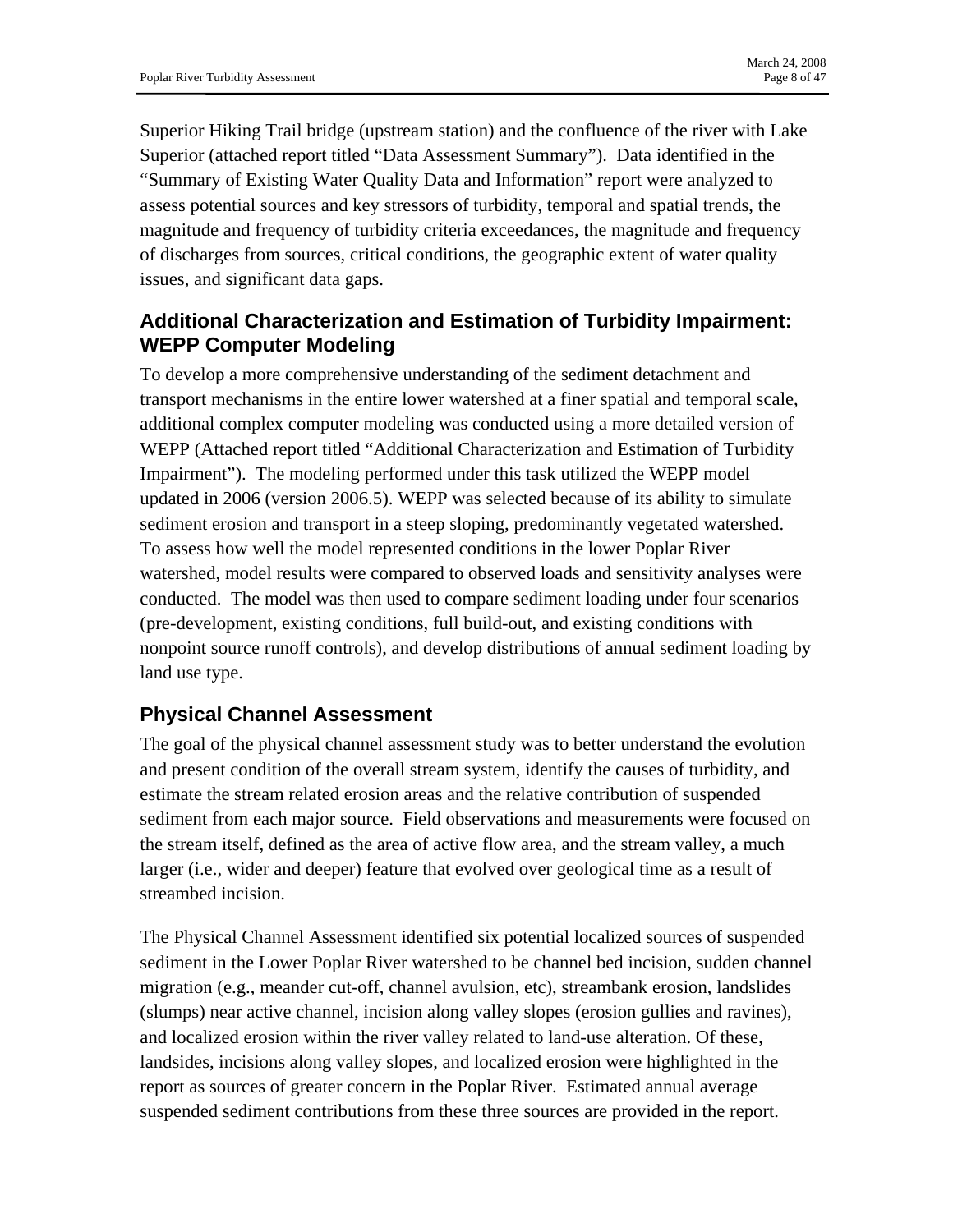# <span id="page-13-0"></span>**2 Watershed Assessment and Pollutant of Concern**

# *2.1Watershed Description*

The Poplar River watershed is located in the Lake Superior Basin (northeast Minnesota) near Lutsen, MN (Figure 1). The entire watershed covers an area of approximately 114 square miles with a river distance of approximately 25.5 miles. The Poplar River originates at the Boundary Waters Canoe Area, Hilly Lake area, and ends at its confluence with Lake Superior. Its watershed includes the Tait Lake/Tait River, Pike Lake, and Caribou Lake (MPCA, 2002).

The upper watershed of the Poplar River is located on an elevated plateau. The typical elevation in the upper watershed is about 1,300 feet and the average stream gradient is less than 1 percent. The channel is relatively wide (100 feet or more) and characterized by wide meanders. Dense vegetation consisting of willows, reeds, and other hydrophilic grasses buffer the banks which show little signs of erosion. Impressive falls (rapids), approximately 150 feet high, mark the transition from the upper watershed to the lower watershed. Downstream of the headwaters area, the watershed narrows considerably as it flows over the escarpment. In this lower watershed area the gradient increases greatly and the channel is defined by bedrock, lacustrine beach, and glacial deposits. These most downstream portions of the Poplar River and watershed are characterized as having significant drops in elevation with an average gradient of nearly 4% and containing both forested and cleared steep slopes. For the purposes of this report, the "Lower Poplar River" will describe the watershed area downstream of the Superior Hiking Trail Bridge.

Predominant soil groups in the watershed include Dusler-Duluth and Rock outcrop-Quetico-Barto. Predominant land uses include forest (77%), ski runs (14%), golf course area (4.8%), and other developed area (3%). A detailed description of soils, land use/cover, climate, and topography is provided in Section 4 of the WEPP modeling report (attached report titled "Additional Characterization and Estimation of Turbidity Impairment").

# *2.2 General Stream Characteristics*

The Lower Poplar River has more in common with mountain streams than with the typical lowland streams of the Midwest. Like many of the mountain streams, the Lower Poplar River does not fall into a general category of braided or meandering streams. A sharp change in bed elevation is noticeable near the mouth where a succession of falls is present (upstream and downstream of Highway 61). Upstream from these falls, the average longitudinal slope is approximately 0.03 (3 percent) and the general shape is flat or slightly convex up. Such longitudinal shapes are common in cases of relatively young rivers developed in glacial valley. Given this, it is fitting to use the process based channel-reach classification of mountain streams of Montgomery and Buffington (1997).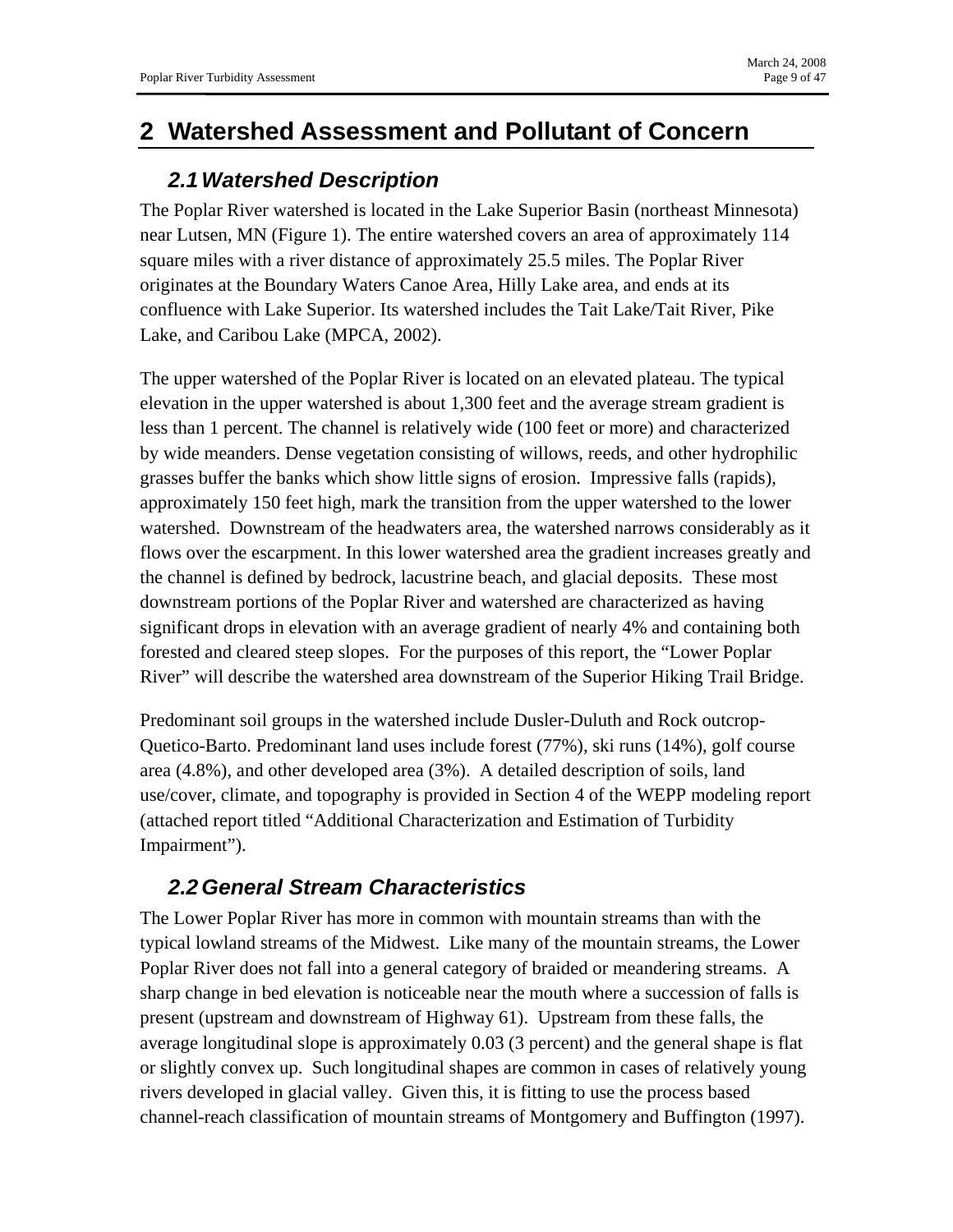<span id="page-14-0"></span>

**Figure 1 Poplar River Watershed** 

The authors identify seven types of channel reaches that are commonly encountered in mountain drainage basins: bedrock, cascade, step-pool, plane-bed, pool-riffle, duneripple, and colluvial. These channel reach types can be found in progression in many of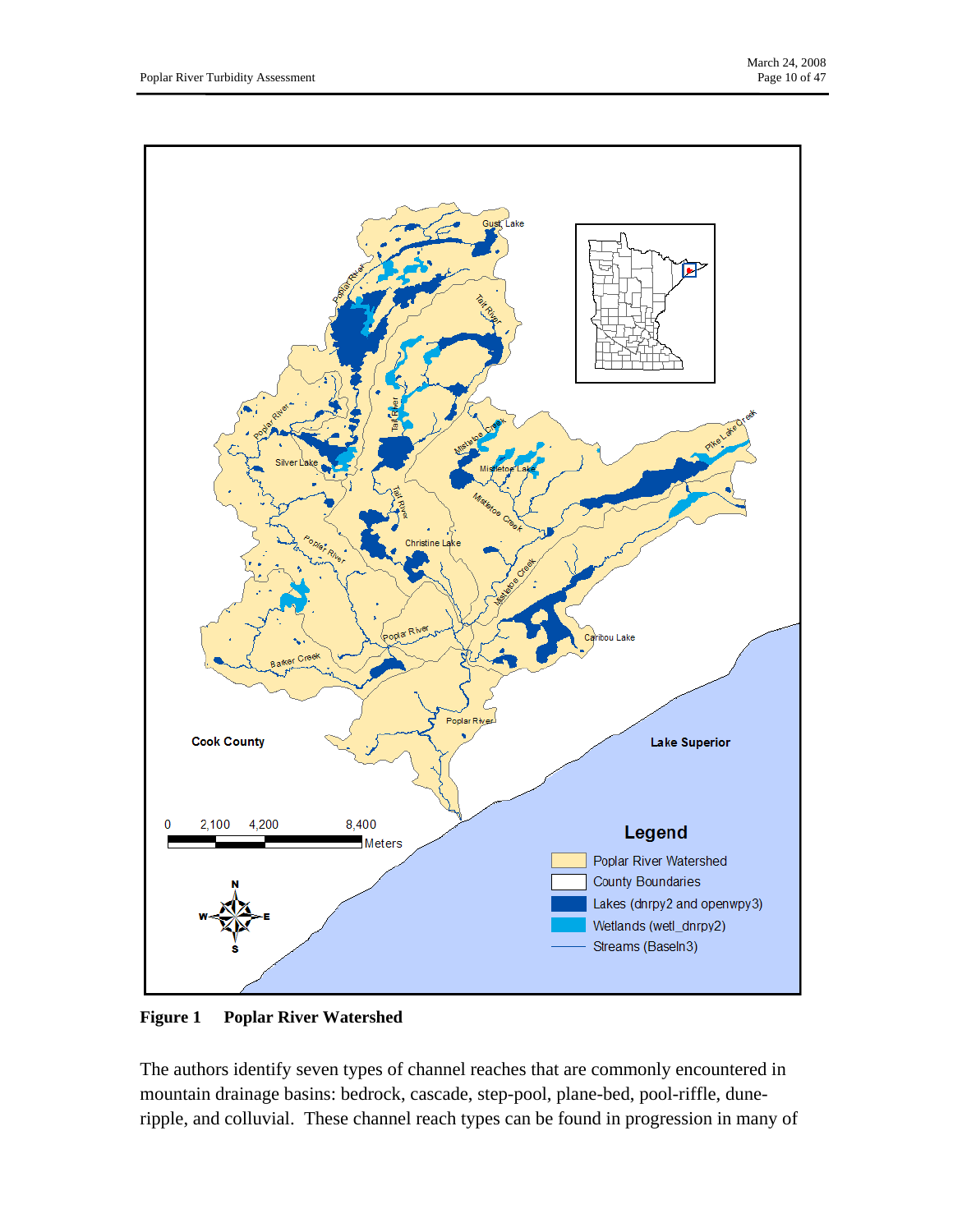<span id="page-15-0"></span>the mountain streams. In the case of the Lower Poplar River, four of these channel reach types, namely bedrock, cascade, plane-bed, and step-pool were identified. An explanation of each of these four channel reaches is provided in the Physical Channel Assessment Report (Attached report titled "Physical Channel Assessment").

The Lower Poplar River flows through a valley that is approximately 120 to 250 feet deep and 500 to 1000 feet wide. The average side slopes of the valley (where many of the ski trails are located) vary between 10 and 25 degrees (18% to 50%). The valley near the golf course is, however, less steep and varies in width from 100 to 400 feet. The channel lacks a well defined floodplain and, for the most part, is confined by the topography of the valley. In some places, one side of the channel is flanked directly by the valley slopes. In other places, however, valley is sufficiently wide and flat and it could be looked upon as a narrow floodplain. The channel displays some lateral mobility and several entrenched meanders have developed as result.

# *2.3Pollutant of Concern*

Turbidity is a unit of measurement quantifying the degree to which light traveling through a water column is scattered by the suspended organic and inorganic particles. In streams, turbidity refers to the cloudiness of the water due to the presence of suspended particles such as silt and clay, dissolved solids, stains, microscopic organisms, and other organic matter. These materials can originate from natural sources as well as from human activities. In the case of suspended sediment, the supply of suspended sediment to a river system is controlled by the characteristics of the soils in the catchment and the erosion and transport mechanisms in the watershed. While some level of turbidity is a function of a stream's natural processes, activities which result in increased erosion, exposure, or transport of sediment to the stream will likely cause increased turbidity. Excessive turbidity, whether through natural processes or human-induced activities, can result in a number of physical, chemical, and biological impacts to a river. In a waterbody like the Poplar River, the most significant and direct impacts can include:

- Alteration of the substrate composition, clogging channel bed interstices and reducing habitat space for small fish and invertebrates
- Marginal changes to the instream channel morphology, and general habitat availability
- Reduction to the permeability of the bed material
- A decline in the intergravel concentration of dissolved oxygen
- Reduction in the depth of light penetration into the water column, thereby decreasing rates of photosynthetic activity and thus primary productivity in submerged plants
- Physical damage to leaf surfaces by abrasion and by smothering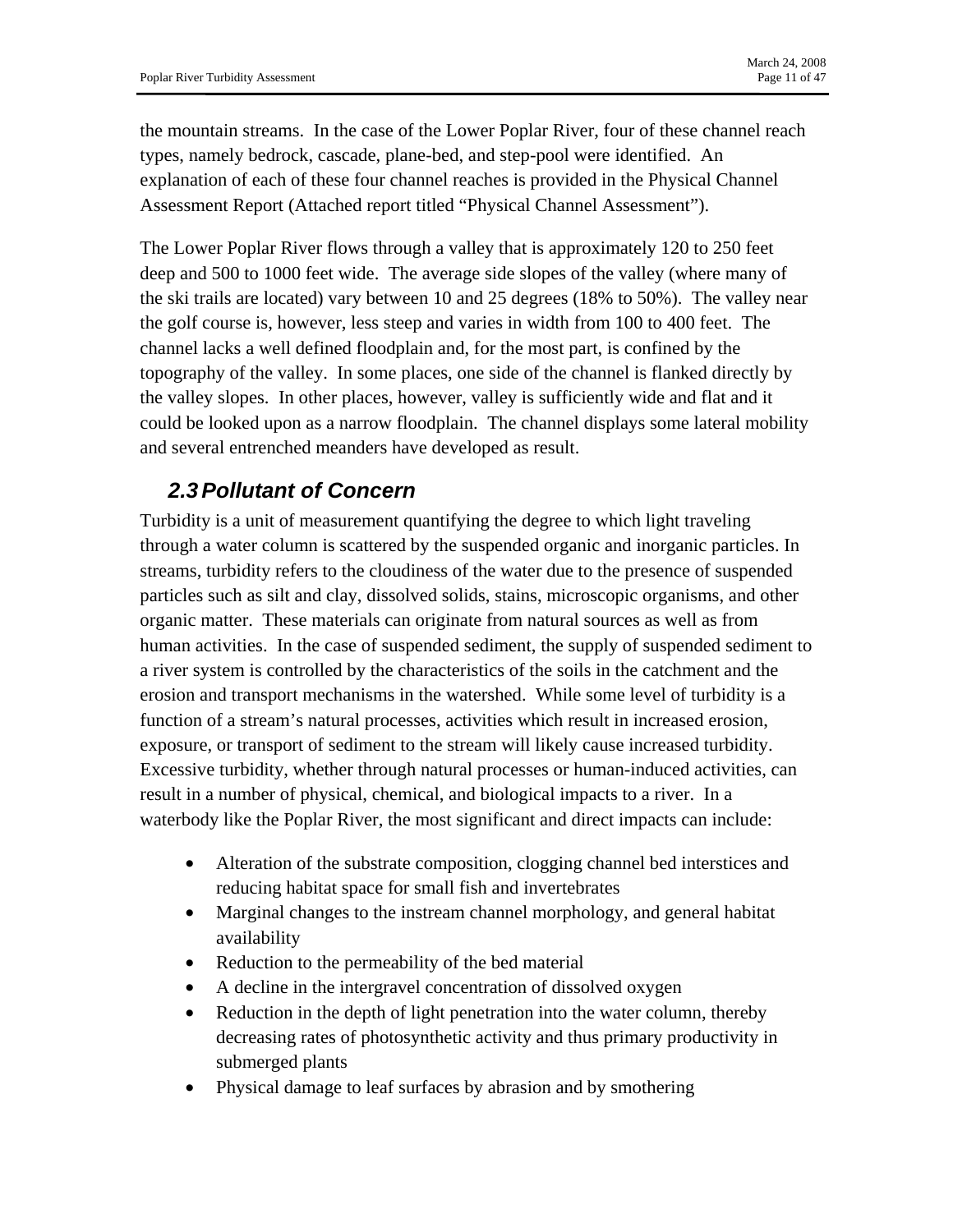- Interference with the behavior, feeding, and growth of fish from reduction/ changes to the invertebrate population
- Damage to fish gills by abrasion (hyperplasia) and clogging
- Increase of fish disease
- Increased surface water temperature

Turbidity is commonly measured in Nephelometric Turbidity Units (NTU), but has also been measured in Jackson Turbidity Units (JTU) or Formazin Nephelometric Units (FNU). With the addition of new measurement technologies over the years, there can be differences in meter types and configurations that will result in different turbidity values. The USGS has developed a table of reporting categories providing for type and configuration specific turbidity values (i.e., NTU, Nephelometric Turbidity Ratio Unit (NTRU), FNU, etc.) (Anderson 2005).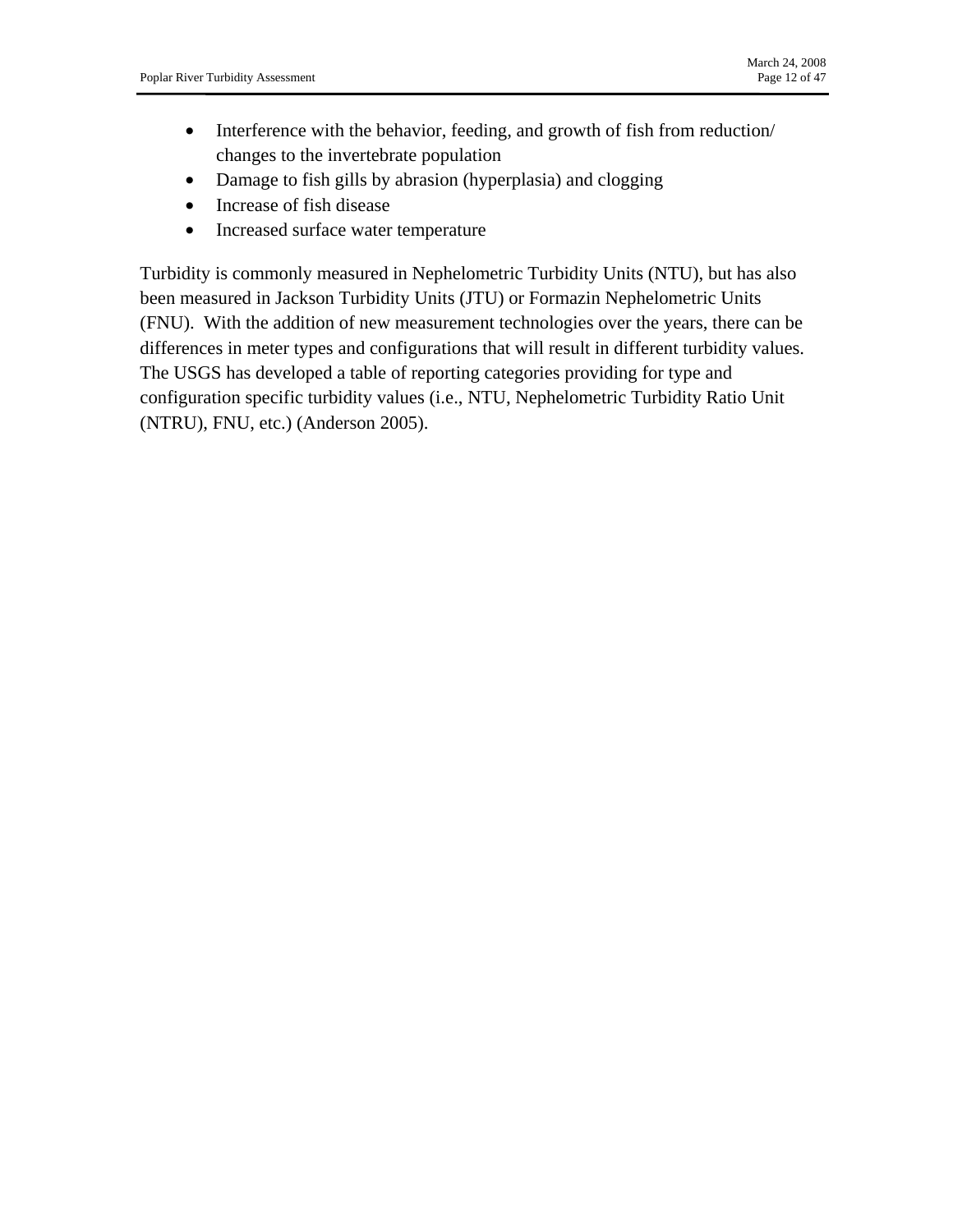1

# <span id="page-17-0"></span>**3 Background Information and Existing Studies**

The Poplar River watershed has been, and continues to be, the focus of a variety of watershed, water quality, and biological studies. Table 1 provides a partial list of recent studies, both completed and in-progress, with the intent to bring attention to the valuable work that has been produced or is being produced by various agencies and entities in Minnesota. Additional information for several of these reports is available at: http://lakesuperiorstreams.org/general/reports\_NShore.html.

| <b>Project Status</b> | Report Title, Date, Authors, and Agency <sup>1</sup>                                                                                                                                                                                                                                                                                  |
|-----------------------|---------------------------------------------------------------------------------------------------------------------------------------------------------------------------------------------------------------------------------------------------------------------------------------------------------------------------------------|
| Ongoing               | Slope Stabilization Work Plan for Poplar River Management Board. 2007.<br>Minnesota's Lake Superior Coastal Program. Prepared by North American<br>Wetland Engineering, LLC (NAWE), Draft Report. January 18, 2007.                                                                                                                   |
| Ongoing               | 2006 Automated, in situ, Water Quality Data: Preliminary Analysis, February<br>20, 2007. Axler, R., Henneck, J., Ruzycki, E., Will, N. Center for Water & the<br>Environment, Natural Resources Research Institute, University of MN-Duluth.                                                                                          |
| Ongoing               | Biological Sampling for the Poplar River. Center for Water and the<br>Environment, Natural Resources Research Institute, University of Minnesota<br>Duluth, Dan Breneman, Valerie Brady, and Lucinda Johnson. Work conducted<br>through the Cook County Soil and Water Conservation District. Project period:<br>Feb 2007 - Nov 2008. |
| Completed             | Summary of E coli test results for the Poplar River 2005 and 2006, Stark, D.,<br>September, 2007. Cook County Soil & Water Conservation District.                                                                                                                                                                                     |
| Completed             | LakeSuperiorStreams: Community Partnerships for Understanding Water<br>Quality and Stormwater Impacts at the Head of the Great Lakes, 2005.<br>lakesuperiorstreams.org. University of Minnesota-Duluth, Duluth, MN.                                                                                                                   |
| Completed             | Environmental Report, 2005. Prepared for Lutsen Mountain, Cook County,<br>Minnesota. Prepared by North American Wetland Engineering, P.A. (NAWE)<br>and SE Group. October 18, 2005.                                                                                                                                                   |
| Completed             | Preliminary Summary, Poplar River Impairment Study. Memorandum to<br>Charles Skinner. Prepared by SE Group. October 13, 2005.                                                                                                                                                                                                         |

#### **Table 1 Partial List of Completed and Ongoing Reports and Studies in the Poplar River Watershed**

This table provides a partial list of reports and surveys and is not intended to be an exhaustive list.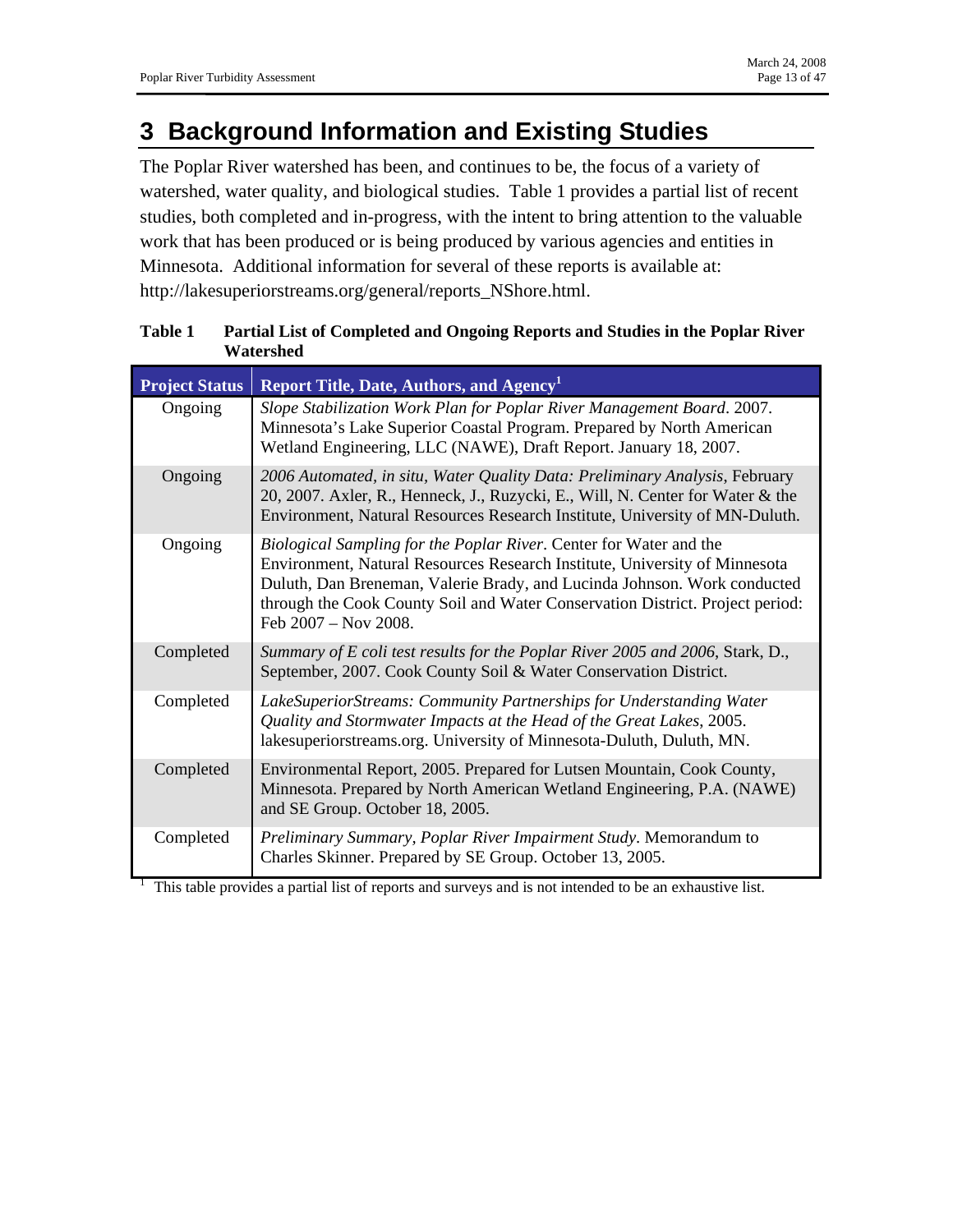# <span id="page-18-0"></span>**4 Applicable Water Quality Standards**

Section 303(d) of the Clean Water Act and Chapter 40 of the Code of Federal Regulations Part 130 require states to develop TMDLs for waters not meeting designated uses under technology-based controls for pollution. The TMDL process quantitatively assesses the impairment factors so that states can establish water-quality based controls to reduce pollution from both point and nonpoint sources, and to restore and protect the quality of their water resources.

Minnesota's Surface Water Quality Standards provide information on beneficial uses assigned to waterbodies, numeric and narrative standards for pollutants, and nondegradation provisions assigned to high-quality and unique waters. Minnesota Rules, Chapter 7050.0470, identify classifications for waters in major surface water drainage basins, including those applicable in the Poplar River. Per Chapter 7050.0470, classifications applicable to the Poplar River include Classes 1B, 2A, and 3B. The turbidity standard associated with each of these Classes is provided in Table 2. Of the three, Class 2 is the most restrictive and applicable Class and will be used as the water quality target in this report.

| $\frac{1}{2}$ and $\frac{1}{2}$ and $\frac{1}{2}$ $\frac{1}{2}$ $\frac{1}{2}$ $\frac{1}{2}$ $\frac{1}{2}$ $\frac{1}{2}$ $\frac{1}{2}$ $\frac{1}{2}$ $\frac{1}{2}$ $\frac{1}{2}$ $\frac{1}{2}$ $\frac{1}{2}$ $\frac{1}{2}$ $\frac{1}{2}$ $\frac{1}{2}$ $\frac{1}{2}$ $\frac{1}{2}$ $\frac{1}{2}$ $\frac{1}{2}$ $\frac$ |                                 |                                 |  |  |  |  |  |
|-----------------------------------------------------------------------------------------------------------------------------------------------------------------------------------------------------------------------------------------------------------------------------------------------------------------------|---------------------------------|---------------------------------|--|--|--|--|--|
| <b>Water Classification</b>                                                                                                                                                                                                                                                                                           | <b>Minnesota Rules, Chapter</b> | <b>Turbidity Standard (NTU)</b> |  |  |  |  |  |
| Class 1B                                                                                                                                                                                                                                                                                                              | 7050.0221, subpart 3            | Not applicable                  |  |  |  |  |  |
| Class 2A                                                                                                                                                                                                                                                                                                              | 7050.0222, subpart 2            | 10 NTU                          |  |  |  |  |  |
| Class 3B                                                                                                                                                                                                                                                                                                              | 7050.0223, subpart 3            | No Turbidity Standard           |  |  |  |  |  |

| Table 2 | Turbidity Standards Associated with Water Classifications 1B, 2A, and 3B |
|---------|--------------------------------------------------------------------------|
|---------|--------------------------------------------------------------------------|

### *Assessment of Impairment*

In 2004 a portion of the Poplar River in the Lake Superior Basin was listed on Minnesota's 303(d) list of impaired waterbodies. The impaired segment (Assessment Unit ID: 04010101-613) includes a 2.73-mile segment of the Poplar River from Superior Hiking Trail bridge to Lake Superior (Figure 2). In 2008, both the turbidity and mercury impairments in this portion of the Poplar River were carried through on the Draft 2008 303(d) list of impaired waterbodies. The impaired segment and related listing information from Minnesota's draft 2008 303(d) list are provided in Table 3. Although the 2008 List includes both turbidity and mercury as pollutants of concern, this report will address turbidity only.

| Table 3 | Poplar River Impaired Segment in Minnesota's Draft 2008 303(d) List |  |  |  |  |  |  |
|---------|---------------------------------------------------------------------|--|--|--|--|--|--|
|---------|---------------------------------------------------------------------|--|--|--|--|--|--|

| <b>Reach</b> | <b>Description</b>                                      | Year<br><b>Listed</b> | <b>River ID#</b> | <b>Affected Uses</b>   | Pollutant/<br><b>Stressor</b> |
|--------------|---------------------------------------------------------|-----------------------|------------------|------------------------|-------------------------------|
| Poplar R.    | Superior Hiking Trail<br>bridge to Lake Superior        | 1998                  | 04010101-613     | Aquatic<br>consumption | Hg Water<br>Column            |
| Poplar R.    | <b>Superior Hiking Trail</b><br>bridge to Lake Superior | 2004                  | 04010101-613     | Aquatic life           | Turbidity                     |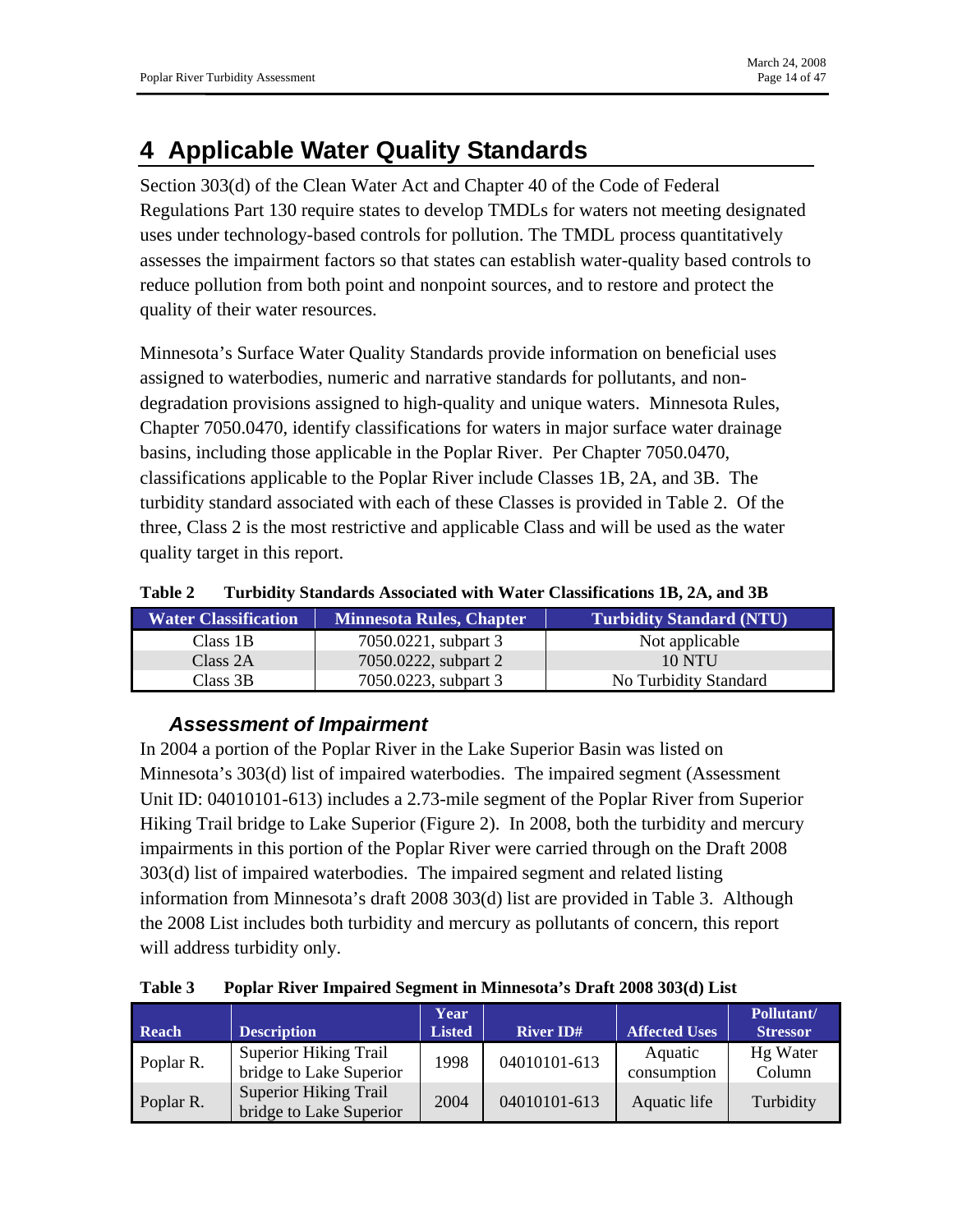<span id="page-19-0"></span>

**Figure 2 Lower Poplar River Watershed Showing 2.73-Mile Impaired Stream Length. GIS Information Obtained from the DNR Data Deli Online at http://deli.dnr.state.mn.us/index.html**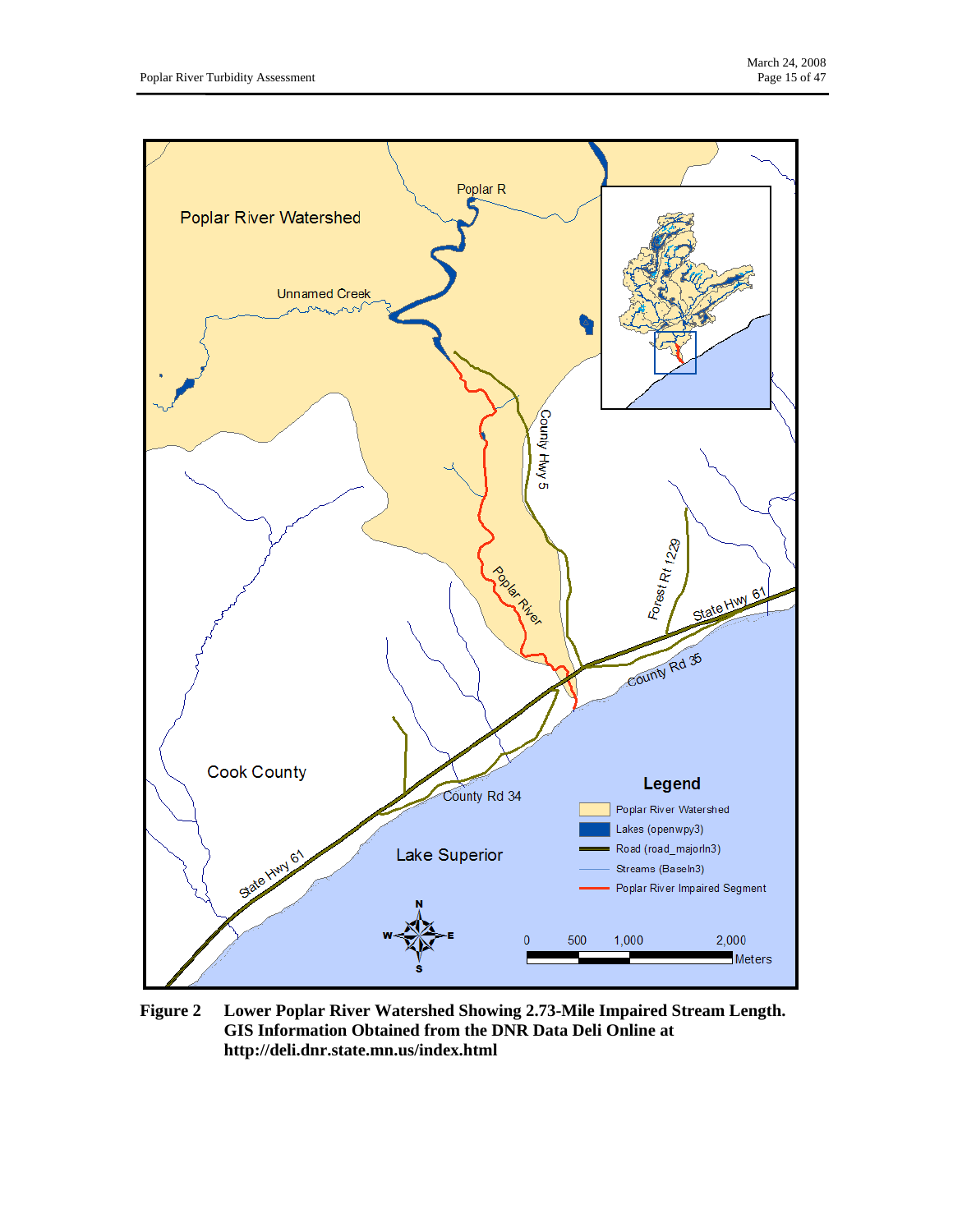# <span id="page-20-0"></span>**5 Source Identification Summary**

# *5.1 Information used to Complete the Source Assessment*

A variety of technical approaches and analyses were used to evaluate turbidity and TSS sources in the Poplar River watershed. The approaches outlined in this section cover a range of project needs related to defining the source, nature, frequency, and magnitude of sediment loading in the river. Sources of existing water quality, streamflow, soil survey, modeling, and meteorological data used to assess turbidity in the Poplar River are provided in Table 4. Technical and statistical approaches applied by the project team, and the intended purpose of each approach in this project, are provided in Table 5.

**Table 4 Existing Data Used to Support the Assessment of Turbidity and TSS Sources in the Poplar River Watershed** 

| <b>Data Category</b> | <b>Source</b>                                                      |
|----------------------|--------------------------------------------------------------------|
| Water quality data   | MPCA - Environmental Data Access database                          |
| Streamflow data      | USGS - Poplar River at Lutsen, MN gage station (04012500)          |
| Streamflow data      | MPCA - Poplar River near Lutsen, MN station (01101001)             |
| Soil Survey          | Soil Survey of North Shore of Lake Superior Coastal Zone           |
| Information          | Management Area 1977 USDA SCS & MN Ag and NRCS STATSGO             |
| Water quality data   | MPCA - Poplar River flow, stage, turbidity data, and maps that are |
|                      | processed and no longer provisional status                         |
| <b>Model Results</b> | North American Wetland Engineering and SE Group, Environmental     |
|                      | Report for Lutsen Mountain, Cook County, Minnesota, Report for     |
|                      | <b>Lusten Mountain Resort</b>                                      |
| Meteorological data  | Climatology Working Group, University of Minnesota                 |
| Land use/cover data, | Minnesota Department of Natural Resources (DNR) Data Deli          |
| Soil data            |                                                                    |

| <b>Analysis or</b><br><b>Technical Approach</b> | <b>Project Purpose</b>                                                  |  |  |  |
|-------------------------------------------------|-------------------------------------------------------------------------|--|--|--|
| Correlation                                     | Relationship between turbidity and other water quality parameters       |  |  |  |
| coefficients, linear                            | Assess variability between turbidity methods                            |  |  |  |
| regressions, and                                | Relationship between TSS and flow                                       |  |  |  |
| simple statistics                               | Estimate streamflow in the Poplar River during 1976-2001                |  |  |  |
|                                                 | Snowmelt and snow pack influence on sediment loading                    |  |  |  |
| Cumulative frequency                            | Poplar River temporal and spatial trends and assesses the use of Pigeon |  |  |  |
| histograms.                                     | River gage data in estimating Poplar River streamflow (1976-2001).      |  |  |  |
| Drainage Area Ratio                             | Estimate flow at upstream monitoring station                            |  |  |  |
| method                                          |                                                                         |  |  |  |
| U.S. Army Corps of                              | Seasonal and annual loading estimates at the upstream and downstream    |  |  |  |
| Engineers FLUX                                  | locations                                                               |  |  |  |
| model                                           | Evaluate average monthly load at upstream and downstream stations       |  |  |  |
|                                                 | Evaluate sediment load originating in Lower Poplar Watershed area.      |  |  |  |
|                                                 | Critical conditions                                                     |  |  |  |

| <b>Table 5</b> |  | <b>Technical Approach or Analysis Used for Source Assessment</b> |
|----------------|--|------------------------------------------------------------------|
|----------------|--|------------------------------------------------------------------|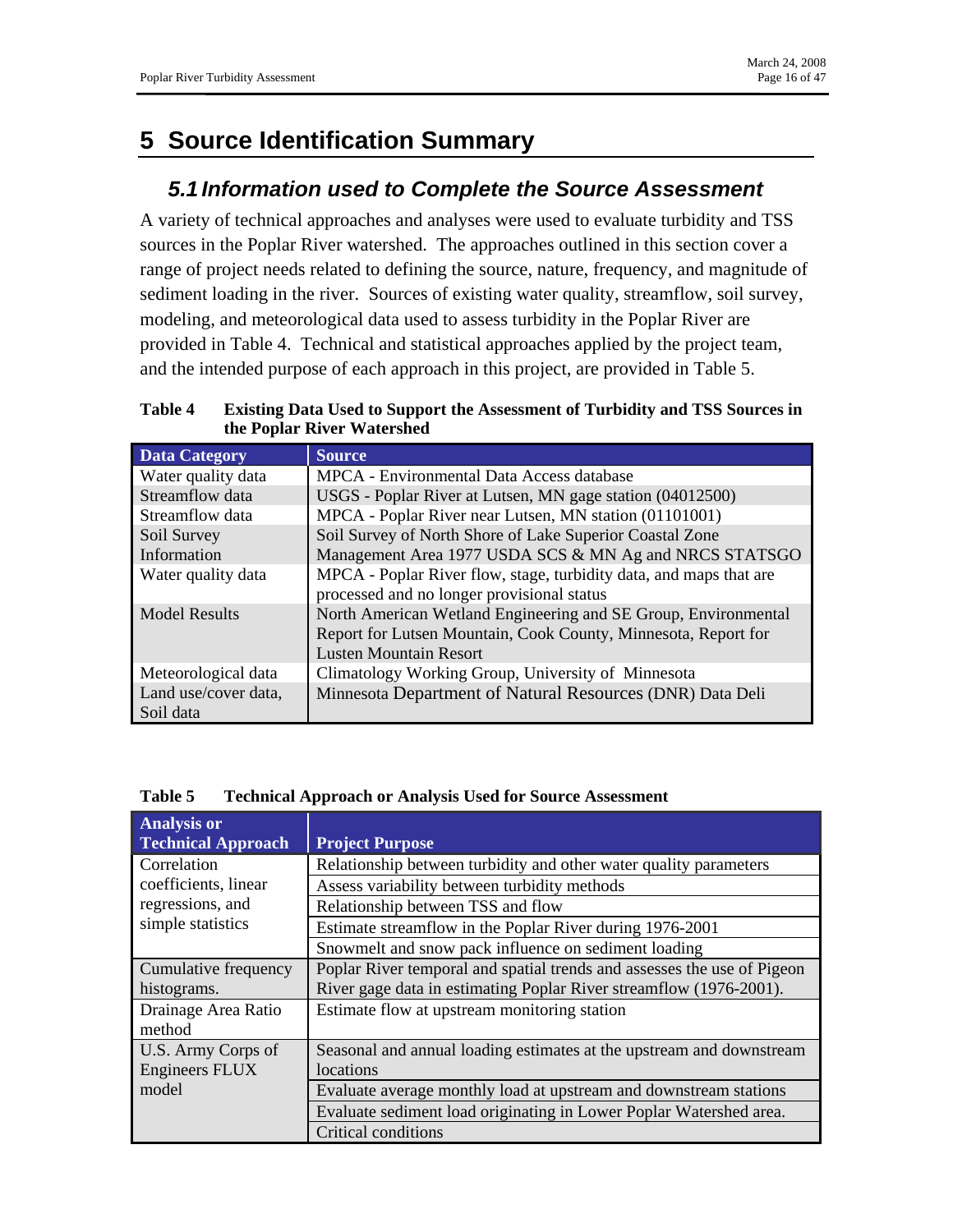<span id="page-21-0"></span>

| <b>Analysis or</b>        |                                                                         |  |  |  |
|---------------------------|-------------------------------------------------------------------------|--|--|--|
| <b>Technical Approach</b> | <b>Project Purpose</b>                                                  |  |  |  |
| Load duration curve       | Provide a visual representation of streamflow conditions under which    |  |  |  |
|                           | turbidity exceedances occur                                             |  |  |  |
|                           | Assess turbidity conditions under different flow conditions, including  |  |  |  |
|                           | the rise and fall of the hydrograph, duration and magnitude of water    |  |  |  |
|                           | quality criteria exceedances, seasonality, and critical conditions      |  |  |  |
|                           | Assess snowmelt, event runoff, and base flow contributions to flow and  |  |  |  |
|                           | turbidity levels                                                        |  |  |  |
|                           | Identify potential sources of turbidity by the conditions under which   |  |  |  |
|                           | they occur                                                              |  |  |  |
|                           | Calculate TSS loads                                                     |  |  |  |
| <b>WEPP 2006.5</b>        | Assess upland sources of sediment                                       |  |  |  |
| modeling                  | Assess sediment loading under four scenarios: pre-development           |  |  |  |
|                           | conditions, current conditions, current conditions with nonpoint source |  |  |  |
|                           | runoff controls, and build-out conditions.                              |  |  |  |
|                           | Comparison of total and average simulated and observed sediment         |  |  |  |
|                           | loads (annual and monthly)                                              |  |  |  |
|                           | Assess critical conditions                                              |  |  |  |
|                           | Land use contributions of sediment                                      |  |  |  |
|                           | Long-term sediment load analysis                                        |  |  |  |
| Stream cross section      | Identify and quantify the primary sources and processes responsible for |  |  |  |
| measurements, width/      | suspended sediment in the system                                        |  |  |  |
| depth measurements,       | Understand the evolution and current condition of the stream channel    |  |  |  |
| photographs, soil and     | Document locations of landslides and ravines and other erosion          |  |  |  |
| substrate                 | processes contributing sediment to the Poplar River                     |  |  |  |
| characteristics, and      | Document grain size distribution                                        |  |  |  |
| vegetation                | Document visible signs of erosion                                       |  |  |  |
| observations              | Classify the river under Montgomery and Buffington (1997)               |  |  |  |

## *5.2 Data used for Current Conditions Analysis*

Turbidity and TSS are the primary water quality constituents of concern in this project. Data for these parameters are available at three locations in the Poplar River watershed (station S000-753, LakeSuperiorStream project sonde located upstream of the State Highway 61 overpass, and station S001-261) through the United States Forest Service (USFS) – Region 9, Natural Resources Research Institute's (NRRI) LakeSuperiorStreams project, and MPCA monitoring programs.

The primary source of turbidity and TSS data in the Poplar are data collected by the MPCA at stations S000-753 and S001-261 through the Minnesota Milestone River Monitoring Program and North Shore Load Project. The Minnesota Milestone River Monitoring Program is MPCA's ambient water quality program. This program is a long term monitoring program with the goal of understanding the overall trend of water health in Minnesota. Water quality data collected in the Poplar River as part of the ambient program were collected periodically between 1973 and 1999 at station S000-261. The purpose of the North Shore Load Project is to assess current water quality conditions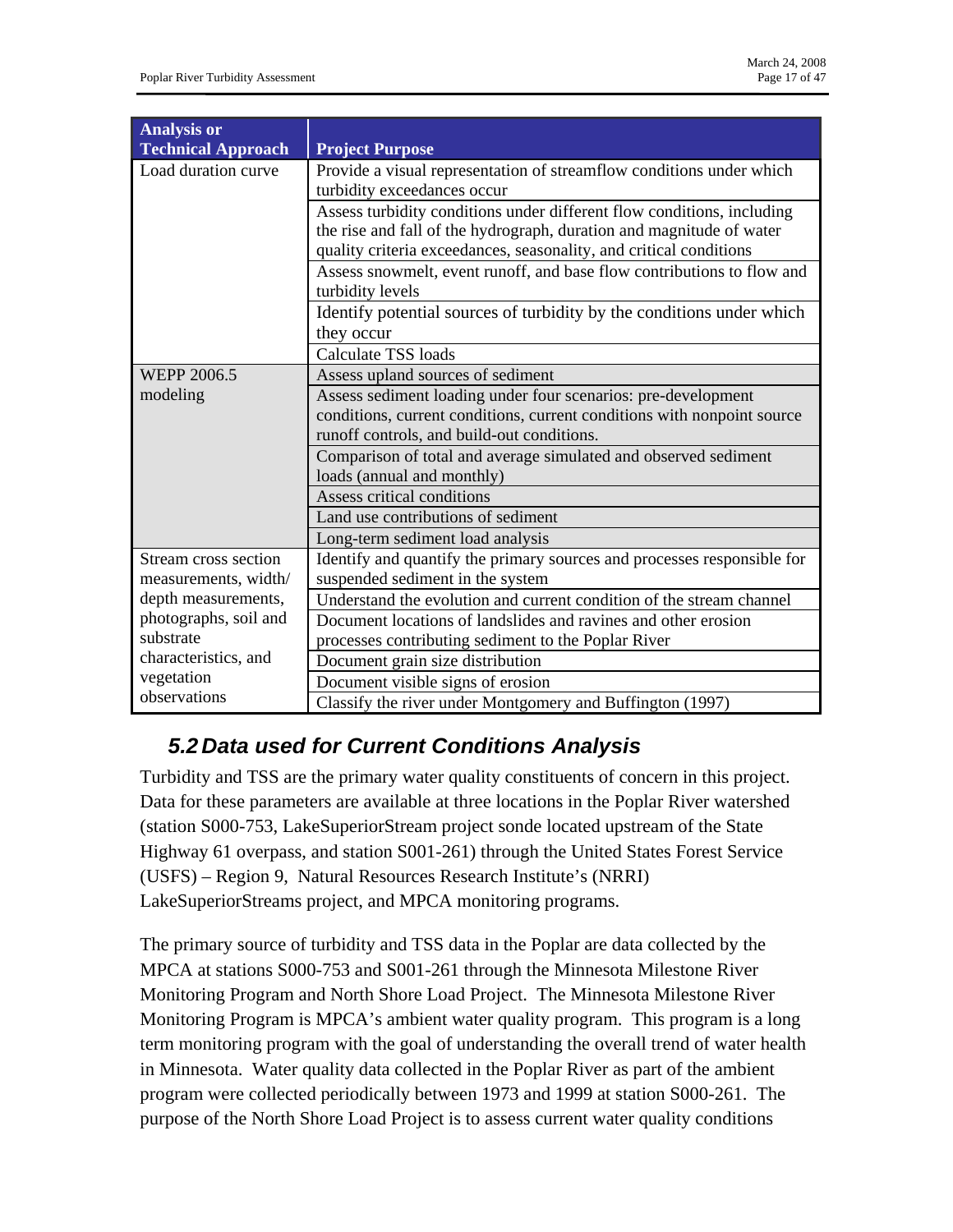<span id="page-22-0"></span>using state of the art monitoring techniques, provide baseline information for detection of water quality trends over time, and assist in the development of stream protection and remediation management options for public, private, and commercial interests.

Historic and recent streamflow data in the lower Poplar River are available through the USGS National Water Information System (NWIS) and DNR/ MPCA Cooperative Stream Gaging websites. Daily data are available between 1912 – 1968 and 2002 – 2006. Because streamflow is an important component in assessing sediment loading and turbidity impairment and developing the load duration curve, the RTI Team took steps to estimate flows for the 1969 – 2002 period missing from the flow record. Three USGS stations, each located in close proximity to the Poplar River station, were analyzed by the RTI Team as potential reference stations for the Poplar River. Based on the use of correlation coefficients and linear regressions, the Pigeon River at Middle Falls, Minnesota, was found to be the best source for estimating flow during periods when flow data are not available at the Poplar River near Lutsen, MN station.

Water quality and flow data are presented and discussed in the Data Assessment Report (attached report titled "Data Assessment Summary"). Historically, turbidity has been measured in the Poplar River using different types of meters but the measurements have been reported simply as NTU. Recent evaluations by the USGS of the various meters in use identified the need for separate reporting units for the different meter types and configurations (Pavelich 2002, Ankcorn 2003, Miller 2004, and Anderson 2005). The turbidity data for the Poplar River is present mostly in NTU and NTRU reporting units. A recent comparison of paired NTU and NTRU values, conducted by MPCA's Environmental Review and Technical Assistance Section, indicated that there was not significant difference between the two, such that the units are assumed to be equivalent in this report (Attached report titled "Evaluation of Paired Turbidity Measurements").

### *5.3Water Quality Data Analysis*

Turbidity was found to correspond closely with TSS at both the upper and lower stations. Correlation coefficients were found to be high between turbidity and total solids (0.98) and turbidity and TSS (0.97). Given these relationships, TSS is considered the most direct contributor to turbidity impairment in the Poplar River. A detailed discussion on the relationship between TSS and turbidity follows in section 5.4.

Streamflow was observed to play an important role in contributing to turbidity impairment. At the downstream station higher values of turbidity and greater concentrations of TSS were more frequent as flow increased. Turbidity standard exceedances were evident under dry conditions and mid-range conditions; however, the majority of exceedances during  $2001 - 2006$  occurred under moist conditions  $(68 - 260)$ CFS) and high flow conditions (260 – 1600 CFS) (Figure 3).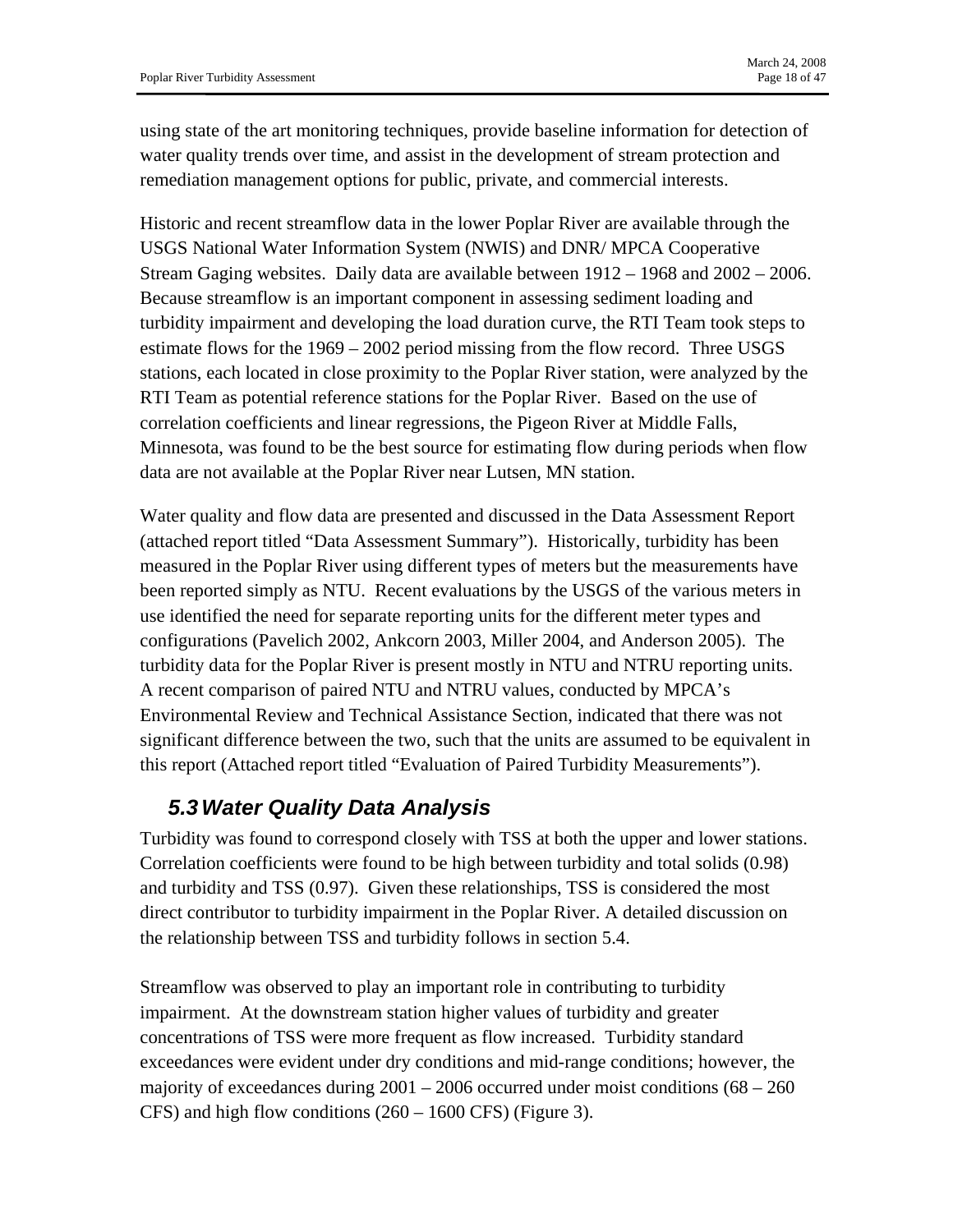<span id="page-23-0"></span>

**Percent of Days Flow is Equaled or Exceeded**

#### **Figure 3 Turbidity Standard Exceedances as a Function of Flow Exceedance. The TSS Target Concentration (mg/L) is based on the Equivalent TSS Concentration for 10 NTU using a Linear Regression on 2002-2006 TSS and Turbidity Data**

The Data Assessment report identified several key conclusions about the temporal and spatial extent of turbidity measurements and TSS concentrations. On a seasonal basis, TSS loads were found to be highest at the upstream station during the months of April and May and highest at the downstream location during April, May, and June. Turbidity values were found to increase significantly between the upstream and downstream stations during the spring and summer months. The lower Poplar River watershed was found to contribute 66-89% of the load observed at the downstream station between April and October. Using FLUX, annual TSS loading from the lower Poplar River was estimated to vary from 994 tons to 2,194 tons and from 68% to 85% of the total load estimated at the downstream sampling station. Turbidity exceedances were observed primarily under moderate and high-flow conditions with most exceedances occurring under flows greater than or equal to 60 CFS (60 CFS is equivalent to a flow recurrence interval of  $\sim$  45% at the downstream station). Long term trends in turbidity at the downstream station, based on ambient data during 1973 – 2006, revealed no significant increasing or decreasing trend (Figure 4).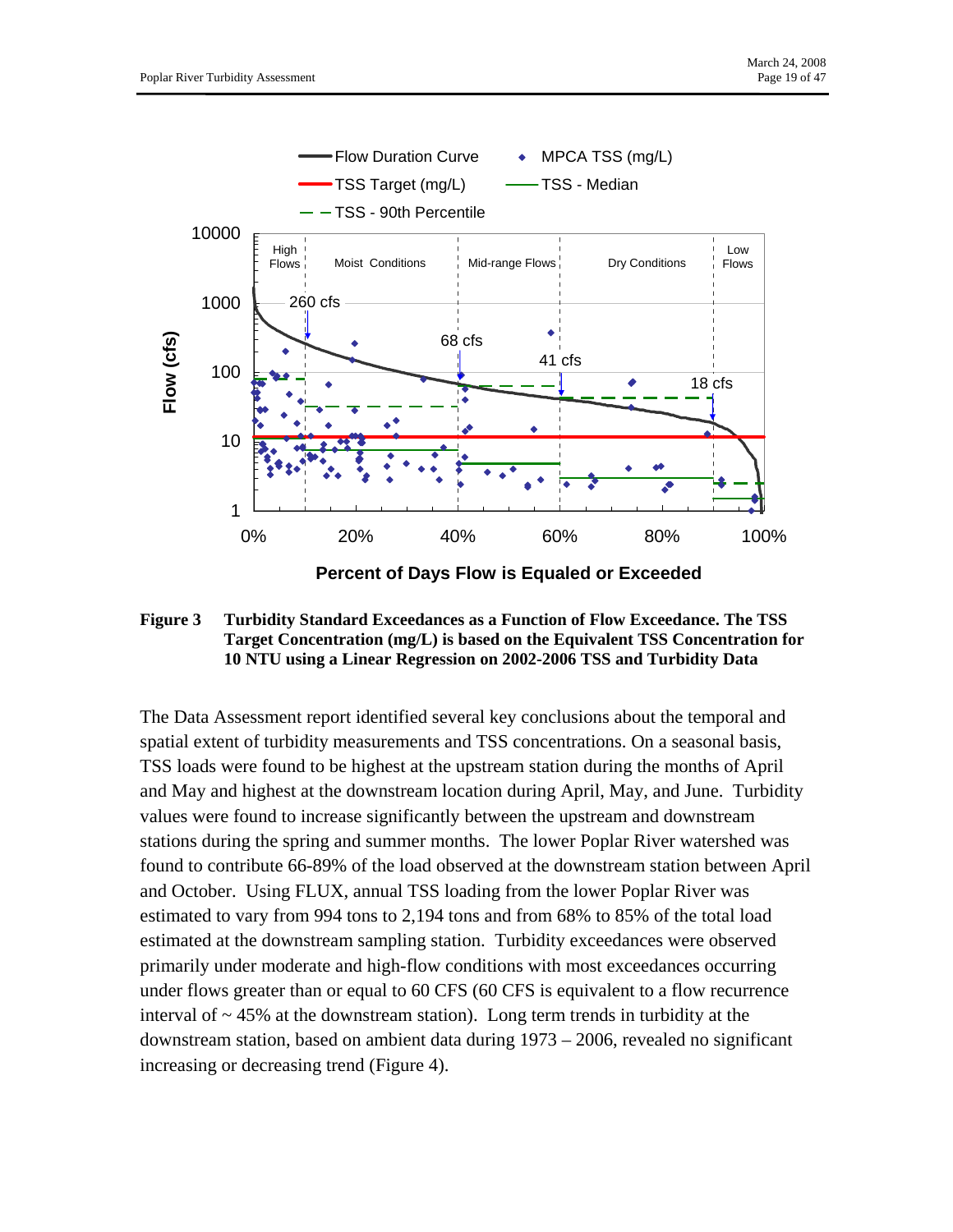<span id="page-24-0"></span>

**Figure 4 Turbidity collected at station S000-261 using ambient monitoring program data. Note: one data point is excluded from view and from use in the regression lines: 9/19/05, Turbidity = 67 NTRU. Inclusions of this data point results in much greater increase over time in the linear regression trend lines.** 

Depending on soil saturation in the fall and overall winter and spring natural snow and rainfall totals, snow pack and snowmelt are potential contributors to elevated turbidity in the Poplar River. On average, snow pack in the Lutsen area lasts until mid-April. Based on DNR records during  $2001 - 2005$ , an average of 76.2 million gallons/year has been withdrawn by Lutsen Mountain Ski Resort. If used in snowmaking, this amount of water is equivalent to 11.7 inches if applied equally to the 239 acres of ski runs maintained by Lutsen Resorts. Because snowmaking involves evaporation and other water losses, the amount of runoff from this activity is expected to be less than 76.2 million gallons/year. Based on the Minnesota High Density Network, snow pack in the Grand Marais and Lutsen areas is typically gone by the end of April. The month of April is typically characterized by high concentrations and loads of TSS and was shown in FLUX modeling to be the month of highest TSS loading. A portion of this load is likely delivered by melting snow; however, other factors, such as lack of ground cover and forest canopy, likely contribute to increased sediment detachment and transport to the Poplar River.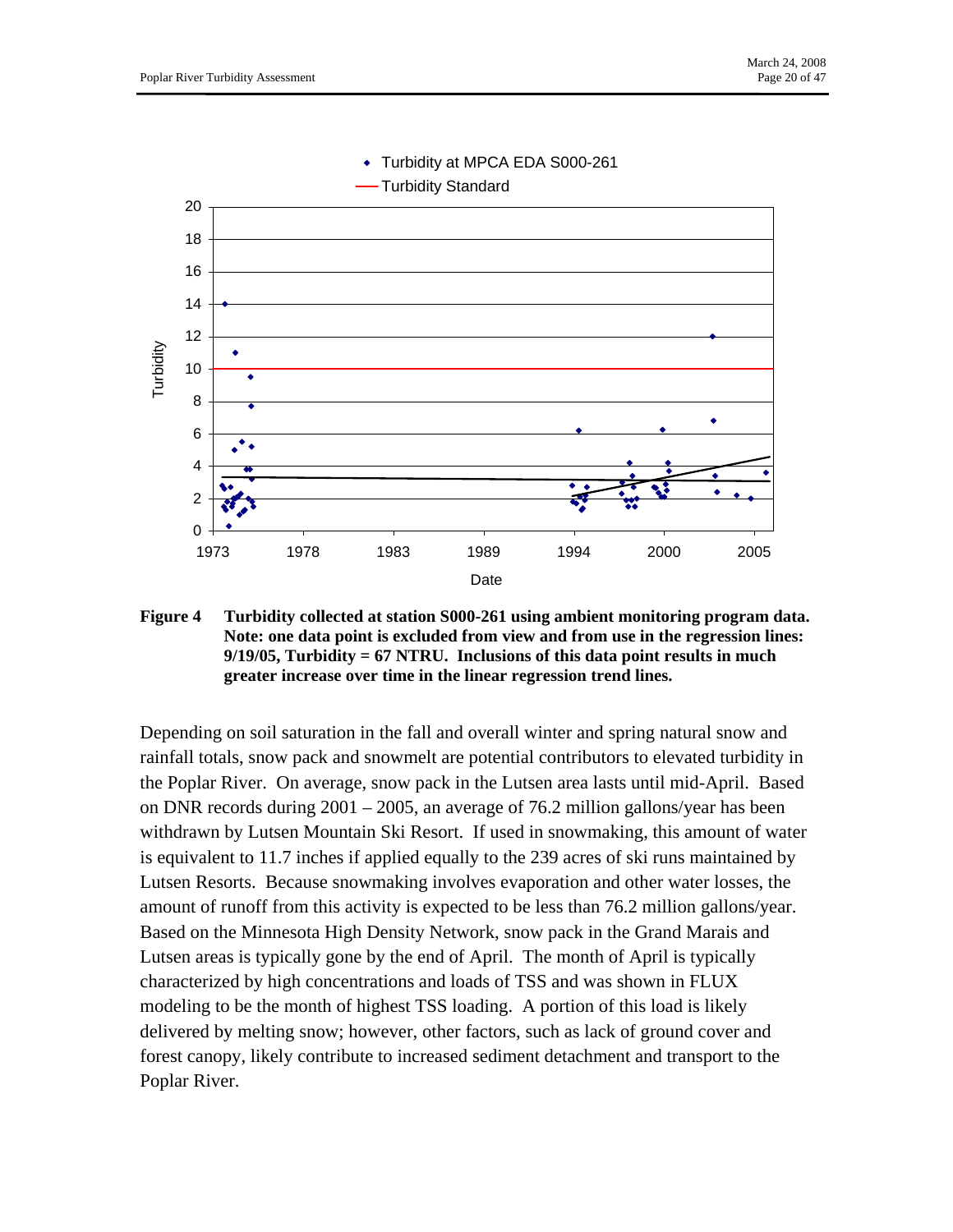# <span id="page-25-0"></span>*5.4Sources of Suspended Solids*

A source assessment is used to identify and characterize the known and suspected sources of turbidity in the Poplar River watershed. Data sources used to assess turbidity and TSS sources are identified in Tables 4 and 5.

## **Point Sources**

USEPA's water discharge permits website (www.epa.gov/enviro/html/pcs/index.html) was consulted to obtain information on permitted facilities in the Poplar River watershed. Of the permitted facilities present, only one requires monthly monitoring for turbidity and flow. The Caribou Highlands Lodge (MN0053252) wastewater treatment facility maintains a treatment lagoon that periodically discharges to the Poplar River. The treatment facility has maintained compliance with their discharge permit since 1999. In 2003, the permit was modified to increase the monthly average limit of allowable TSS from 24 kg/day to 48 kg/day and to increase the maximum weekly average from 35 kg/day to 70 kg/day. Other TSS and flow limits remained consistent with pre–2003 requirements.

Annual and monthly TSS loads from the Caribou Highlands discharge were calculated for the 2001- 2007 period. The range of annual loads was found to be between 0.4 tons/year to 1.9 tons/year. Results of this analysis suggest that the Caribou Highlands discharge contributes very little  $\left($ <1%) to the overall TSS load in the river.

## **Nonpoint Sources**

Nonpoint sources include various erosional processes, including sheetwash, gully and rill erosion, wind, and landslides that contribute sediment during storm or runoff events. Sediments are also often produced as a result of stream channel and bank erosion and channel disturbance. Potential sources of suspended sediment specific to the Lower Poplar River watershed include:

- Surface erosion from slumps
- Incision along valley slopes (erosion gullies and ravines)
- Localized erosion within the river valley related to land-use alteration, such as,
	- o Ski Runs (including bare trails and roads)
	- o Golf Course areas
	- o Developed area
- Natural forested area
- Channel bed incision
- Sudden channel migration (e.g., meander cut-off, channel avulsion, etc)
- Streambank erosion, such as the river impinging on a slump

Streambank and streambed erosion processes often contribute a significant portion of the overall sediment budget. The consequence of increased streambank erosion is both water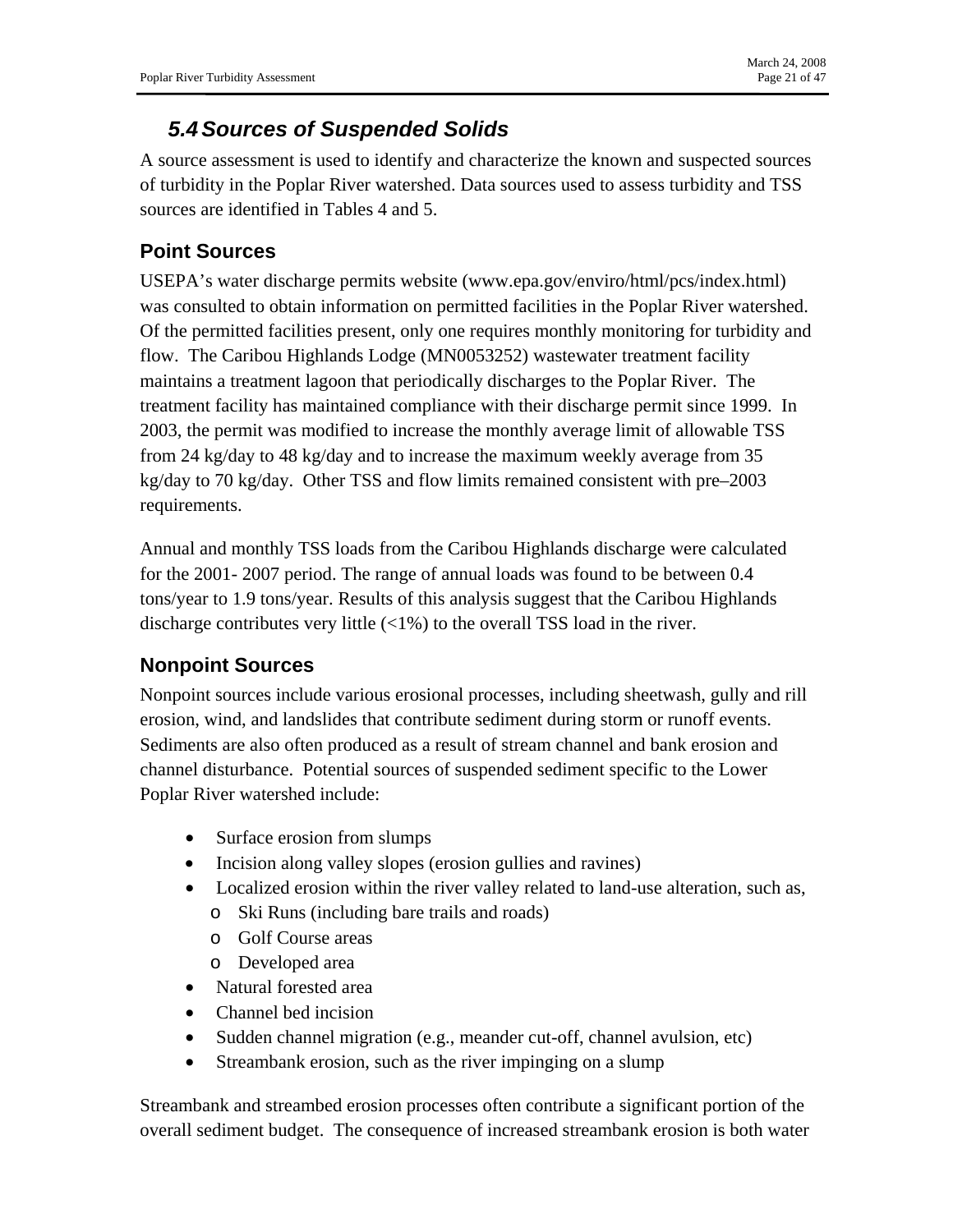<span id="page-26-0"></span>quality degradation as well as increased stream channel instability and accelerated sediment yields.

Upland soil erosion from the principal land types in the watershed was evaluated using the WEPP model. Upland erosion, for the purposes of this study, includes erosion on land surfaces influenced by precipitation and runoff. It does not include stream bank erosion, such as at the slumps, from high stream stage; however, upland erosion does include sheet, rill and interrill erosion from slump areas. Upland erosion sources provide sediment laden runoff during rainfall events that result in surface runoff. Larger runoff events typically result in larger sediment load to the Poplar River.

The Physical Stream Channel Assessment looked at "near stream" sources of sediment, such as bank erosion, slump erosion, channel migration, channel bed incision, and incision along valley slopes. The Physical Channel Assessment used a variety of field techniques to assess the characteristics of the stream and estimate erosion from "near channel" sources. The attached "Physical Channel Assessment" reports on this investigation in detail. The channel assessment provided estimates of sediment from each "near channel" source on an annual average basis; however, sediment from these sources are likely the result of high flow and/or precipitation events that provide a large sediment load infrequently.

The LDC analysis, in conjunction with the WEPP modeling and Physical Channel Assessment was used to assess the streams loading capacity, critical condition, and allocations. The LDC analysis shows that most of the turbidity exceedances occur at higher flows, supporting the conclusions that upland erosion is contributed during rainfall events and that near channel sources may be more prevalent during high stage/flow events. Given the nature of the estimation procedures, measurements, and data inputs, the loading estimates made in the project are fairly gross estimates and need to be evaluated as such.

## *5.5 Turbidity-Total Suspended Solids Relationship*

Turbidity is measured in turbidity units, not as a concentration, so another parameter that is measured as a concentration must be used to represent turbidity for the calculation of loadings in the watershed. To accomplish this, correlation coefficients were determined for several parameters at the Poplar River downstream station. TSS was found to have a high correlation with turbidity (0.97) based on a data set of 85 values collected during 2002–2006. Given this finding, laboratory data collected during the period 2001–2006 were used to develop a correlation between turbidity and TSS at the Poplar River downstream location. Figure 5 provides a linear regression on 101 paired, logtransformed TSS and turbidity measurements. The regression resulted in the following TSS-turbidity relationship: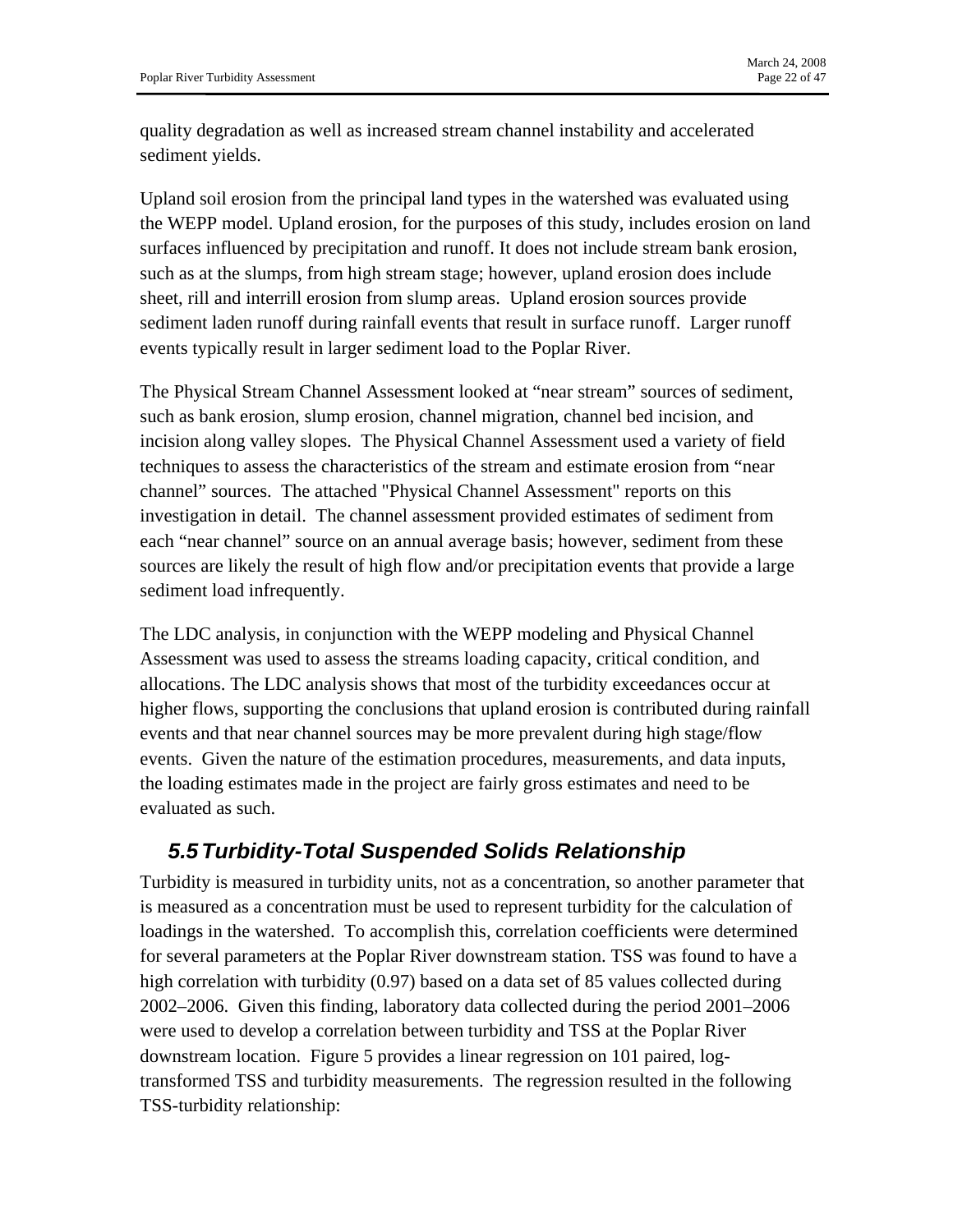#### **Log TSS (mg/L) = (0.9953 \* Log Turbidity (NTRU)) + 0.0705**   $R^2 = 0.8973$

<span id="page-27-0"></span>Using this correlation, the 10 NTU water quality standard was determined to be equivalent to 11.64 mg/L TSS.

One approach to limiting variability in developing the turbidity-TSS relationship is to develop the correlation using paired samples under conditions where the turbidity value is less than or equal to 40 NTU (MPCA, 2006b). Measurement of turbidity in samples with very high NTU values can increase error. Turbidity as a standard analytic method was designed to be limited to a measurement range of 0 to 40 NTU but, using dilution, has been used by several practitioners to measure turbidity above 40 NTU (MPCA, 2006b). Figure 6 provides a linear regression on TSS and turbidity data collected downstream using NTRU methods only, and under conditions where the turbidity value is less than or equal to 40 NTU. Based on this correlation, the 10 NTU standard is equivalent to 12.39 mg/L TSS. Given the correlations of 11.64 mg/L TSS using all data and 12.39 mg/L TSS using turbidity data less than 40 NTU, **for the purposes of this report, a value of 12 mg/L TSS will be used as the equivalent TSS concentration for the 10 NTU.**



**Figure 5 Turbidity-TSS Correlation Using All Available Data at the Downstream Site (S000-261) Using Log-Transformed Data Collected During 2001–2006**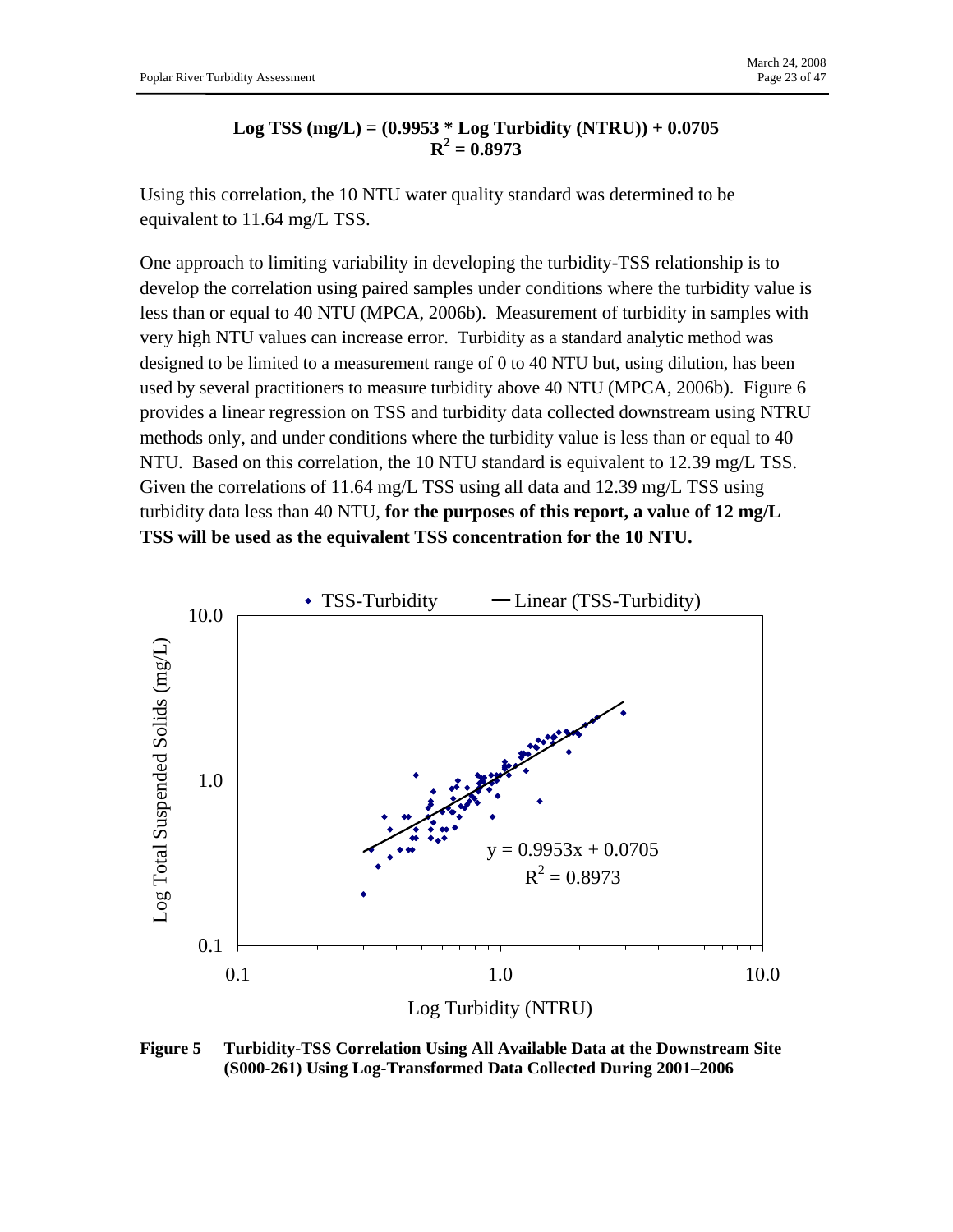<span id="page-28-0"></span>

**Figure 6 Turbidity-TSS Correlation Using only Values Less Than or Equal to 40 NTU at the Downstream Site (S000-261) Using Log-Transformed Data Collected During 2001–2006** 

### *5.6 Load Duration Analysis*

When streamflow gage information is available, a Load Duration Curve (LDC) is useful in identifying and differentiating between storm-driven and steady-input sources (Stiles, 2001, 2002; Cleland, 2002, 2003). The LDC method is based on comparison of the frequency of a given flow event with its associated water quality load. Values that plot below the curve represent samples below the concentration threshold; whereas, values that plot above represent samples that exceed the concentration threshold. For this project, a LDC was used to: 1) Provide a visual representation of streamflow conditions under which turbidity exceedances have occurred, 2) Assess critical conditions, 3) Identify potential sources of turbidity, and 4) Quantify the level of TSS reduction necessary to meet the surface water quality criteria for turbidity in the river. Given the nature of the LDC method, loading estimates are fairly gross and need to be evaluated as such.

A flow duration curve analysis was performed to identify the flow regimes during which excursions of the water quality criteria occur. This step determines the relative ranking of a given flow based on the percentage of time that the flow is historically exceeded. Figure 7 is a flow duration curve developed for the Poplar River station at Lutsen, MN. Thirty years (1976-2006) of measured and estimated flow were used to generate the flow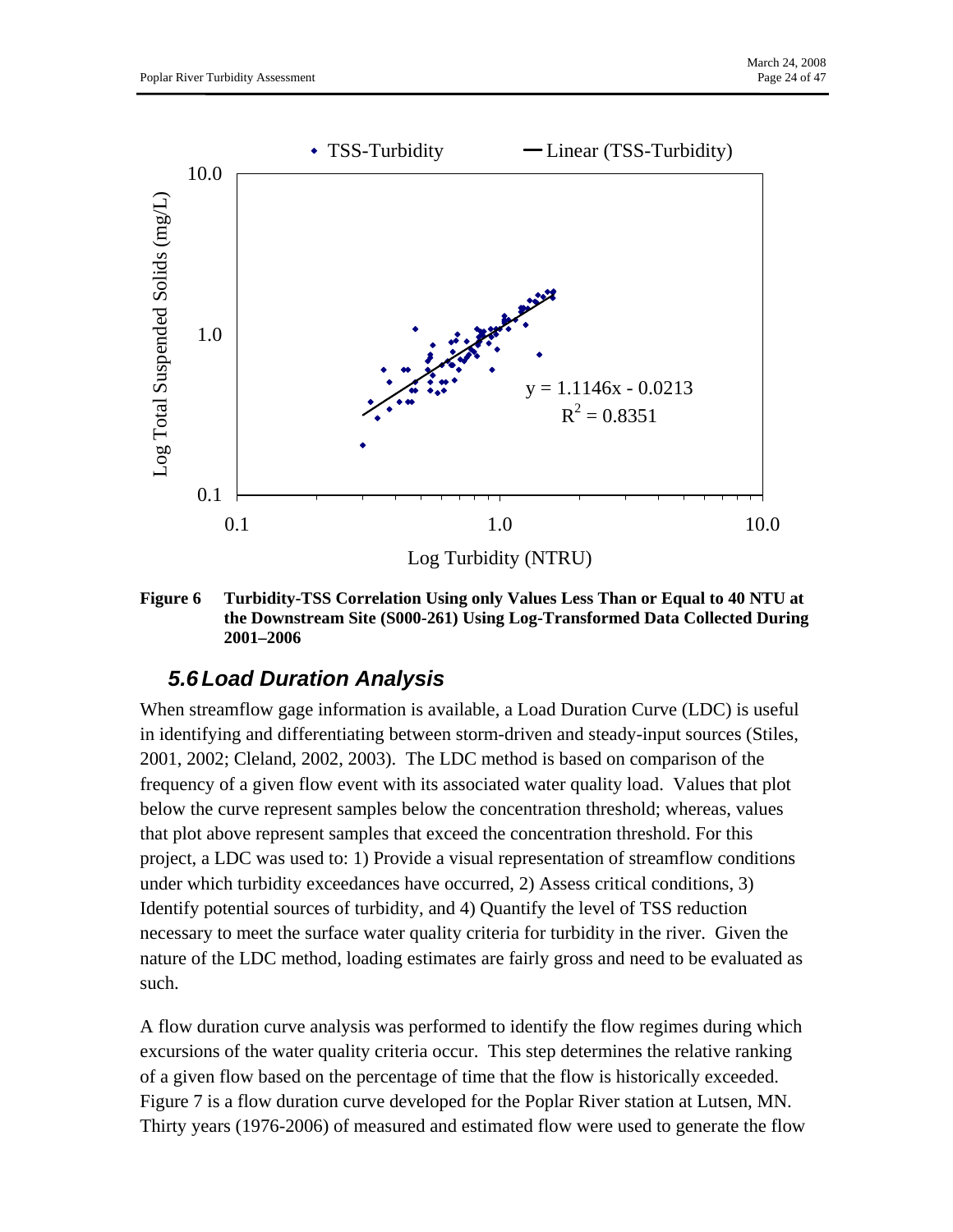duration curve. Flow data between 1976 and 2002 were estimated using flow data at the Pigeon River near Grand Portage, Minnesota, USGS gage and flows measured by MPCA were used for the period between 2002 and 2006. A detailed explanation of the approach used to estimate flows in the Poplar River is provided in The attached Data Assessment Summary Report, Section 3.1.

Using TSS as a surrogate for turbidity, the streams' loading capacity under each flow condition was determined by multiplying the TSS-equivalent (12 mg/l) of the turbidity water quality standard by flow.

Once the relative rankings were calculated for flow, monitoring data were matched to flow by date to compare observed water quality to the flow regime during which it was collected (Figure 8). This analysis can help define the flow conditions under which excursions occur and identify the sources of the impairment. Concentrations that plot above the target TSS concentration of 12 mg/l and in the region between 90% and 100% of days in which flow is exceeded; indicate the possible influence of a steady-input source contribution. Concentrations that plot in the region between 10% and 60% suggest the presence of storm-driven and steady-input source contributions. A combination of both storm-driven and steady-input sources occurs in the transition zone between 60% and 90%. Concentrations that plot above 95% or below 10% represent values occurring during either extreme low- or high-flow conditions. As observed in Figure 8, the majority of TSS measurements over 12 mg/L occurred at higher flows that have a frequency of occurrence of about 45% of the time. This frequency of flow event is equivalent to a streamflow of 60 CFS. The loading capacity, along with the median load allowable under high and low flow ranges (25,297 to 736 lbs/day or 12.64 to 0.37 tons/day) is shown in Figure 9.

Table 6 provides a summary of 2001-2006 turbidity data, including the number of exceedances to the turbidity standard under each flow range. As previously discussed, the relative proportion of turbidity from upland, riparian, and in- or near-stream sources can also be assessed using the LDC. During the 2002-2006 period, over half of the measurements found to exceed the 10 NTU threshold were present in the highest flow zone suggesting the importance of addressing near stream sources when identifying measures to reduce turbidity.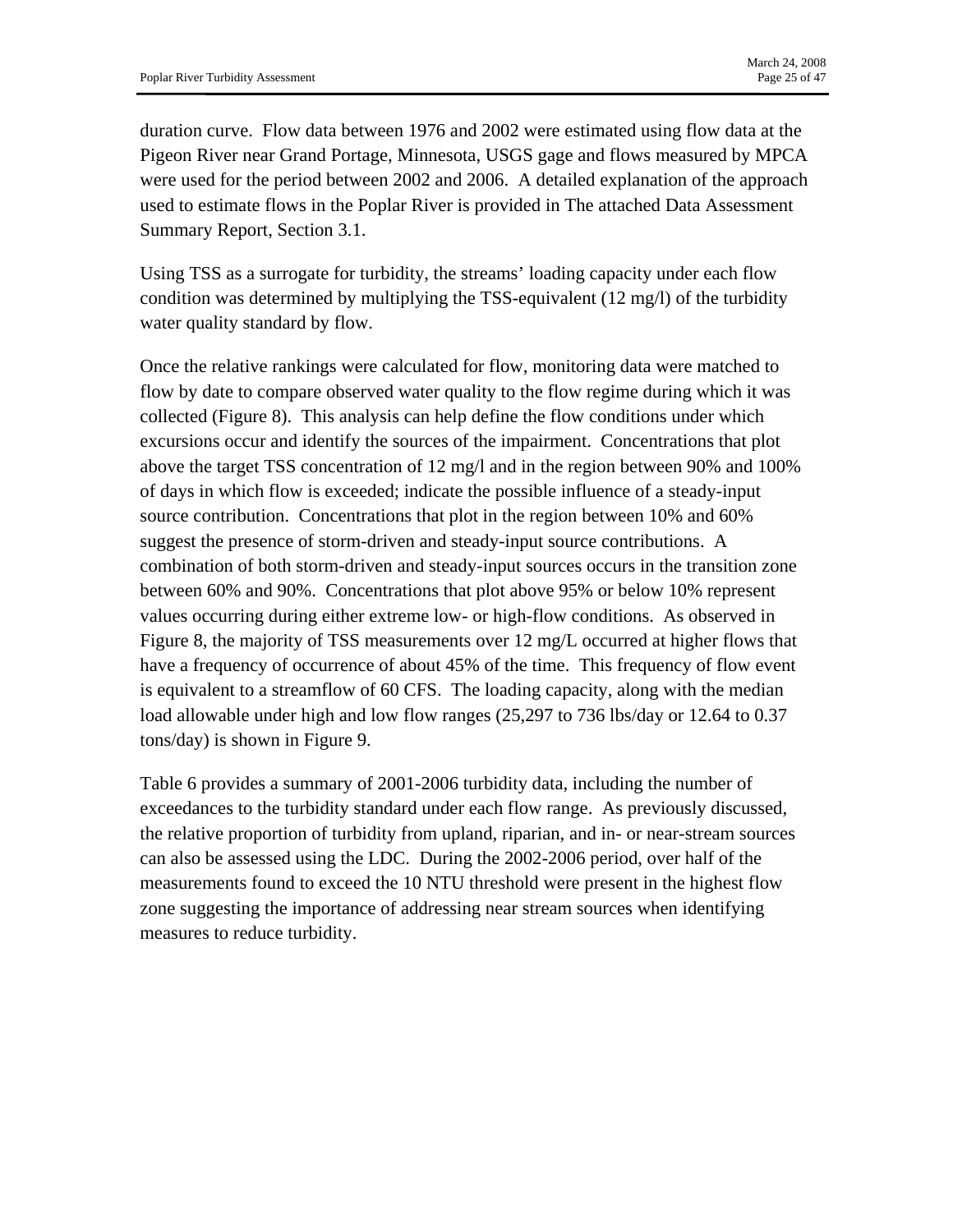<span id="page-30-0"></span>

**Poplar River at Lutsen, MN (USGS Gage: 04012500) flow estimated using flow at Pigeon River at Middle Falls near Grand Portage, MN (USGS Gage 04010500) Flow Duration Curve based on 1976-2006 data**

**Figure 7 Flow Duration Curve for the Poplar River at Lutsen, MN. A Thirty-Year Flow Period (1976-2006) in the Poplar River was used to generate the Flow Curve. Flows Between 1976 and 2001 were Estimated in the Poplar River Using Pigeon River at Middle Falls Near Grand Portage, MN Flows and an Established Flow Correlation Between the Two Gage Stations**



**Percent of Days Flow is Equaled or Exceeded**

**Figure 8 Flow Duration Curve for the Poplar River at Lutsen, MN and TSS Data Collected at the Lower Poplar MPCA Station (S000-261) During 2001-2006**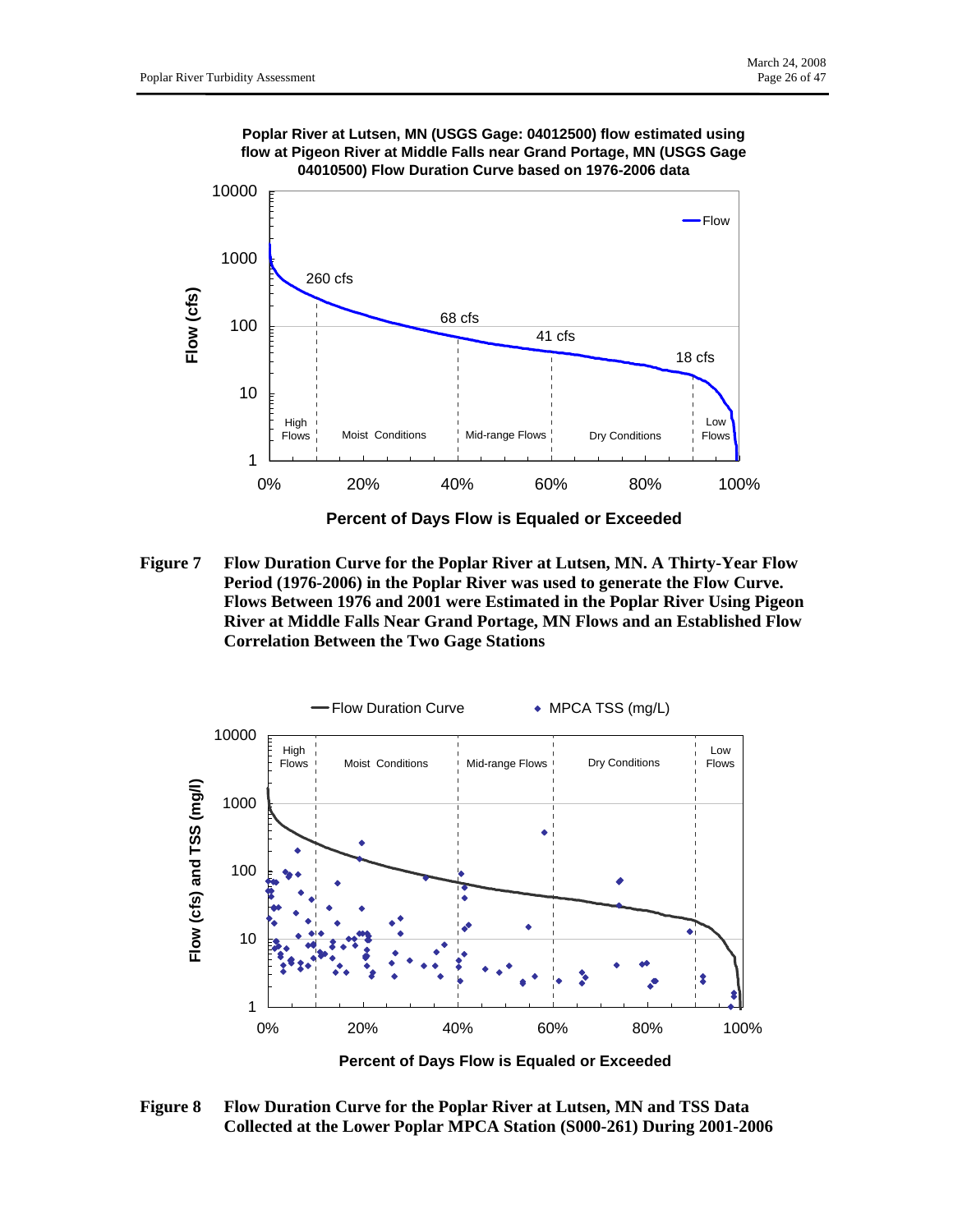#### **Poplar River at Lutsen, MN (USGS Gage: 04012500) flow (estimated) 1976-2006 flow data; Loading Capacity at 12 mg/l TSS**

<span id="page-31-0"></span>

**Percent of Days Flow is Equaled or Exceeded**

- **Figure 9 Load Capacity Curve for the Poplar River at Lutsen, MN using TSS as a Surrogate for Turbidity in the Poplar River. Load values shown at the arrows represent the median values for the low and high flow ranges**
- **Table 6 Summary of Turbidity Samples and the Number of Samples Above 10 NTU Within Each Flow Range of the LDC. This Table Includes Measured Turbidity Values Collected During 2001-2006**

| <b>Flow Range (% of days</b><br>flows are equaled or<br>exceeded) | <b>Flow</b><br>Range<br>(CFS) | Number of<br><b>Turbidity</b><br><b>Samples</b> | Number of<br><b>Turbidity Samples</b><br>$>10$ NTU | <b>Percent of</b><br>Samples > 10<br><b>NTU</b> |
|-------------------------------------------------------------------|-------------------------------|-------------------------------------------------|----------------------------------------------------|-------------------------------------------------|
| $0 - 10\%$                                                        | Above 260                     | 36                                              | 18                                                 | 50%                                             |
| 10-40%                                                            | $260 - 68$                    | 40                                              | 9                                                  | 23%                                             |
| $40 - 60\%$                                                       | $68 - 41$                     | 14                                              | ⇁                                                  | 50%                                             |
| 60-90%                                                            | $41 - 18$                     |                                                 |                                                    | 13%                                             |
| 90-100%                                                           | Below 18                      |                                                 |                                                    | 0%                                              |

## *5.7 Upland Sources of Sediment (WEPP Erosion Computer Modeling)*

The purpose of developing a WEPP computer model of the lower Poplar River is to provide a scientifically defensible assessment of upland sediment sources. A detailed modeling report is contained in The attached "Additional Characterization and Estimation of Turbidity Impairment" report. To assess the upland sources of sediment several computer model scenarios were evaluated. The scenarios allowed the unit area loading of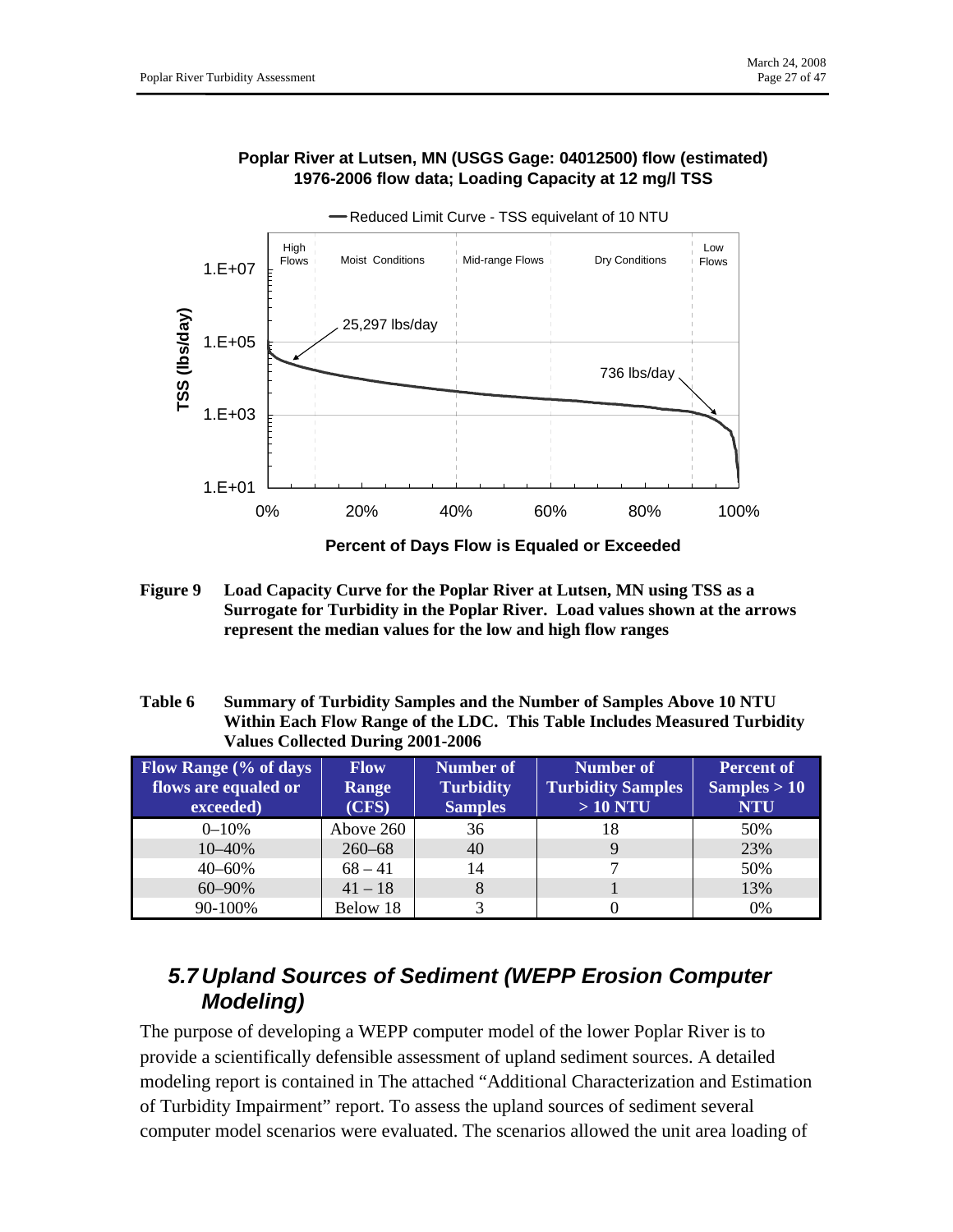<span id="page-32-0"></span>each land use to be calculated and four alternate land use scenarios to be evaluated. The scenarios included:

- Existing conditions, which as the name implies, represents the lower watershed as it exists currently.
- Pre-Development conditions scenario represents the watershed in predevelopment conditions (e.g. it is 100% covered with mature forest).
- Build-Out conditions scenario represents the watershed with additional development as described in the AUAR.
- Stormwater control scenario represents existing conditions with the addition of erosion control measures.

Figure 10 and 11 report the results of the existing conditions scenario. Figure 10 reports the annual predicted loads from 2001 through 2005 and demonstrates the range of loads that are expected. The variations in annual load are the result of climatic conditions and extreme events. Figure 11 is a breakdown of the average annual load by land use. It shows the proportion of load from each land use. For this analysis "Slump" includes only the surface erosion component of the slumps. Figure 11 demonstrates that the WEPP computer model predicts that on average 65% of the upland sediment load originates from ski runs, 27% from forested lands, 5% from slumps and 3% from developed and golf course areas. Table 7 reports the annual average loads by land use. These results are described in more detail in The attached "Additional Characterization and Estimation of Turbidity Impairment" report.

|                               | Golf | <b>Developed</b> | <b>Slumps</b> | <b>Ski Runs</b> | <b>Forest</b> |
|-------------------------------|------|------------------|---------------|-----------------|---------------|
| Sediment Delivery (Tons/Acre) | 0.25 | 0.80             | 18.8          | 4.0             | 0.32          |
| Sediment Delivery (Tons)      | 15.2 | 25.2             | 48.8          | 660.5           | 280.4         |
| Area (Acres)                  | 61.1 | 31.5             | 2.6           | 164             | 877.6         |

**Table 7 Annual Average Sediment Delivery for Major Land uses Within Lower Poplar River Watershed from WEPP Modeling**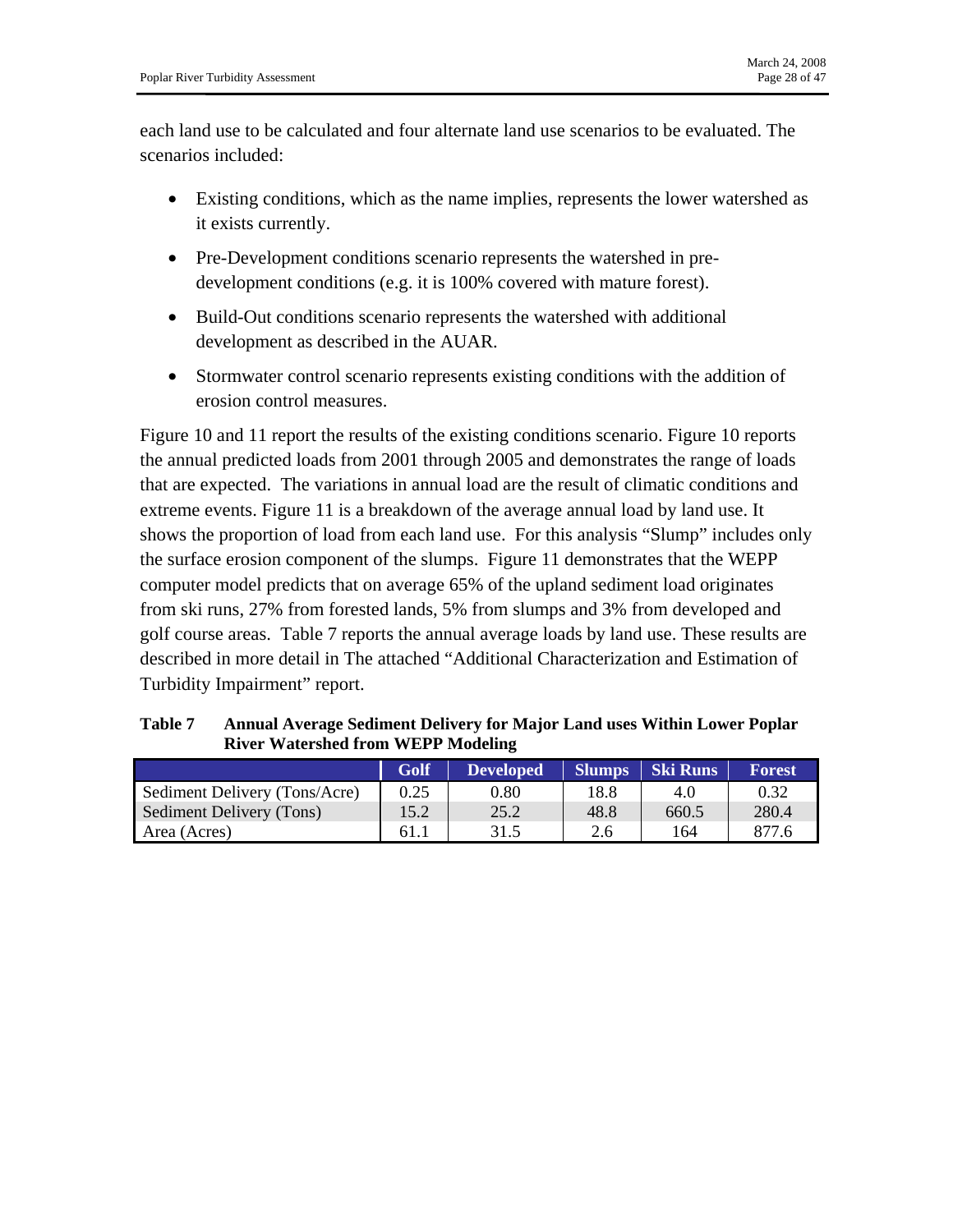<span id="page-33-0"></span>

**Figure 10 Land Use Contributions of Sediment to the Lower Poplar River for 2001 Through 2005 by Upland Erosion Processes. Note: Developed and Golf Land Uses are Included but their Contribution is Small Compared to Forest and Ski Runs and they do not show on Chart for Some Years.** 



**Figure 11 Land Use Contributions of Average Sediment Delivery to the Lower Poplar River by Upland Erosion Processes**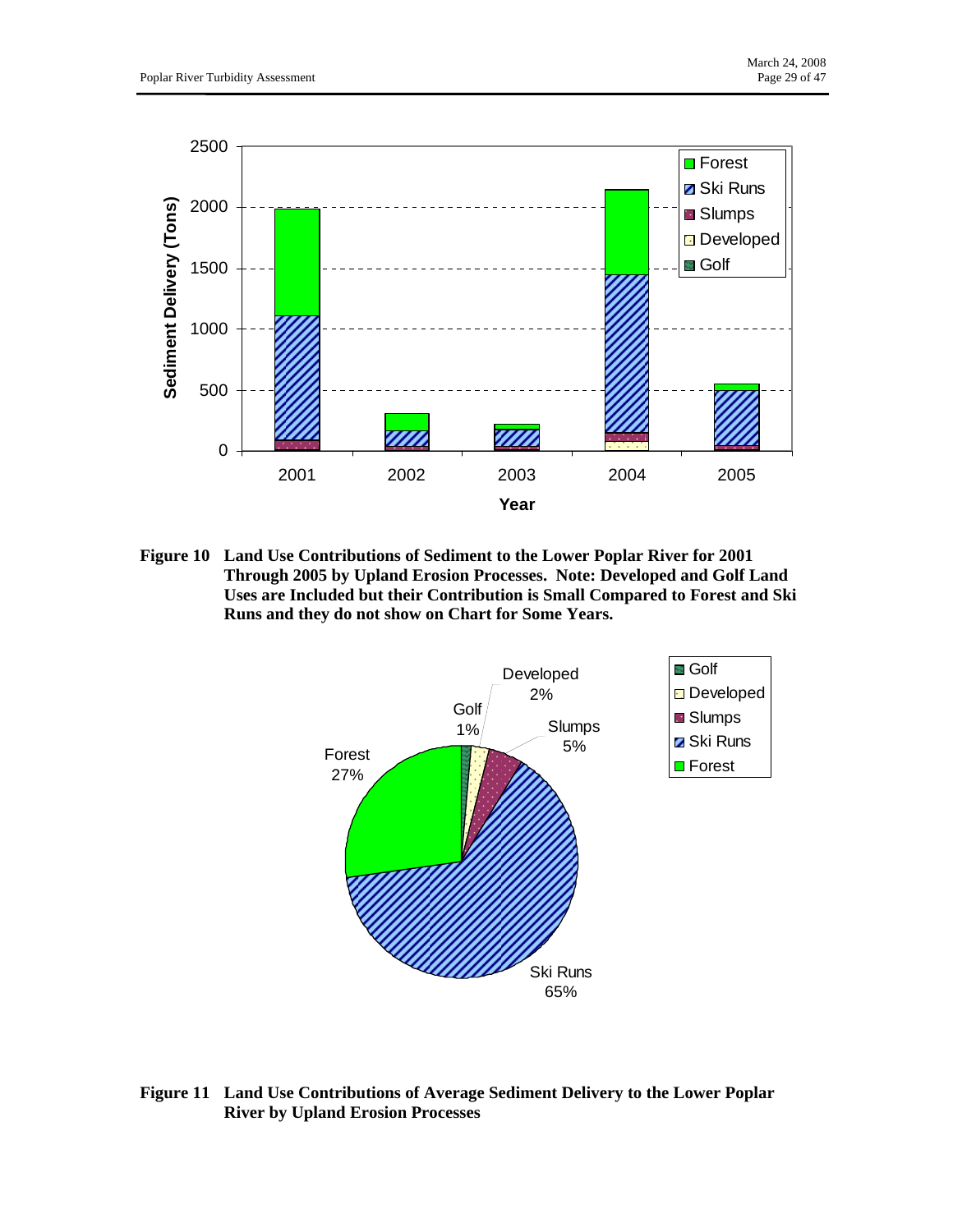<span id="page-34-0"></span>The predicted sediment load from the four scenarios of alternate land uses are reported in Figure 12. They indicate that additional development, as described in the AUAR, may contribute to increased sediment load if no nonpoint source controls are implemented. The scenario "Stormwater Control" indicates that with improved vegetative cover and runoff controls that erosion can be reduced well below existing conditions. It does not indicate that these are regulated stormwater sources. The "Predevelopment" scenario was completed to provide a prediction of the sediment load if no resort or ski area existed within the watershed. This scenario demonstrates that even with no land use alteration a significant amount of sediment would be delivered to the Poplar River.



**Figure 12 Comparison of Average Sediment Delivery (Tons/Year) Predicted by WEPP for Four Land Use Scenarios** 

The WEPP computer modeling provided predictions for erosion from upland sources, but did not include near channel sediment sources. These sources were estimated as part of the Physical Channel Assessment.

## *5.8 Near Channel Sediment Sources (Physical Channel Assessment)*

Six types of localized sediment sources were observed and are discussed in this document: channel bed incision and stream lateral migration are found to not be a significant source of fine sediment. However, when these processes occur in the vicinity of the valley slopes, they can be a factor in the formation and expansion of landslides which in turn can mobilize large amount of fine, suspended sediment from the walls of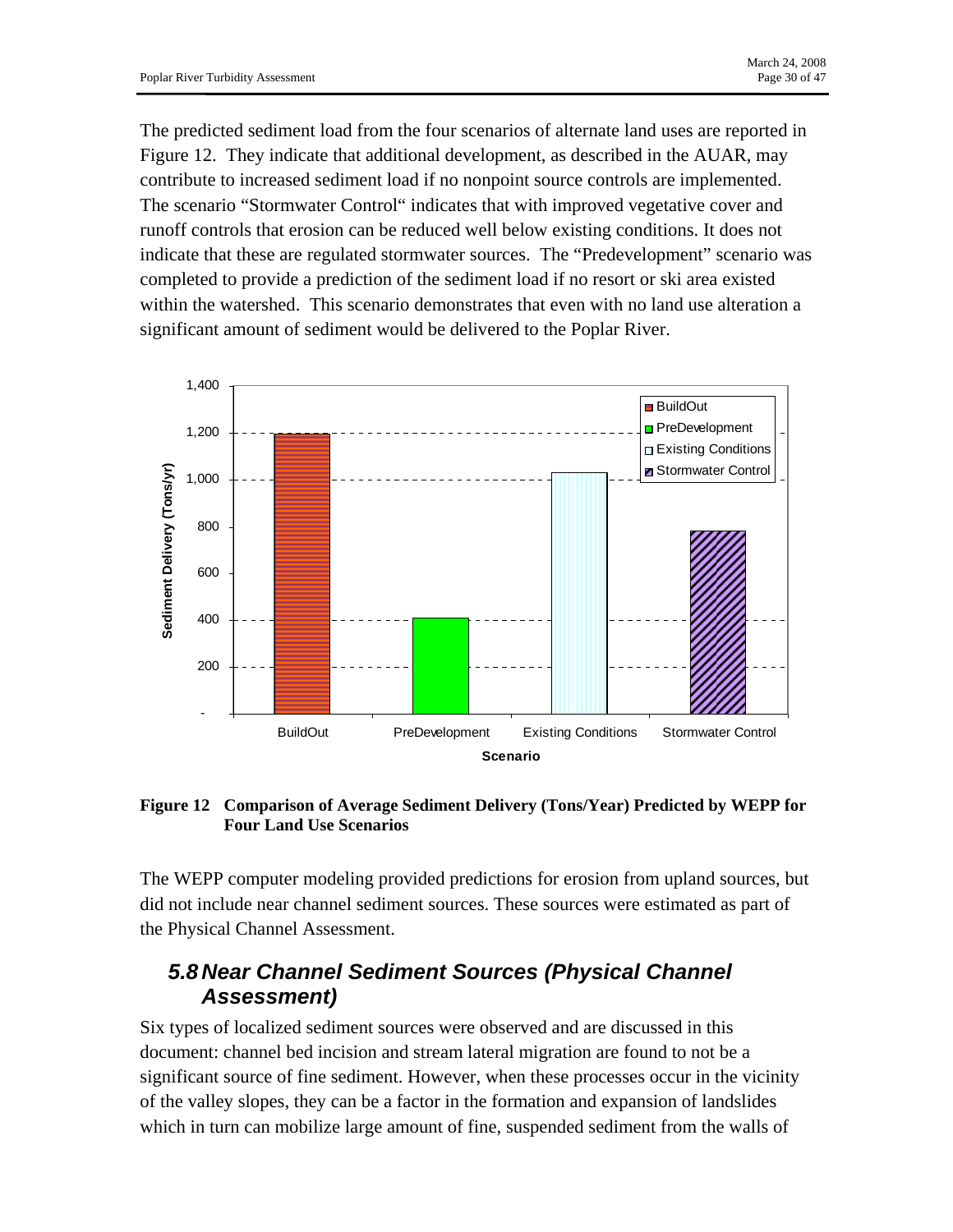the valley. The erosion associated with a sudden channel migration such as meander cutoffs can mobilize a significant amount of material, including some fine, suspended sediment but their effect is rather short lasting. Other potential sources of suspended sediment are within the river valley and not directly related to stream activity. The erosion ravines formed at points of concentrated runoff are an important source of suspended sediment. Finally, the recreational development appears to have resulted in a multitude of surfaces that are vulnerable to erosion. These include ski trails, ATV trails, hiking trails, utilities road surfaces, road embankments, and roadside ditches. The potential erosion from these areas is encompassed in the WEPP modeling described above.

### **Channel Bed Incision**

Channel incision is an ongoing geological process which characterizes all high-gradient North Shore streams flowing into Lake Superior. These streams continue to cut down in the glacial till material, slowly adjusting the shape and slope of the longitudinal profile. This process, however, takes place at a relatively slow rate and, on an annual basis, will not result in the mobilization of significant amounts of suspended sediment from the streambed. While the channel bed itself is not a significant source of suspended sediment, channel incision may play a role in the occurrence of landslides observed in the vicinity of the channel. Channel bed incision may occur simultaneously with the gradual streambank migration discussed below.

## **Sudden Channel Migration (e.g. Meander CutOff)**

Aerial photographs taken in 1934, 1991, and 2003 suggests that rapid lateral migration has taken place at certain locations. The meander cut-offs and channel diversions have likely entrained a significant amount of sediment including a suspended load fraction. However, these kinds of sudden channel migrations are one-time events associated with abnormally high flow rates. Most of the suspended load that would have been generated this way was dispersed throughout the stream and flushed out of the system. Empirical evidence and laboratory study indicate that pulses of fine sediment in streams are dispersed rather fast (Cui et al., 2003).

### **Streambank Erosion**

Stream bank erosion implies gradual channel migration, as opposed to major sudden changes, such as channel avulsions or meander cut-offs, which are one time processes associated with extreme flow events. Generally speaking, stream bank erosion in alluvial streams could greatly increase the amount of suspended load due to the local degradation and collapse of the banks. However, in the case of the Lower Poplar River the banks are armored with large size particles and there is little evidence of active, on-going bank erosion.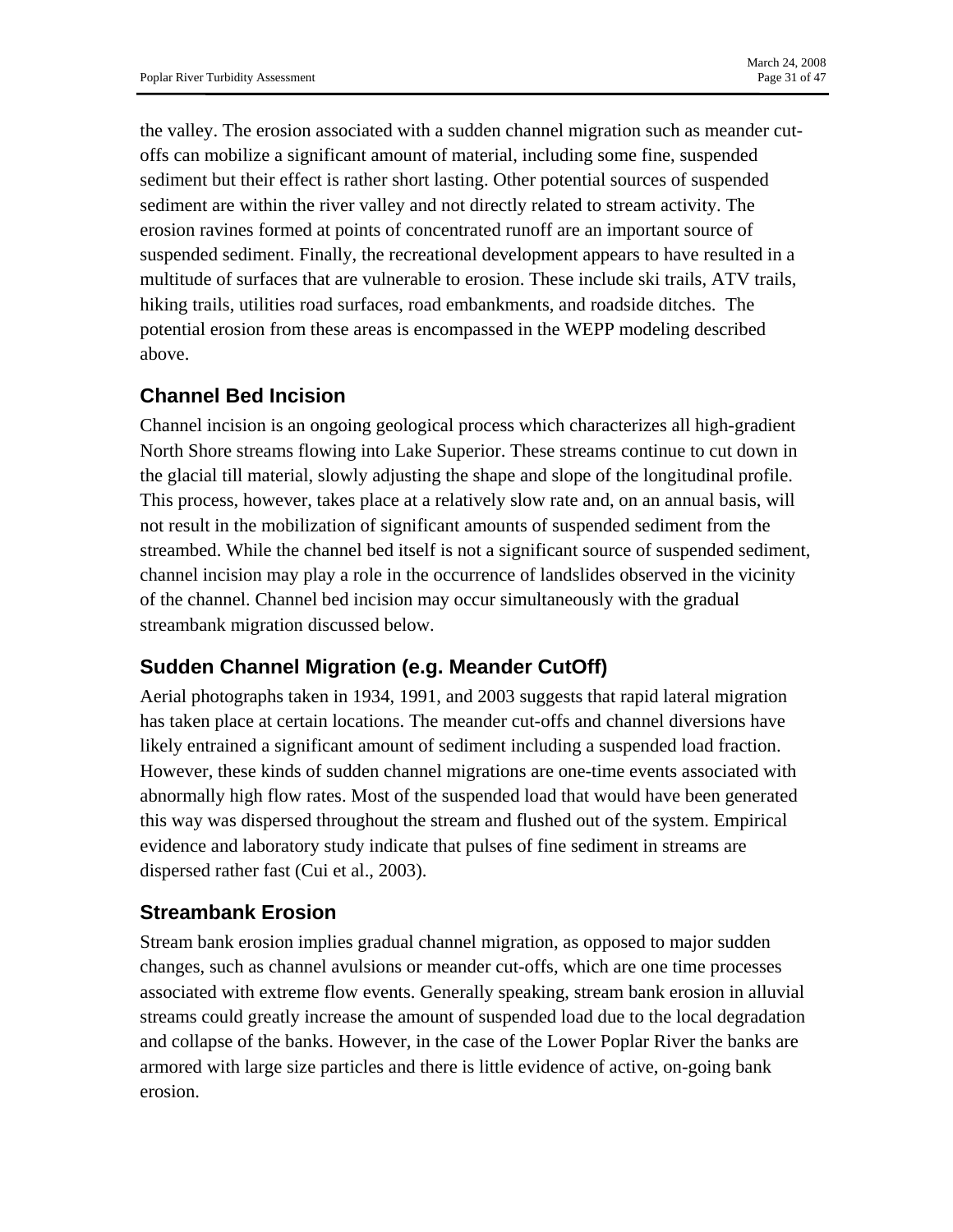## **Landslides Near the Active Channel**

In places where the active channel is near the valley wall, landslides are likely to form and become larger as the channel shifts laterally. Such places, most notably the meander bend at the Megaslump, could be considered the equivalent of the gradual streambank erosion except that it is the slope of the valley that is being eroded and not the streambank.

Presently a meander of the Poplar River is impinging upon the relatively steep side of the valley. The stream flows adjacent to the slope failure. Water discharge, or leakage from the discharge conduit from the nearby water treatment ponds may contribute to the expansion of the exposed failure surface if the permit requirements related to proper use of the flexible discharge pipe and diffuser are not strictly followed. The unvegetated soil surface of the land slide appears to be highly erodible. Given its size and proximity to the channel, the Megaslump area is a likely major source of fine sediment. The translation of the eroded surface mentioned above suggests that the sediment delivery mechanism was a progressive slope failure, the collapsed material being washed into the stream. Stream observations in the vicinity of the Megaslump reveal that the embeddedness is above the average and the larger cobble size particles are buried into finer sand-sized sediment in a proportion 25 to 40 percent suggesting a higher influx of sediment.

Two other landslides, both smaller in size than the Megaslump, were documented in the east side of the valley. These landslides are located 1) a short distance downstream of the Megaslump on the east side and 2) in the upstream ski hill area (approximately 2 miles upstream from the mouth) also on the east bank along a major meander bend (which based on aerial photographs migrated approximately 80 feet towards southeast between 1934 and 2003). In the vicinity of each of these landslides and a short distance downstream, the proportion of finer sediment trapped in the streambed (i.e., embeddedness) is higher than the typical average suggesting on-going erosion at all of these places.

Other landslides, even smaller in size, are located in an upstream forested area where there has been little to no change in the land use. A series of three near-channel landslides have been documented within a short distance downstream of the Poplar Rapids, all on the west side of the valley. This area is densely forested. Field observations and aerial photographs indicate no logging or other type of land alteration. This suggests that landslides could occur regardless of the changes in land use. To verify this assertion, a short trip to the Onion River, documented a landslide of considerable dimensions. The Onion River is a smaller stream flowing into Lake Superior with a watershed that is densely forested and experienced little to no land use alteration.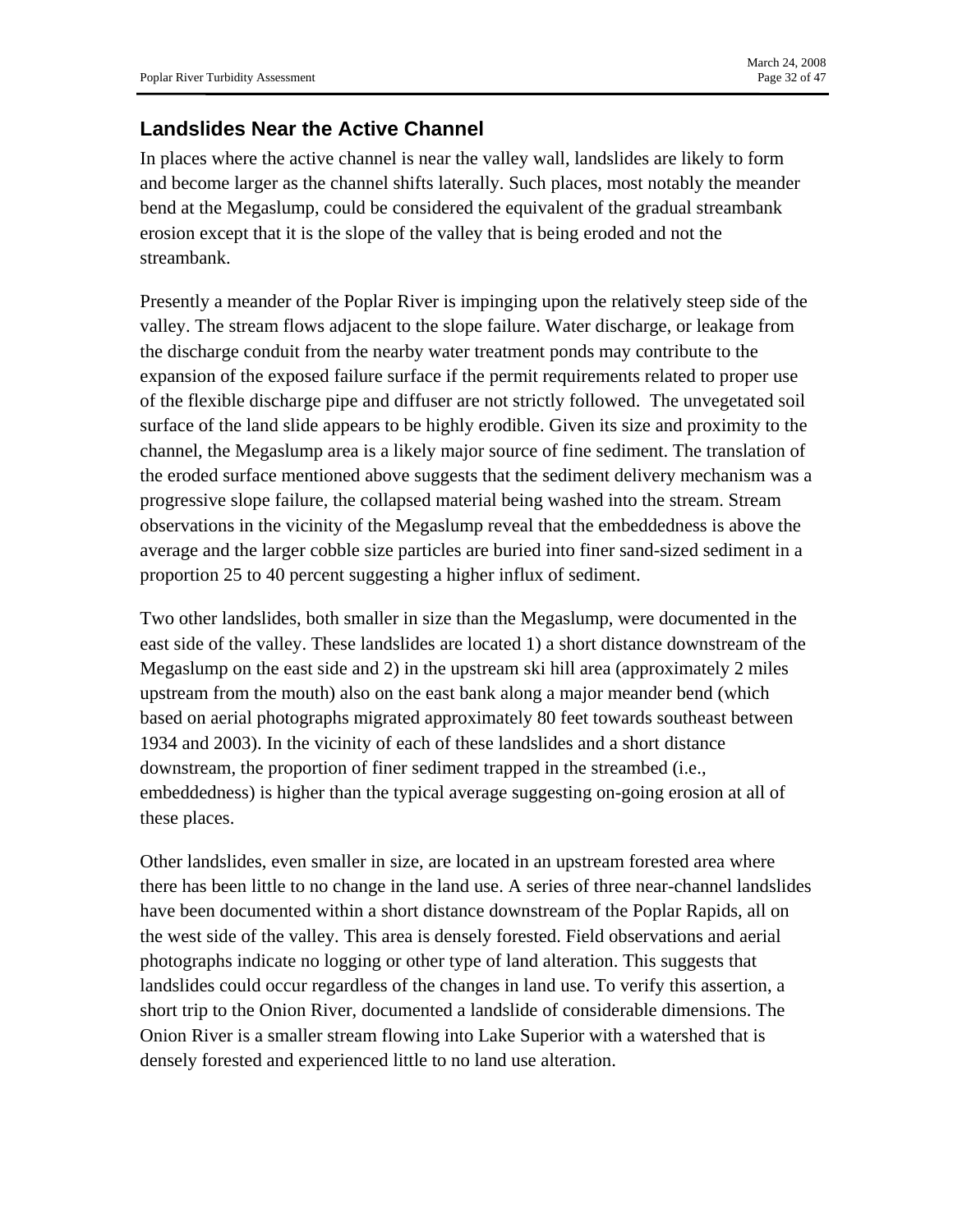### **Incision along Valley Slopes – Gullies and Ravines**

Gullies and ravines are common erosion features in places of concentrated runoff along steep slopes. Such features are a common natural occurrence and part of the drainage basin denudation process. However, the gullies that are naturally occurring evolve relatively slowly into ephemeral tributaries to the main stream. By contrast, the erosion gullies that formed as the result of concentrated storm water discharge from developed areas are fast evolving and can mobilize large amounts of sediment.

There are several places of concentrated runoff within the Lower Poplar River valley that emerged as a result of the recreational-based development (ski trails, ATV trails, access roads, ski lifts, resorts, facility buildings, etc). In some places visible efforts have been made in recent years to limit, eliminate, or mitigate the gully erosion and to convey the runoff flow to the stream in a controlled, non-erosive way. Most notably, the runoff from the eastern tributary valley near Eagle Mountain where many of the ski trails and local roads are located is routed across a series of swales. These swales were landscaped across the slope with the apparent intent to break the slope surface into smaller segments and control the erosive power of the runoff. Small size drains have been installed along the swales and efforts to vegetated and stabilize the sloped surfaces between swales have been made.

A place of concentrated runoff that resulted in a large erosion ravine was identified in the very upstream part of the river. A 320-foot long ravine spans through a forested area from the north end of the main road (Ski Hill Road) to the edge of the stream. This ravine is approximately 10 to 20 feet deep. The average longitudinal slope is approximately 21 degrees (40%). To a certain extent, the bottom of the ravine appears to be have been reinforced with debris and boulder rock material. The side slopes, however, are unvegetated and very steep (over 45 degrees) with potential for future soil erosion. Given its size and proximity to the river, this erosion ravine is likely to contribute a significant amount of fine sediment to the stream. The stream bottom at the bottom of this ravine shows a higher than average proportion of finer sediment (i.e., higher embeddedness, approximately 25 to 30 percent).

Another erosion ravine, smaller in size (approximately 180 feet long and 10 feet deep) is located in the main ski area on the east side of the valley. It extends from a ski lift post to the most upstream bridge before the rapids.

### **Erosion Estimates from These Sources**

Rough estimates of the amount of sediment eroded from these sources were made using measurements made in the field and from available aerial photography. The estimation methods are described in The attached report titled "Physical Channel Assessment". The estimates are shown in Table 8.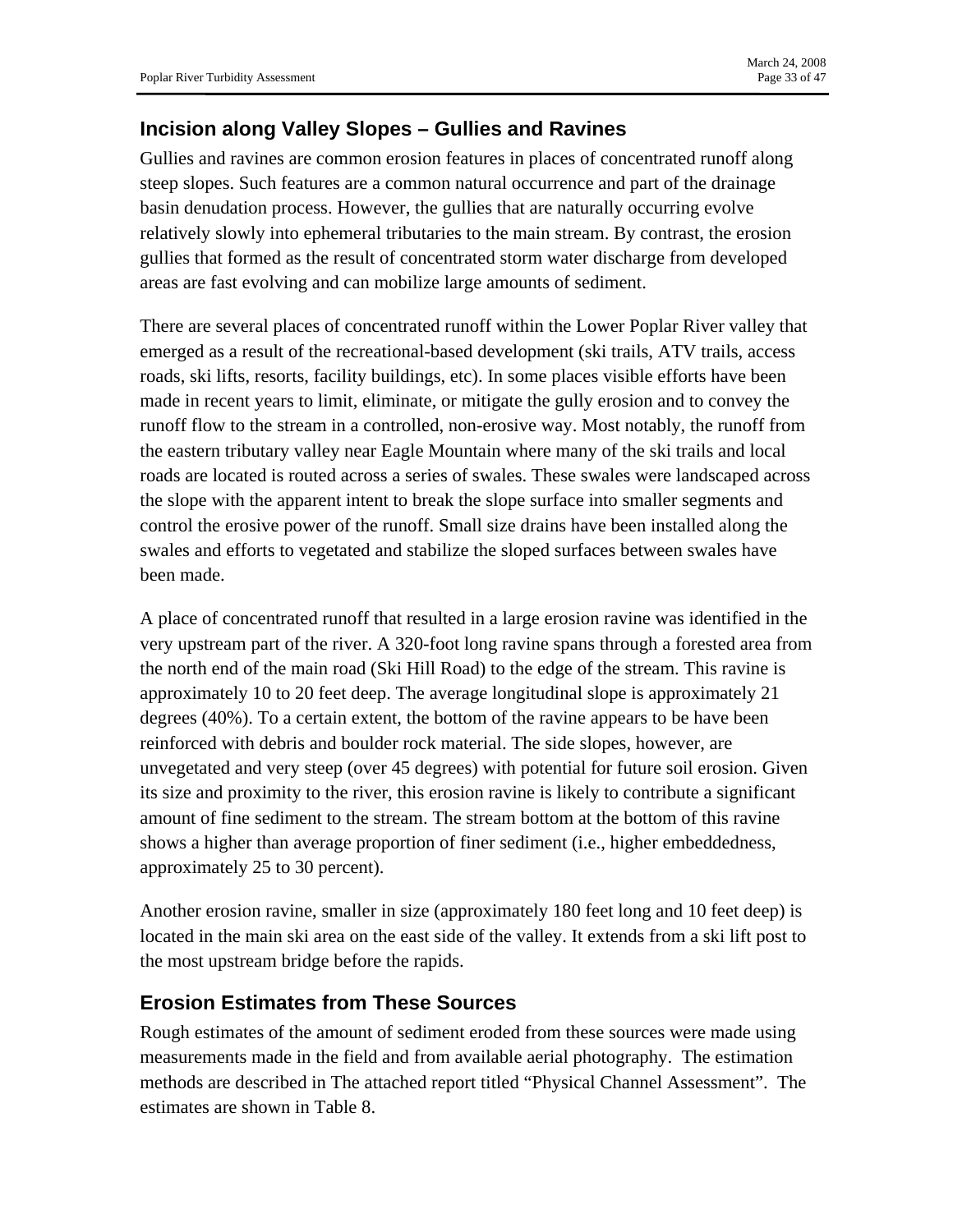<span id="page-38-0"></span>The estimates, while approximate, suggest that the channel itself represents only a minor source of suspended sediment while the landslides could generate an amount of suspended sediment that is an order of magnitude higher.

Rough estimates of suspended sediments from the major erosion ravines indicate a total quantity between 1500 and 2800 tons. However, the age of these erosions ravines is largely unknown. It could vary between several years to forty years (i.e., since the beginning expansion of skiing areas) resulting in annual suspended sediment rates that could range from 40 to 500 tons. It would be fair to conclude that the largest erosion ravine documented upstream of the ski hill is relatively young and represent a significant source of sediment.

|                                | <b>Eroded Volume</b><br><b>Estimates</b> |            | <b>Typical</b>         |                       | Proportion of<br>Eroded Soil that<br>becomes Total | Time                | <b>Average Annual</b><br>Suspended  |            |
|--------------------------------|------------------------------------------|------------|------------------------|-----------------------|----------------------------------------------------|---------------------|-------------------------------------|------------|
|                                | 1934 - 2003<br>$(CY)^2$                  |            | <b>Bulk</b><br>Density | Suspended<br>Solids % |                                                    | Interval<br>(years) | <b>Sediment Flux</b><br>(tons/year) |            |
|                                | Min                                      | <b>Max</b> | $(pcf)^3$              | Min                   | <b>Max</b>                                         | 1934 - 2003         | Min                                 | <b>Max</b> |
| <b>Channel Incision</b>        |                                          |            |                        |                       |                                                    |                     |                                     |            |
| and Gradual                    |                                          |            |                        |                       |                                                    |                     |                                     |            |
| Lateral Migration <sup>1</sup> | 16,593                                   | 41,111     | 110                    | 5%                    | 10%                                                | 69                  | 18                                  | 88         |
| Megaslump                      | 57,037                                   | 85,556     | 110                    | 25%                   | 40%                                                | 69                  | 307                                 | 737        |
| Other Landslides               | 22,500                                   | 33,333     | 110                    | 25%                   | 40%                                                | 69                  | 121                                 | 287        |

**Table 8 Estimates of Annual Average Suspended Sediment From Near Channel Sources** 

<sup>1</sup> Meander cutoffs not included.

 $2^2$  CY = cubic yards.

 $3 \text{ pcf} = \text{pounds per cubic foot.}$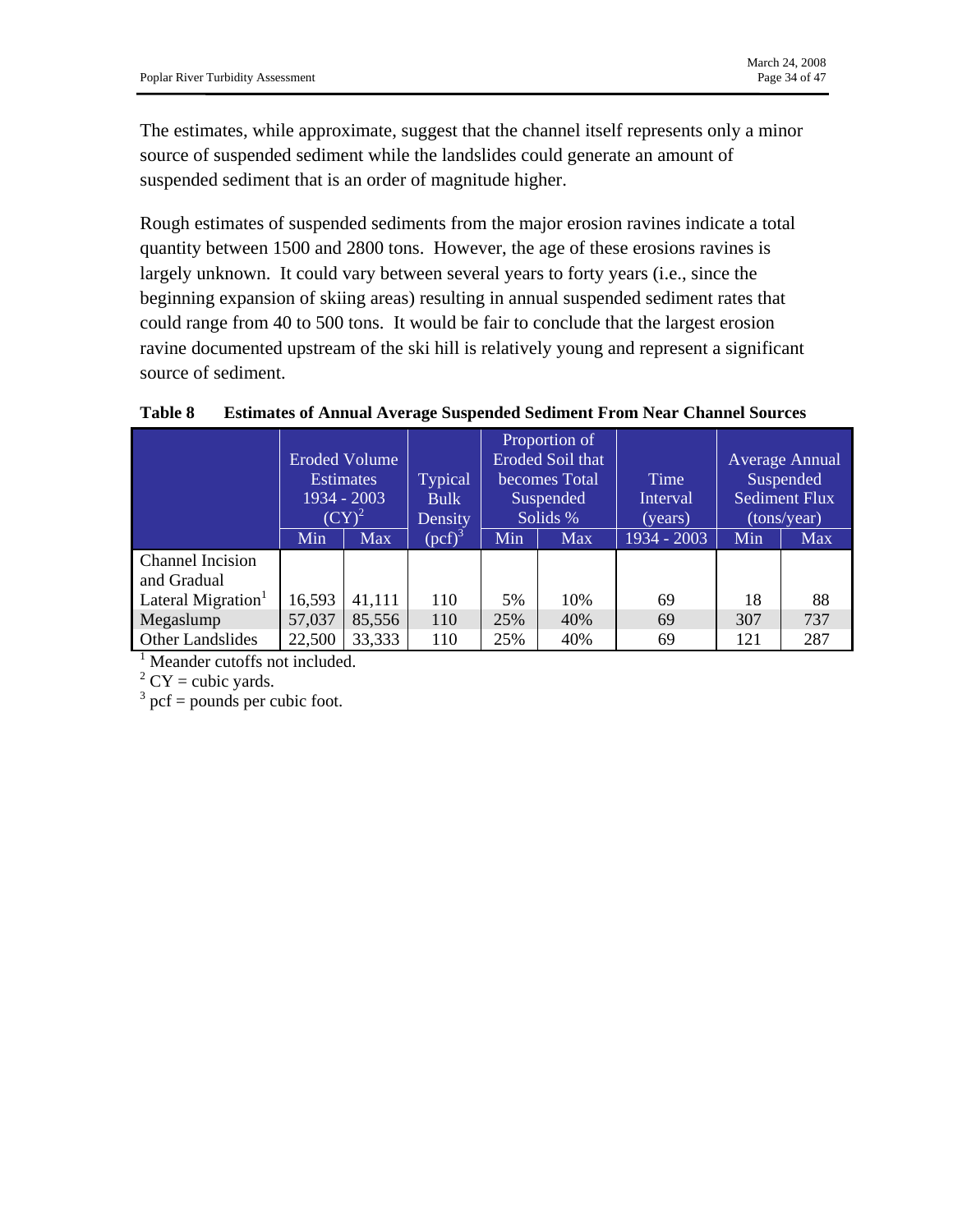# <span id="page-39-0"></span>**6 Loading Analysis and Selected Allocations**

# *6.1Summary of Loads from Non Point Sources*

Nonpoint sources in the lower Poplar River watershed include both upland and "near channel" sources. Critical conditions for these categories of non point sources are related, but distinct. Upland sediment erosion is the result of many factors including: intensity and magnitude of precipitation, antecedent conditions, cover, soil texture, slope, and land uses. Erosion from upland sources was predicted by the WEPP model to occur during large rainfall events, or when smaller rainfall events occurred during wetter conditions and areas with less cover and greater slope were more prone to erosion. Near channel erosion includes erosion originating from the erosive power of the stream. The critical conditions for these sources are during high flow/stage. These sediment loads were estimated via a field investigation. The upland and near channel sources identified as contributing to turbidity in the lower Poplar River are listed below.

#### Upland Sediment Sources

- Surface erosion from slumps
- Incision along valley slopes (erosion gullies and ravines)
- Localized erosion within the river valley related to land-use alteration, such as,
	- o Ski Runs (including bare trails and roads)
	- o Golf Course areas
	- o Developed area
- Natural forested area

#### Near Channel Sediment Sources

- Channel bed incision
- Sudden channel migration (e.g., meander cut-off, channel avulsion, etc)
- Streambank erosion, such as the river impinging on a slump

One goal of this study was to define and quantify the sources of sediment within the lower Poplar River watershed. While the sources described above were estimated using different methods, different approaches, and may represent differing time frames; each provides an estimate of the annual average load from each source. Combining these loading estimates provides an estimate of the proportion of each source. Figure 13 shows the percentage each source contributes to the total sediment load of the lower Poplar River and Figure 14 shows the magnitude of each source within the lower Poplar River.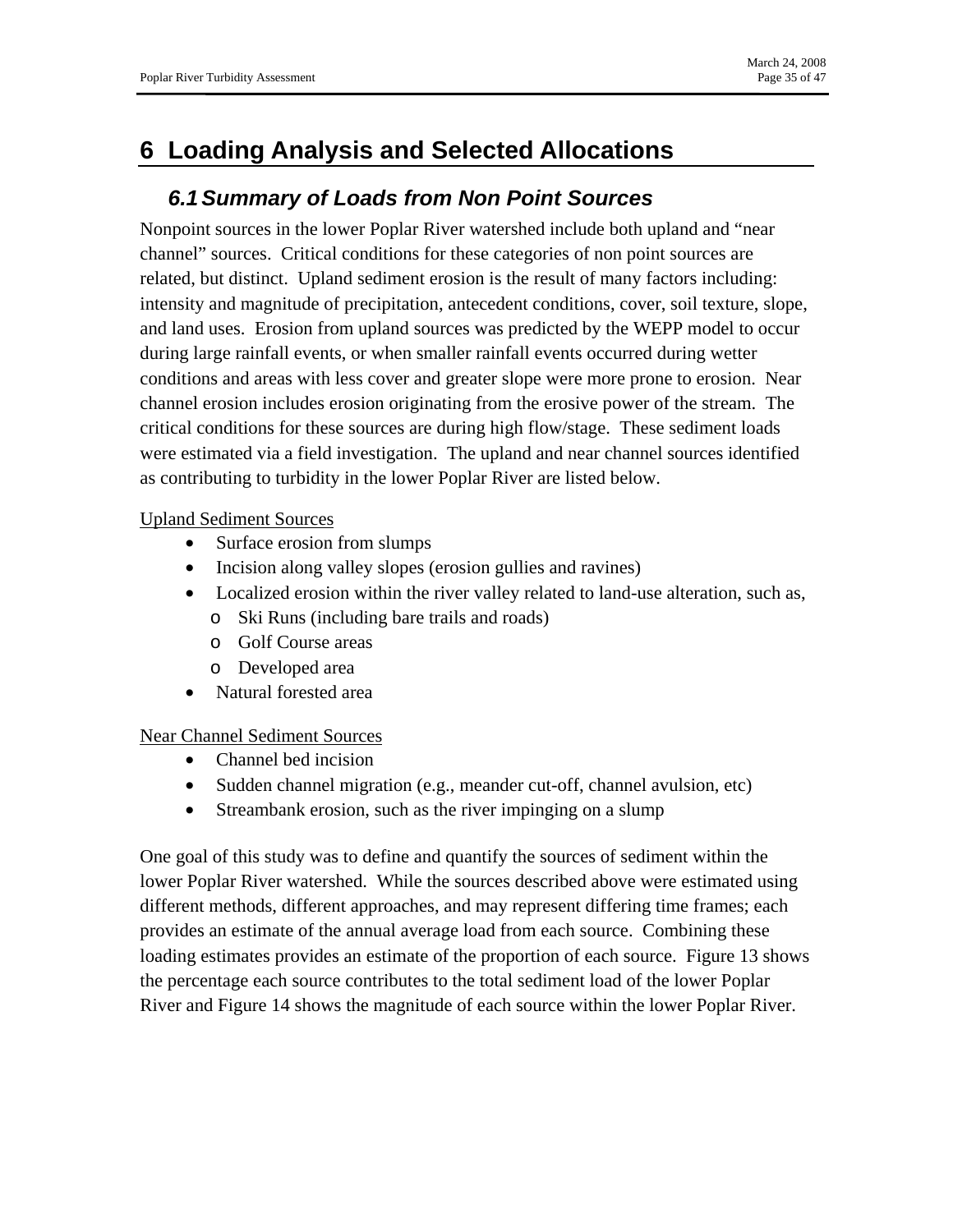<span id="page-40-0"></span>

**Figure 13 Percentage of Each Source (Upland and Near-Channel Source) Contributes to Sediment Load in Lower Poplar River. Percentage Calculated using Median Loading Estimate** 



**Figure 14 Summary of Median Annual Sediment Load (Tons/Year), by Land Use, Estimated using WEPP 2005.6 and the Physical Channel Assessment Field Investigation. Bars Represent Estimated Maximum and Minimum Annual Average Loads**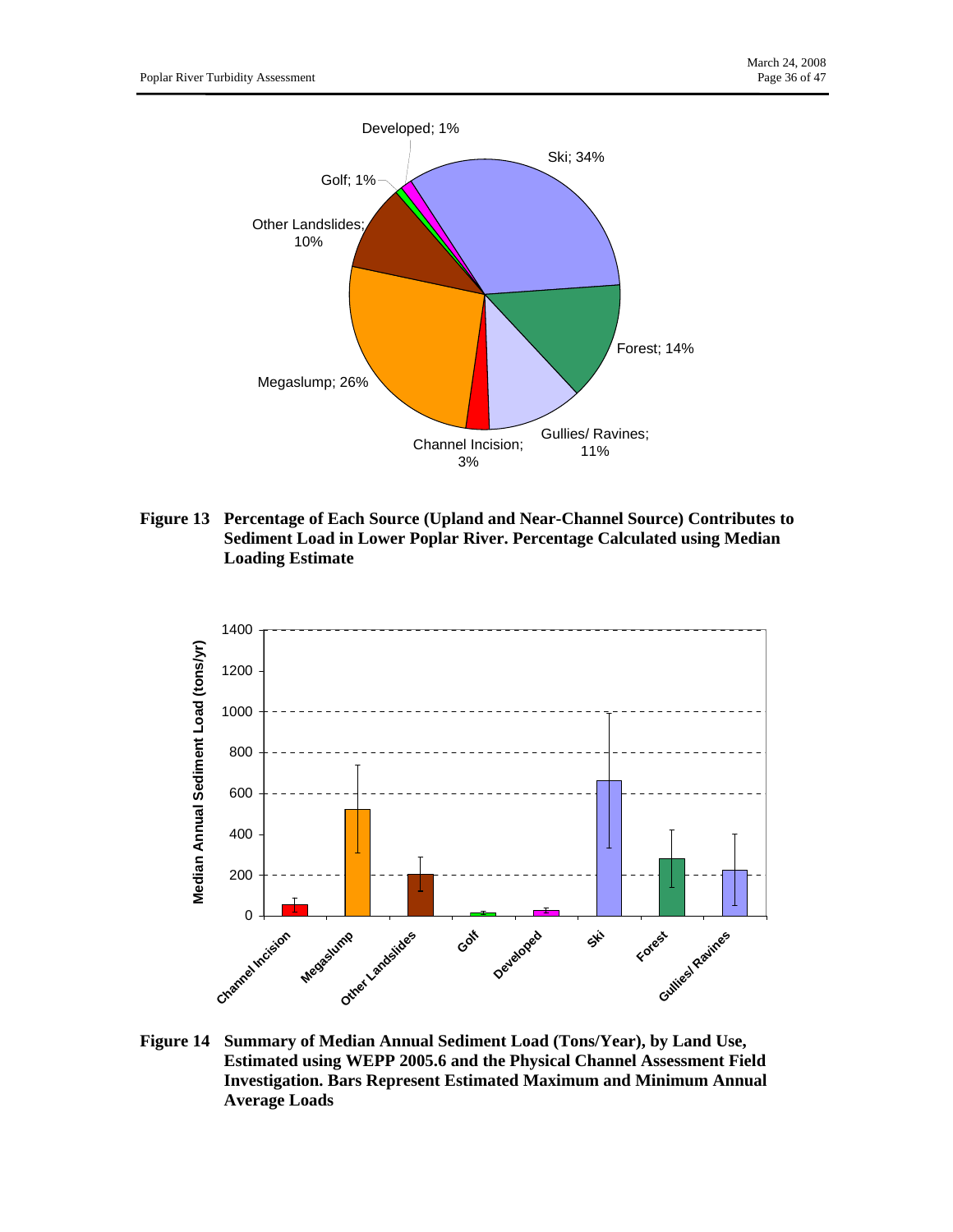<span id="page-41-0"></span>Of the eight sediment sources identified and quantified six may be controlled to some extent. Slumps, runoff from golf course, developed areas, and ski runs can be controlled and gullies/ ravines formed from concentrated runoff can mitigated to varying degrees. These sources contribute an average of 83% of the sediment load to the lower Poplar River. Slumps and gullies/ ravines are all naturally occurring processes; however, land use changes may have contributed to the enlargement of the megaslump and several ravines. Natural sediment sources contribute between 17% and 64% of the total sediment load, depending on whether slumps and gullies/ravines are deemed natural. Forty-six percent (46%) of the sediment load originates from altered land use cover types. Table 9 summarizes all of the identified and quantified loads in the lower Poplar River watershed.

|                             | <b>Median</b><br><b>Sediment Load</b> |       | <b>Minimum</b><br><b>Sediment Load</b> |       | <b>Maximum</b><br><b>Sediment Load</b> |       |
|-----------------------------|---------------------------------------|-------|----------------------------------------|-------|----------------------------------------|-------|
| <b>Source</b>               | Ton/year                              | $\%$  | Ton/year                               | $\%$  | Ton/year                               | $\%$  |
| <b>Channel Incision</b>     | 53                                    | 3%    | 18                                     | 2%    | 88                                     | 3%    |
| Megaslump                   | 522                                   | 26%   | 307                                    | 31%   | 737                                    | 25%   |
| <b>Other Landslides</b>     | 204                                   | 10%   | 121                                    | 12%   | 287                                    | 10%   |
| Golf                        | 15                                    | $1\%$ | 8                                      | $1\%$ | 23                                     | $1\%$ |
| Developed                   | 25                                    | 1%    | 13                                     | $1\%$ | 38                                     | $1\%$ |
| Ski Runs, Trails, and Roads | 661                                   | 33%   | 330                                    | 33%   | 991                                    | 33%   |
| Forest                      | 280                                   | 14%   | 140                                    | 14%   | 421                                    | 14%   |
| Gullies/Ravines             | 225                                   | 11%   | 50                                     | 5%    | 400                                    | 13%   |
| Total                       | 1,985                                 |       | 987                                    |       | 2,984                                  |       |

**Table 9 Five Year Modeled Sediment Sources Contributing to Turbidity in the Lower Poplar River Watershed** 

While combining the upland and near channel sediment estimates may be somewhat of an "apples" to "oranges" comparison based on the different time periods they were derived from (e.g. the modeling averages loading estimates predicted by a computer model run using 5 years of data and the near channel assessment was based on observations and photographs spanning decades) it is the best estimate available, and provides a quantitative comparison of all identified sources.

## *6.2Summary of Loads from Point Sources*

As previously discussed, four NPDES-permitted facilities are located in the Poplar River watershed. Of these, only one is subject to TSS limits. The Caribou Highlands Lodge (MN0053252) wastewater treatment facility maintains a treatment lagoon that periodically discharges to the Poplar River. This treatment facility is subject to a monthly average limit of 48 kg/day TSS (106 lbs/day TSS) and a maximum weekly average limit of 70 kg/day TSS (154 lbs/day TSS). While the facility generally discharges TSS well below this limit, the permitted load represents a very small fraction  $\left($ <1%) of the total daily load exiting in the watershed. For the purposes of this report, the recommended wasteload allocation for the treatment lagoon is based on the permitted TSS load limit and does not result in an additional reduction for the facility.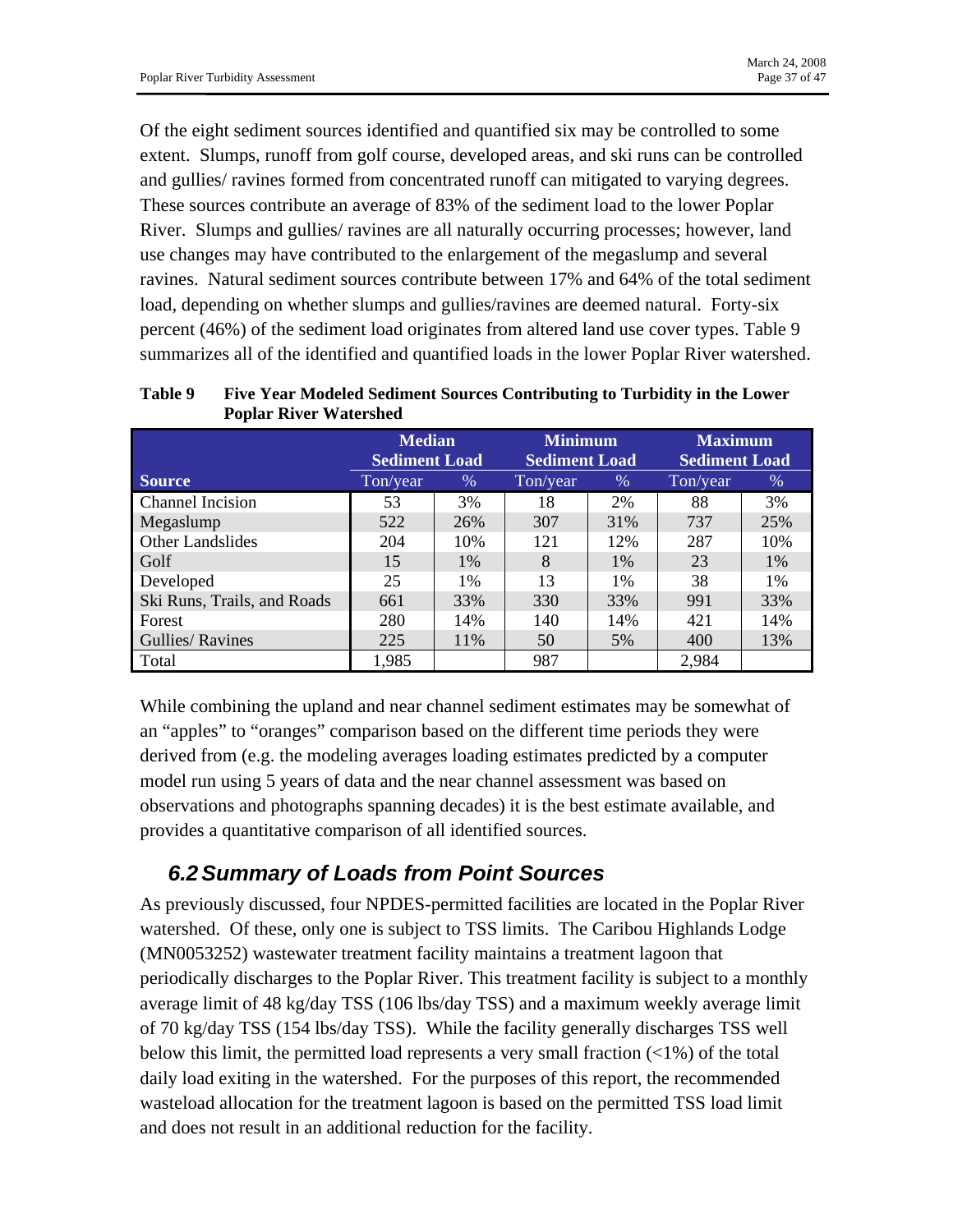### <span id="page-42-0"></span>*6.3 Reductions Required to Meet Water Quality Standards*

Figure 15 shows TSS data paired with flow data in relation to the load capacity curve. Median and  $90<sup>th</sup>$  percentile values are calculated on the data available within each flow zone. Percent reductions required under each flow zone are based on a comparison between the "Allocation" to the "Current Load" (the 90th percentile of the TSS data within each flow zone).

A MOS for each of the five flow zones was calculated by subtracting the lowest allowable load within each zone from the median load within each zone. This method for calculating MOS has been used in previous, approved turbidity TMDLs in Minnesota. In the Poplar River, this method of assigning MOS results in a large allocation for all flow ranges. In particular, under "low flow" conditions the MOS is 98% of the allocated load thereby requiring a percent reduction of 95% under low flow conditions (Table 10). During other flow conditions the MOS ranges from 19% to 42%. This level of uncertainty reduces the allowable allocations for each flow condition.

| Table 10 | Loading Capacity for Each Flow Zone Based on the Load Duration Curve<br>Approach |  |  |               |  |  |  |
|----------|----------------------------------------------------------------------------------|--|--|---------------|--|--|--|
|          |                                                                                  |  |  |               |  |  |  |
|          |                                                                                  |  |  | <b>BELLEY</b> |  |  |  |

|                                                                                                  | <b>Flow Zone</b>  |                   |                  |                   |                  |  |  |  |
|--------------------------------------------------------------------------------------------------|-------------------|-------------------|------------------|-------------------|------------------|--|--|--|
|                                                                                                  |                   | <b>Moist</b>      | <b>Mid-Range</b> | Dry               |                  |  |  |  |
|                                                                                                  | <b>High Flows</b> | <b>Conditions</b> | <b>Flows</b>     | <b>Conditions</b> | <b>Low Flows</b> |  |  |  |
| Flow Interval (CFS)                                                                              | > 260             | $260 - 68$        | $68 - 41$        | $41 - 18$         | < 18             |  |  |  |
| Flow Interval $(\%)$                                                                             | $0 - 10\%$        | $10 - 40%$        | $40 - 60\%$      | $60 - 90\%$       | $90 - 100\%$     |  |  |  |
| TMDL Capacity (lbs/day)                                                                          | 25,297            | 7,532             | 3,281            | 1,904             | 736              |  |  |  |
| MOS (lbs/day)                                                                                    | 8,408             | 3,135             | 609              | 712               | 722              |  |  |  |
| Waste Load Allocation <sup>1</sup>                                                               | 106               | 106               | 106              | 106               | NA               |  |  |  |
| Load Allocation $(lbs/day)^2$                                                                    | 16,783            | 4,291             | 2,566            | 1,086             | 14               |  |  |  |
| The permit for Caribou Highland's wastewater discharge does not specify discharge based on flow; |                   |                   |                  |                   |                  |  |  |  |

however, it does specify limits on months during which discharge is allowable and these months were specified based on expected flows.

<sup>2</sup> Allocation is equal to the capacity less MOS.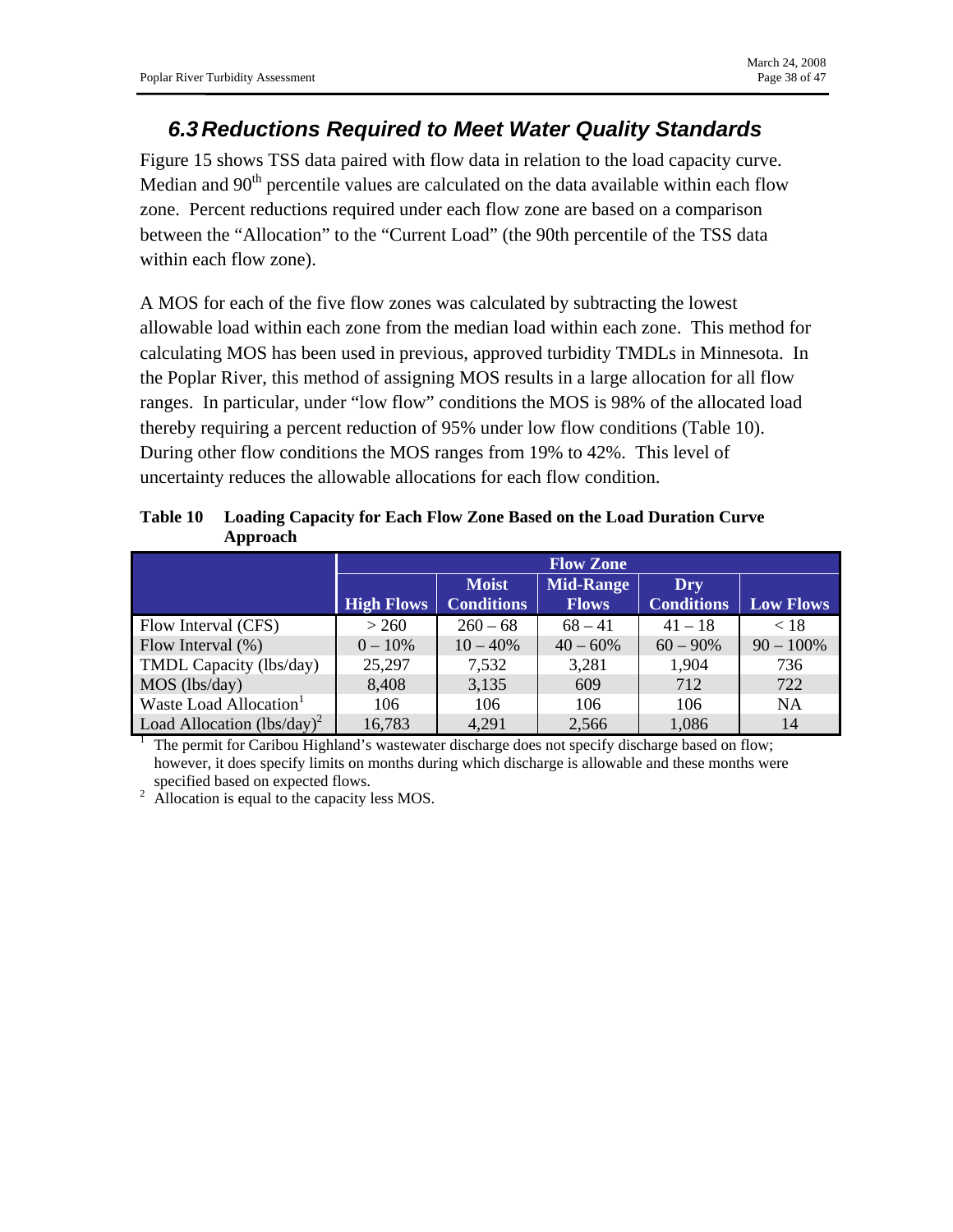<span id="page-43-0"></span>

**Figure 15 Load Duration Curve for Measured TSS at the Downstream Location. The TSS Target and TSS Values were Based on the Linear Regression with Turbidity Established in this Report** 

### *6.4Seasonal Variation*

Seasonal and annual loading estimates at the upstream and downstream locations were estimated using both FLUX and WEPP models. Using FLUX, TSS loads were found to be highest at the upstream station during the months of April and May and highest at the downstream location during April, May, and June. Monthly loading comparison showed that loading contributions from the lower Poplar River watershed varied seasonally. The lower Poplar River watershed contributed 66-89% of the load observed at the downstream station between April and October. Turbidity values were found to increase significantly between the upstream and downstream stations during the spring and summer months. Results from WEPP modeling confirmed the seasonal trends found using FLUX.

The water quality data collected between 2001 and 2006 also suggests seasonal variations in factors affecting turbidity levels. Table 11 reports the number of exceedances by month for 2001 through 2006 and demonstrates that 18 of 35 (51%) exceedances occurred during the month of April.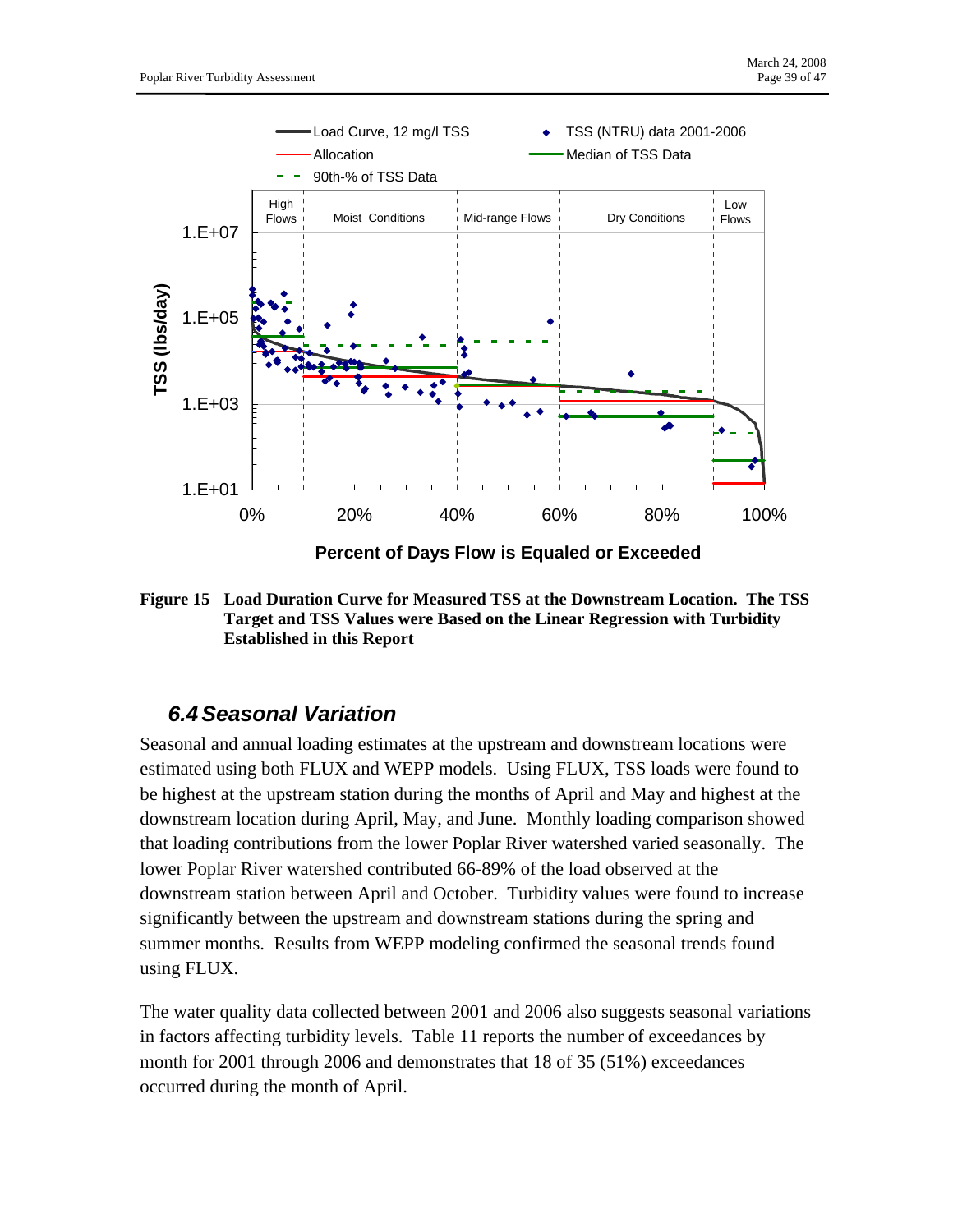|                           |                       | Jan | <b>Feb</b> | Mar      | Apr  | <b>May</b> | Jun  | Jul  | Aug  | Sep. | Oct            | Nov | <b>Dec</b> |
|---------------------------|-----------------------|-----|------------|----------|------|------------|------|------|------|------|----------------|-----|------------|
| Downstream<br>2001 – 2006 | Count                 |     |            |          | 39   | 9          | 15   | 12   | 15   |      | 6              |     |            |
|                           | Average               |     |            | 2.8      | 28.1 | 25.6       | 9.4  | 78.5 | 16.9 | 19.2 | 4.3            |     |            |
|                           | Maximum               |     |            | 2.8      | 220  | 92.0       | 39.0 | 890  | 100  | 67.0 | 8.6            |     |            |
|                           | Minimum               |     |            | 2.8      | 3.5  | 2.4        | 2.3  | 2.8  | 2.0  | 2.6  | 2.2            |     |            |
|                           | Standard<br>Deviation |     |            |          | 47.6 | 32.2       | 10.6 | 256  | 26.2 | 27.0 | 2.3            |     |            |
|                           | Number<br>10 NTU      |     |            | $\theta$ | 18   | 4          | 4    |      | 5    | 3    | $\overline{0}$ |     |            |

<span id="page-44-0"></span>

| Table 11 | <b>Monthly Summary Statistics for Turbidity at Downstream Sampling Location</b> |
|----------|---------------------------------------------------------------------------------|
|          | (S000-261) for Years 2001-2006                                                  |

WEPP was used to evaluate relative source loading during spring and fall precipitation events from upland sources only. Results from this analysis are presented in Figure 16. During the spring event, TSS loading was highest from ski runs (52%) followed by developed areas (27%), forest (17%), slumps (3%) and golf (1%). In contrast, during the fall precipitation event, no appreciable loading was found from developed and golf land uses and loading was highest from the ski runs (64%), slumps (33%), and forest (3%).



**Figure 16 Percentage of TSS Load from Upland Sources During a Spring and Fall Wet Weather Event. Spring "High Flow Event" had a Total Load of 230 Tons and the Fall "Moist Conditions" Event was 22 Tons**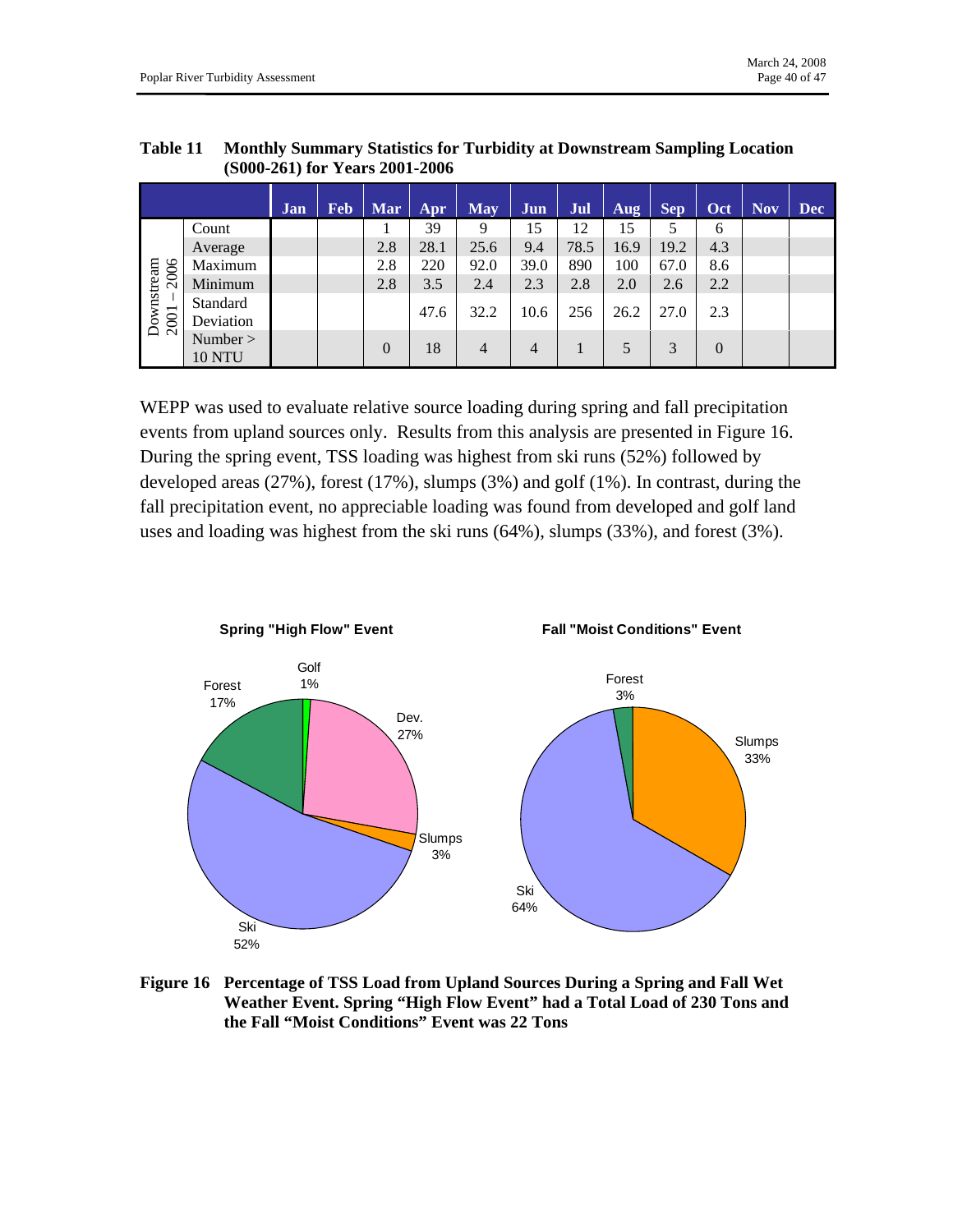# <span id="page-45-0"></span>*6.5 Critical Conditions*

Critical conditions indicate the combination of environmental factors that result in just meeting the water quality criterion and have an acceptably low frequency of occurrence. For this report, critical conditions represent the conditions under which the highest load reductions will be needed to protect aquatic life.

Turbidity data available between 2002 and 2006 at the downstream station were collected during spring, summer, and fall months under a wide range of flows and environmental conditions. Monthly turbidity averages during this period were found to be highest during April, May, and June. WEPP modeling predictions were consistent with the data and reported highest average monthly loads to occur in April and May.

Load duration curves are useful in identifying critical flow condition(s) under which the chance for violating the turbidity water quality standard is greatest. A load duration curve developed for the downstream location (see Section 5.7 for greater detail) showed that exceedances to the turbidity standard occur under moderate to high flow conditions (Figure 17). In general, few exceedances were observed under dry and low flow conditions below 40 CFS. Under conditions where flows were at or above 60 CFS (flow frequency of  $\sim$  45% recurrence), the number of exceedances increased. Most turbidity violations occurred under high flows greater than 250 CFS (flow frequency of  $\sim$  10%) reoccurrence).

In developing the Lower Otter Tail River Turbidity TMDL in Minnesota (MPCA, 2006a), MPCA describes the use of a weight of evidence approach to understand the relationship between the load duration curve intervals and turbidity sources. MPCA's insight into source identification in the LOTR report is also applicable to assessing critical conditions. Given this, a portion of text that explains sources associated with three regions of the LDC (reference Figure 17 in this report) from the Lower Otter Tail River TMDL report has been included below.

Select text from the Lower Otter Tail River TMDL (MPCA, 2006a):

*"... The discussions are developed as a weight of evidence application for known sources and expected occurrence in the watershed.* 

*1. The purple dashed line ellipse indicates the area where materials are typically transported from close proximity erosion areas in the watershed. Mid-range flows usually represent the rise of a hydrograph as it progresses out of the dry condition range and enters into wetter conditions. The zone of land use that is most likely to contribute during this period would be the riparian corridor of the river. This is because limited upland soil saturation and quite possibly soil*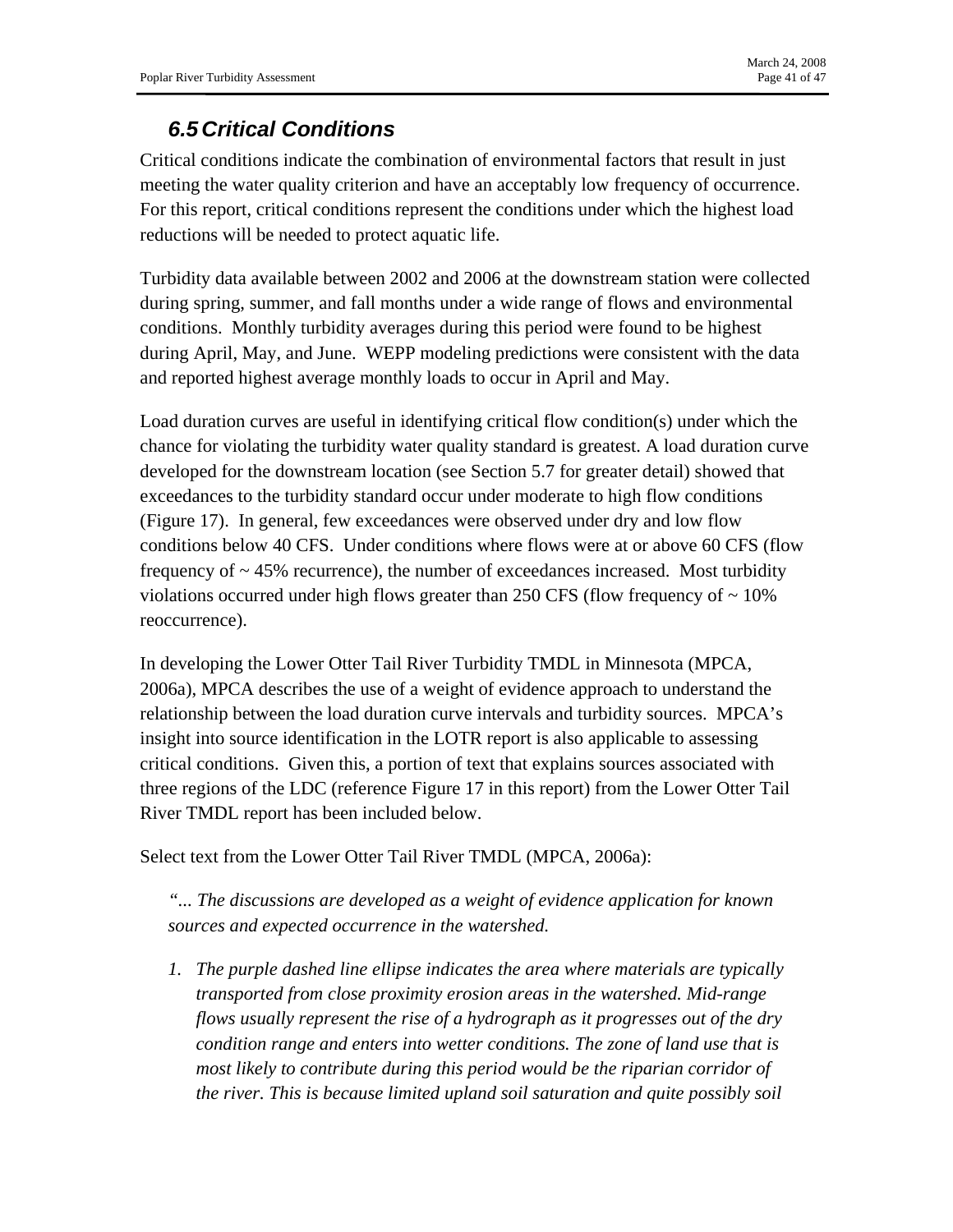<span id="page-46-0"></span>*erosion has yet to take place during the early period of storm events or in smaller events that can only deliver localized eroded soils.* 

- *2. The black solid line ellipse indicates the area where material loading typically originates from both upland soils which under these wetter conditions are now saturated and begin contributing to the more efficient transport of eroded materials and continuing to move riparian corridor eroded materials.*
- *3. The red dotted line ellipse indicates the material loading which indicates bank or river bluff contributions. Sufficient energy exists at these flow regimes to cause mass wasting and the break down of consolidated materials such as glacial lake clay deposits.*

*The assessment of sources using the duration curve analyses provides a general or typical evaluation of likely pollutant sources. A more detailed estimate of loads would require the use of a watershed assessment tool or model."* 



**Percent of Days Flow is Equaled or Exceeded**

**Figure 17 Load Duration Curve for the Poplar River at Lutsen, MN Identifying Flow Ranges for TSS Source Identification** 

Given these factors, critical conditions for turbidity impairment appear to be present during significant runoff events present under moist and high flow conditions that often occur during March, April, and May. During these high flow events, near-stream and in-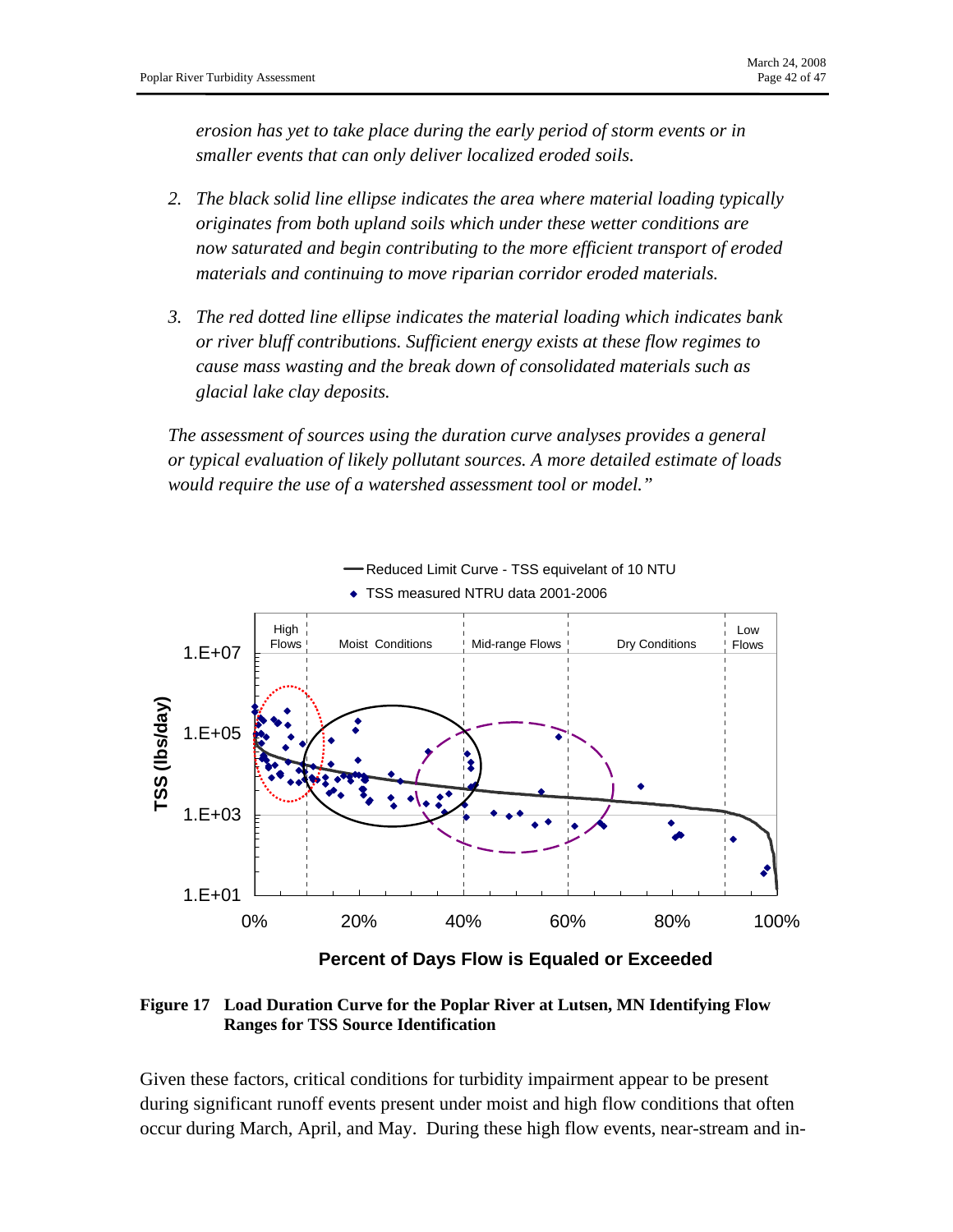<span id="page-47-0"></span>stream sources are expected to contribute a significant portion of the total TSS load. Under mid-range to moist conditions, the relative proportion of near stream sources to upland sources may be expected to decrease.

## *6.6 Necessary Load Reductions*

Table 12 provides percent reductions required under each flow zone based on the LDC approach. These percentages are based on a comparison of the  $90<sup>th</sup>$ -percentile TSS load within each flow zone to the loading capacity at the mid-point of the respective flow zone. The percent reductions provide an estimate of the reductions needed to remove the Poplar River from the MN impaired waters list for turbidity (based on MPCA procedure to list waters that show greater than 10% exceedance of the 10 NTU aquatic life standard). These reductions should be considered only rough estimates needed to reduce sources and should not be confused with the allocation targets identified in Section 6.3 which are to meet the 10 NTU standard on all days.

| Table 12 |          | <b>Required Reductions for Each Flow Zone Based on the Load Duration Curve</b> |
|----------|----------|--------------------------------------------------------------------------------|
|          | Approach |                                                                                |
|          |          | Flow Zone                                                                      |

|                                       | <b>Flow Zone</b>  |                   |              |                   |                  |  |  |
|---------------------------------------|-------------------|-------------------|--------------|-------------------|------------------|--|--|
|                                       |                   | <b>Moist</b>      | Mid-Range    | Dry               |                  |  |  |
|                                       | <b>High Flows</b> | <b>Conditions</b> | <b>Flows</b> | <b>Conditions</b> | <b>Low Flows</b> |  |  |
| Flow Interval (CFS)                   | > 260             | $260 - 68$        | $68 - 41$    | $41 - 18$         | < 18             |  |  |
| Flow Interval $(\%)$                  | $0 - 10\%$        | $10 - 40\%$       | $40 - 60\%$  | $60 - 90\%$       | $90 - 100\%$     |  |  |
| Capacity (lbs/day)                    | 25,297            | 7.532             | 3.281        | 1.904             | 736              |  |  |
| Current Load $(lbs/day)^T$            | 240,623           | 23,853            | 28,607       | 1,956             | 207              |  |  |
| Percent Reduction Needed <sup>2</sup> | 89%               | 68%               | 89%          | 3%                | none             |  |  |

<sup>1</sup> Current Load is equal to the  $90<sup>th</sup>$  percentile value for each flow zone.

<sup>2</sup> Percent Reduction needed is based on a comparison of the  $90<sup>th</sup>$  percentile daily load to the capacity at the mid-point of the flow zone.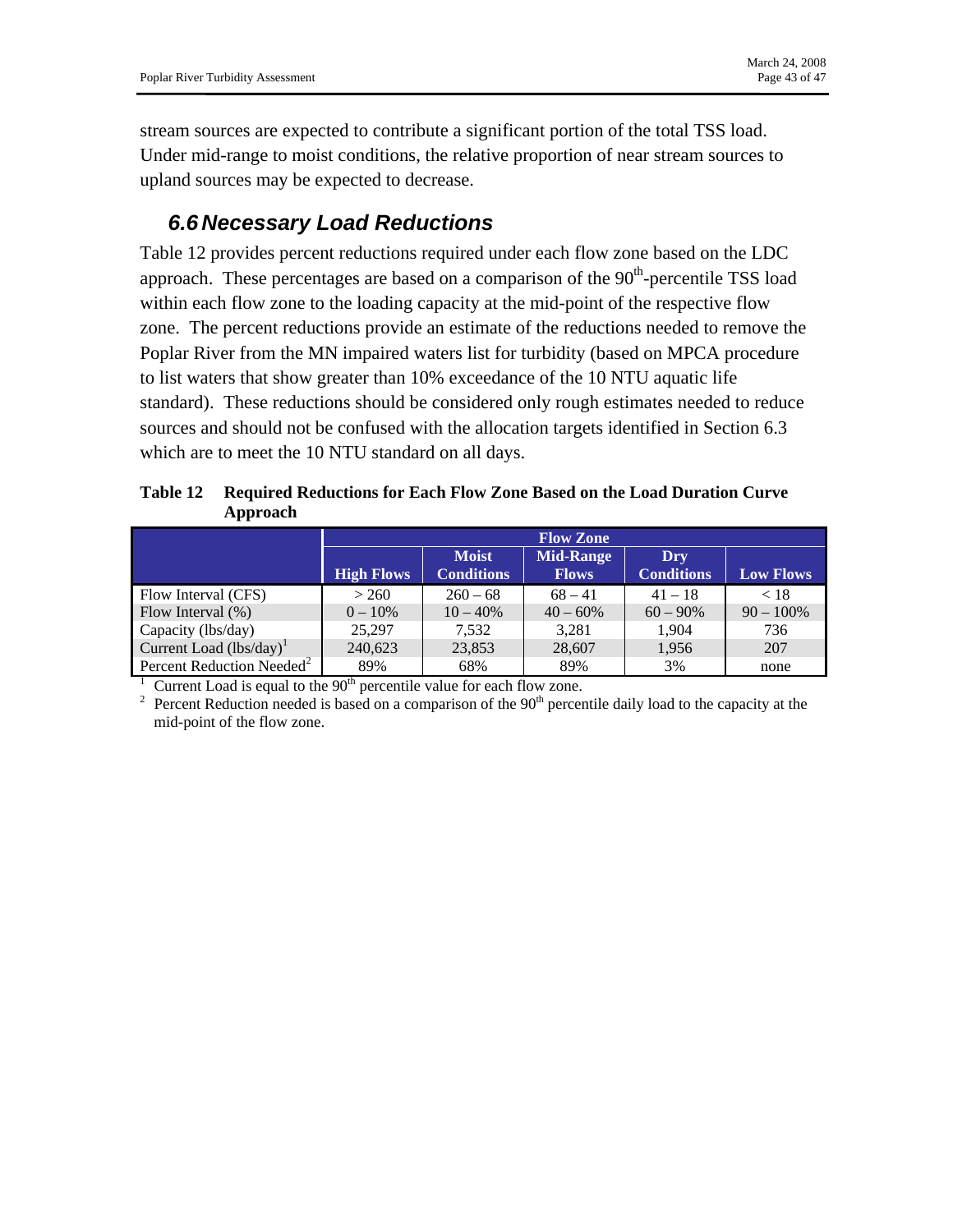## <span id="page-48-0"></span>*6.7 Implementation Recommendations*

Based on the source assessment and observations regarding the critical conditions related to turbidity levels in the lower Poplar River several implementation activities should be considered. Many activities designed to minimize and control erosion are currently taking place within the watershed. Recommending detailed implementation activities is beyond the scope of this project; however, the following general guidelines are suggested:

- Ski runs appear to contribute significant amounts of sediment. Activities related to increasing vegetative cover and controlling erosion should be continued.
- The policy of evaluating dirt trails and roads within the property of Lutsen Mountain Resorts should be continued and actions designed to reduce erosion from these sources should be taken.
- The ravines and gullies identified in this report should be further investigated. If runoff from developed lands is contributing to these, erosion in the ravines should be mitigated by slowing and/or removing the flowing water and restoring the gully so further erosion does not occur.
- The megaslump should be stabilized to limit further erosion.
- Runoff from impervious areas, dirt roads, parking lots, and bare areas should be controlled and treated if found to have high turbidity levels, or contributes to the formation of ravines or gullies.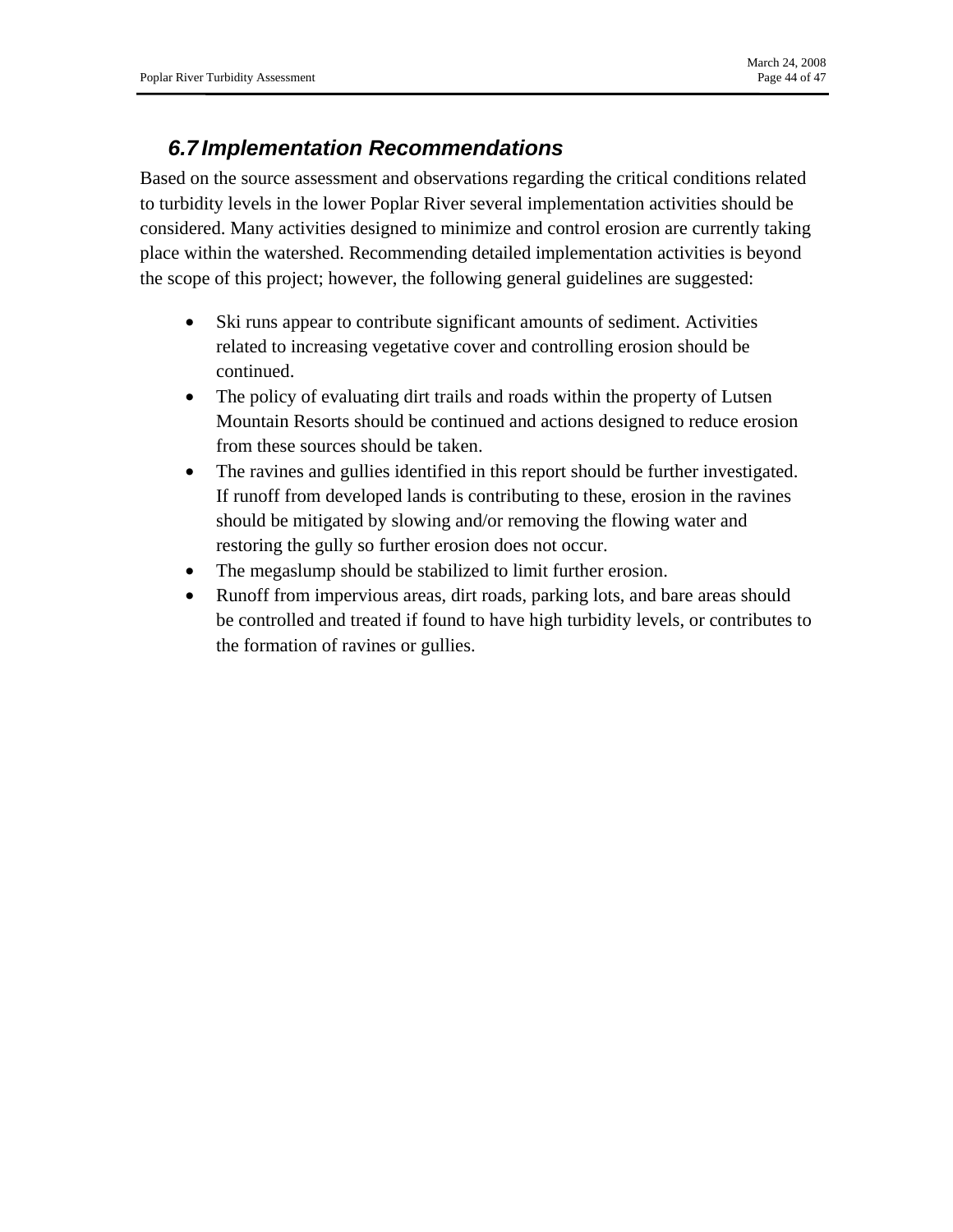# <span id="page-49-0"></span>**7 References**

Anderson, C.W., September 2005, Turbidity (version 2.1): U.S. Geological Survey Techniques of Water-Resources Investigations, book 9, chap. A6., section 6.7, [<http://pubs.water.usgs.gov/twri9A6/>](http://pubs.water.usgs.gov/twri9A6/)

Ankcorn, P.D. 2003. Clarifying Turbidity – The Potential and Limitations of Turbidity as a Surrogate for Water-Quality Monitoring. Proceedings of the 2003 Georgia Water Resources Conference, held April 23–24, 2003, at the University of Georgia. Kathryn J. Hatcher, editor, Institute of Ecology, The University of Georgia, Athens, Georgia.

Axler, R., J. Henneck, E. Ruzycki, N. Will. 2007. Poplar River, Minnesota (Cook County) 2006 Automated, *in situ*, Water Quality Data: Preliminary Analysis. Center for Water & the Environment. Natural Resources Research Institute, University of Minnesota-Duluth. February 20.

Cleland, B.R. 2002. TMDL Development From the "Bottom Up" – Part II: Using Load Duration Curves to Connect the Pieces. Proceedings from the WEF National TMDL Science and Policy 2002 Conference.

Cleland, B.R. 2003. TMDL Development From the "Bottom Up" – Part III: Duration Curves and Wet-Weather Assessments. America's Clean Water Foundation, Washington, DC. Available <http://www.tmdls.com/tipstools/docs/TMDLsCleland.pdf (accessed 2/11/04)>

Cui Y., Parker, G., Pizzuto, J, and Lisle, T.E., 2003. Sediment pulses in mountain rivers; 3. Comparison between experiments and numerical predictions. Water Resources Research, v. 39 No. 9, p. 4-1:4-11.

Lakesuperiorstreams. 2005. LakeSuperiorStreams: Community Partnerships For Understanding Water Quality and Stormwater Impacts at the Head of the Great Lakes <http://lakesuperiorstreams.org> University of Minnesota-Duluth, Duluth, MN 55812.

Miller, T.L. 2004. Revision of National Field Manual Chapter 6, Section 6.7--USGS Water-Quality Technical Memorandum 2004.03 [<http://water.usgs.gov/admin/memo/QW/qw04.03.html](http://water.usgs.gov/admin/memo/QW/qw04.03.html)>

Montgomery, D.R. and Buffington, J.M., 1997. Channel-reach morphology in mountain drainage basins. GSA Bulletin, v.109, p. 596-611.

Montgomery, D.R., and L.H. MacDonald. 2002. Diagnostic approach to stream channel assessment and monitoring. Journal of the American Water Resources Association 38:1-16.

MPCA, 2002. An Assessment of Representative Lake Superior Basin Tributaries. Minnesota Pollution Control Agency. <http://www.pca.state.mn.us/publications/reports/lstributarystreamassessment-2002.pdf>

MPCA, 2006a. Lower Otter Tail River Turbidity TMDL Project. Minnesota Pollution Control Agency. October 2006.

MPCA. 2006b. Turbidity TMDL Protocol and Submittal Requirements. Minnesota Pollution Control Agency. December 2006.

North American Wetland Engineering, P.A. (NAWE), 2005. Environmental Report. Prepared for Lutsen Mountain, Cook County, Minnesota. Prepared by North American Wetland Engineering and SE Group. October 18, 2005.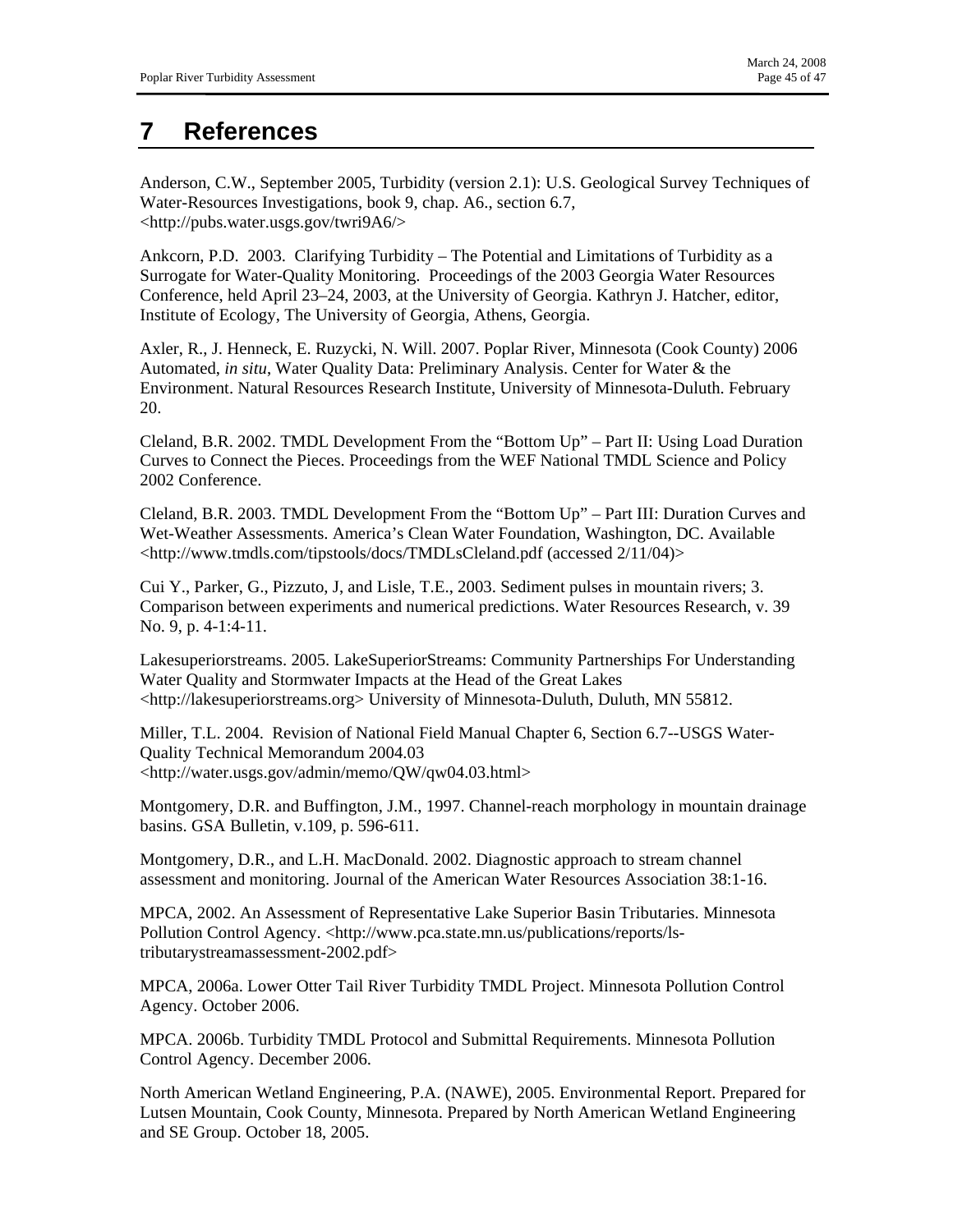North American Wetland Engineering, LLC (NAWE), 2007. Slope Stabilization Work Plan for Poplar River Management Board. Minnesota's Lake Superior Coastal Program. Draft Report. January 18, 2007.

Pavelich, P. 2002. Turbidity Studies at the National Water Quality Laboratory. Proceedings of the Federal Interagency Workshop on Turbidity and other Sediment Surrogates, April 30-May 2, 2002, Reno, Nevada. J.R. Gray and G.D. Glysson, editors. U.S. Geological Survey Circular 1250. [<http://pubs.water.usgs.gov/circ1250>](http://pubs.water.usgs.gov/circ1250)

RTI, 2007a. Poplar River Turbidity TMDL: Quality Assurance Project Plan. Prepared for US EPA Region 5, 77 West Jackson, Chicago, IL 60604. Prepared under contract 68-C02-110. March 6, 2007.

RTI, 2007b. Poplar River Turbidity TMDL: Summary of Existing Water Quality Data and Information. Prepared for USEPA Region 5, 77 West Jackson, Chicago, IL 60604. Prepared under contract 68-C02-110. December 22, 2006.

RTI, 2007c. Poplar River Turbidity: Evaluation of Existing WEPP Computer Model. Prepared for USEPA Region 5, 77 West Jackson, Chicago, IL 60604. Prepared under contract 68-C02-110. September 21, 2007.

RTI, 2007d. Poplar River Turbidity: Data Assessment Summary. Prepared for USEPA Region 5, 77 West Jackson, Chicago, IL 60604. Prepared under contract 68-C02-110. August 16, 2007.

RTI, 2008a. Poplar River Turbidity: WEPP Computer Modeling. Prepared for USEPA Region 5, 77 West Jackson, Chicago, IL 60604. Prepared under contract 68-C02-110. February 4, 2008.

RTI, 2008b. Poplar River Turbidity: Physical Channel Assessment. Prepared for USEPA Region 5, 77 West Jackson, Chicago, IL 60604. Prepared under contract 68-C02-110. February 4, 2008.

SE Group, 2005. "Preliminary Summary, Poplar River Impairment Study." Memorandum to Charles Skinner. October 13, 2005.

Stark, D, 2007*.* Summary of E coli test results for the Poplar River 2005 and 2006, September, 2007. Cook County Soil & Water Conservation District.

Stiles, T.C. 2001. A Simple Method to Define Bacteria TMDLs in Kansas. ASIWPCA/ACWR/WEF TMDL Science Issues Conference: On-site Program, St. Louis, MO, pp. 375-378.

Stiles, T.C. 2002. Incorporating Hydrology in Determining TMDL Endpoints and Allocations. Proceedings from the WEF National TMDL Science and Policy 2002 Conference, Phoenix, AZ.